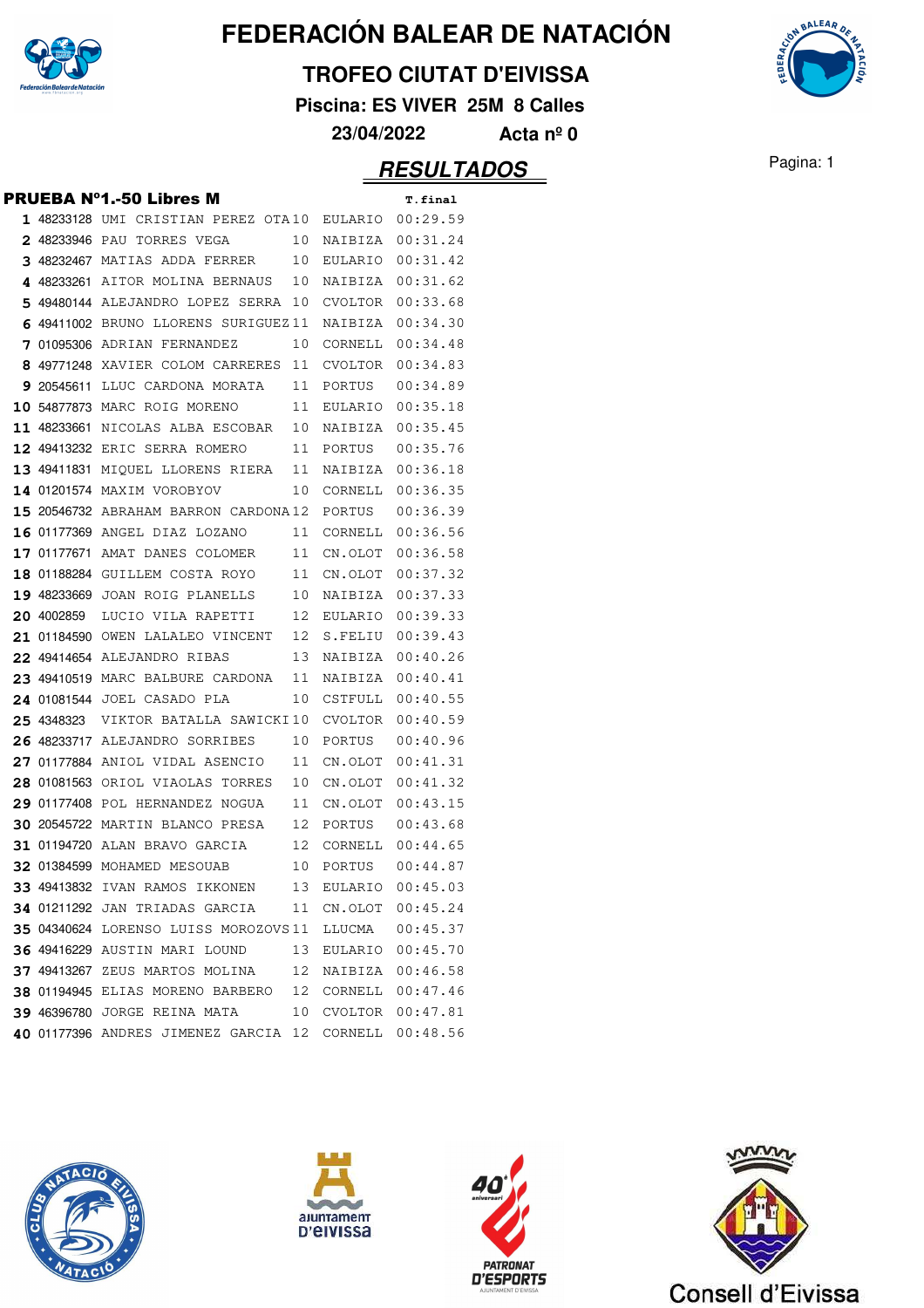

#### **TROFEO CIUTAT D'EIVISSA**

**Piscina: ES VIVER 25M 8 Calles**

**23/04/2022 Acta nº 0**

## Pagina: 2 **RESULTADOS**

|  | PRUEBA Nº1.-50 Libres M                               |    |            | T.final                     |
|--|-------------------------------------------------------|----|------------|-----------------------------|
|  | 41 01202795 JOAN RODRIGUEZ PAREZ 12 S.FELIU           |    |            | 00:48.70                    |
|  | 42 49414277 IAGO LOSADA FERNANDEZ 13 NAIBIZA 00:48.84 |    |            |                             |
|  | 43 01195242 TONY FERNANDEZ                            |    |            | 12 CORNELL 00:51.87         |
|  | 44 49416644 MATEO MUÑOZ REVUELTA                      | 12 | NAIBIZA    | 00:52.01                    |
|  | 45 49410450 ALEJANDRO MONTERO                         | 10 | NAIBIZA    | 00:52.11                    |
|  | 46 49414672 AITOR PASCUAL MORENO                      |    | 13 EULARIO | 00:52.76                    |
|  | 47 54879496 MARC RIBAS ROSELLO                        | 12 | NAIBIZA    | 00:55.34                    |
|  | 48 49417906 PAU CARDONA PALAU                         |    | 13 PORTUS  | 01:01.14                    |
|  | 49 49416643 PABLO MUÑOZ REVUELTA 12 NAIBIZA           |    |            | 01:17.34                    |
|  | 48232779 JAEL AYLLON GAZQUEZ 10 NAIBIZA               |    |            | N.p.                        |
|  | 49416993 ENZO AYLLON GAZQUEZ 12 NAIBIZA               |    |            | N.p.                        |
|  | 49418886 ENZO BELLIDO CARDONA                         | 13 | PORTUS     | N.p.                        |
|  |                                                       |    |            |                             |
|  | PRUEBA N°2.-50 Libres F<br>1 20545707 MARTINA NOGUERA | 12 |            | T.final<br>EULARIO 00:35.97 |
|  | 2 20545681 MARIA TORRES PLANELLS 12                   |    | EULARIO    | 00:36.90                    |
|  | 3 49416196 ARIANNE DE SANTANA 13 PORTUS               |    |            | 00:37.30                    |
|  | 4 20546010 RENEE ALVAREZ ARGENTO 13 EULARIO           |    |            | 00:37.31                    |
|  | 5 03163070 DOA RESHATOVA                              |    | 13 CVOLTOR | 00:37.90                    |
|  | 6 49922386 JULIA ACEITON BUELE                        |    | 13 CVOLTOR | 00:38.84                    |
|  | 7 49413119 IARA CANALEJO SELAS 12 PORTUS              |    |            | 00:39.70                    |
|  | 8 49416824 NINA PAVÓN RUIZ                            |    | 12 PORTUS  | 00:39.94                    |
|  | 901205034 NURIA URIGAEN LEON 12                       |    | CORNELL    | 00:40.02                    |
|  | 10 02981385 WALAE MEFTAH EL MODEN 12                  |    | PORTUS     | 00:40.18                    |
|  | 11 01196284 ARLET LOPEZ LARA                          | 12 | CORNELL    | 00:41.26                    |
|  | 12 01205497 SOFIA CARRERA                             | 12 | CORNELL    | 00:41.54                    |
|  | 13 04855552 GINEVRA MENOTTI                           | 12 | NAIBIZA    | 00:42.31                    |
|  | 14 49919006 MARTA SAMPOL PEREZ                        |    | 13 CVOLTOR | 00:43.43                    |
|  | 15 49416591 MARÍA HERNÁNDEZ MARÍN 13 PORTUS           |    |            | 00:44.56                    |
|  | 16 20546265 MAR MARTÍNEZ VARGAS                       |    |            | 12 PORTUS 00:44.57          |
|  | 17 49919005 NOA SILLERO FERNANDEZ 12 CVOLTOR 00:44.79 |    |            |                             |
|  | 18 01181848 JUDIT CANTELI ABAD                        | 12 | CSTFULL    | 00:45.26                    |
|  | 19 49416370 ADRIANA TORRES DEL 12 NAIBIZA 00:46.36    |    |            |                             |
|  | 20 49776594 ALEXIA BLAS HERNANDEZ 13 CVOLTOR 00:46.49 |    |            |                             |
|  | 21 01209868 ALBA FERRETE RUIZ                         |    |            | 12 S.FELIU 00:47.84         |
|  | 22 54879495 MARIA RIBAS ROSELLO                       | 12 |            | NAIBIZA 00:49.18            |
|  | 23 49416088 CLAUDIA RIBAS ROIG 12 NAIBIZA             |    |            | 00:52.34                    |
|  | 24 49414082 EVA GONZALEZ OROZCO                       |    |            | 12 EULARIO 00:55.68         |
|  | 25 49416594 VALERIA TUR DEMCHEUK                      |    |            | 14 PORTUS 00:58.59          |
|  | 26 49417225 LUCIA ALVAREZ MARTIN 15                   |    |            | NAIBIZA 01:05.71            |
|  |                                                       |    |            |                             |









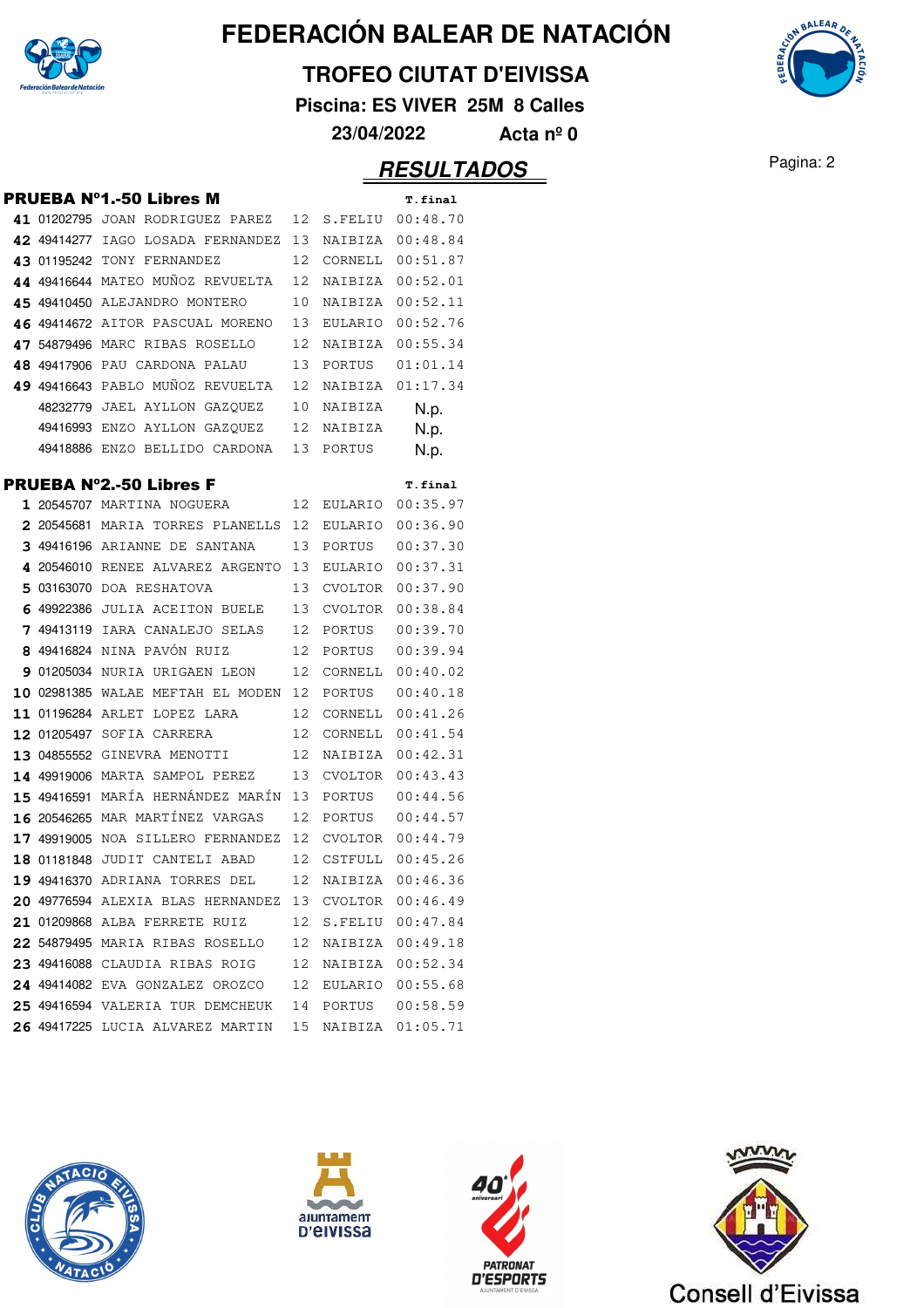

**TROFEO CIUTAT D'EIVISSA**

**Piscina: ES VIVER 25M 8 Calles**

**23/04/2022 Acta nº 0**

|  | PRUEBA N°2.-50 Libres F              |    |            | T.final        |          |
|--|--------------------------------------|----|------------|----------------|----------|
|  | 49415714 SOFIA RIQUELME              |    | 14 NAIBIZA | Desc           |          |
|  | 49413640 ABRIL CURBELO CASADO        | 12 | NAIBIZA    | N.p.           |          |
|  | 49416244 ELENA VAZ PARRILLA          | 14 | NAIBIZA    | N.p.           |          |
|  | 49418885 INES BELLIDO CARDONA        | 15 | PORTUS     | N.p.           |          |
|  | 49413708 LUZ ELIAS ARANDIA           | 13 | EULARIO    | N.p.           |          |
|  | PRUEBA Nº3.-100 Libres M             |    |            | <b>T.final</b> | 50 m.    |
|  | 1 47406107 ANGEL ESTEBAN SEGOVIA 04  |    | NAIBIZA    | 00:53.84       | 00:25.93 |
|  | 2 01162797 DAVID FLORES MUAOZ        | 04 | CORNELL    | 00:54.03       | 00:26.18 |
|  | 3 47409903 DAVID MEDINA CARDENAS 04  |    | NAIBIZA    | 00:55.42       | 00:26.41 |
|  | 4 48199417 IVAN VILLARINO            | 05 | EULARIO    | 00:56.14       | 00:26.71 |
|  | 5 01095183 ADRIAN MARTIN MURILLO 02  |    | CORNELL    | 00:56.19       | 00:26.97 |
|  | 6 47409850 MARC TORRES VEGA          | 04 | NAIBIZA    | 00:56.59       | 00:26.95 |
|  | 7 43467664 HUGO MORENO BONET         | 07 | NAIBIZA    | 00:57.06       | 00:27.30 |
|  | 8 48199434 JOSE MARIA AZNAREZ TUR06  |    | NAIBIZA    | 00:57.10       | 00:27.42 |
|  | 9 01095200 ADRIAN AVELLANEDA         | 02 | CORNELL    | 00:57.22       | 00:27.46 |
|  | 10 01095428 MARC ZARAGOZA            | 00 | CORNELL    | 00:57.23       | 00:26.81 |
|  | 11 48199742 MARCOS GARCIA            | 06 | NAIBIZA    | 00:57.28       | 00:27.68 |
|  | 12 01095154 JUAN MANUEL SANCHEZ 03   |    | CORNELL    | 00:57.36       | 00:26.56 |
|  | 13 01095293 MANUEL GARCIA LOPEZ 06   |    | CORNELL    | 00:57.43       | 00:27.13 |
|  | 14 43470583 PAU REY GARCIA           | 07 | NCALVIA    | 00:57.83       | 00:27.53 |
|  | 15 01102348 AGUSTA ESCOBAR ROMERO 00 |    | CORNELL    | 00:57.95       | 00:27.52 |
|  | 16 01194823 MIOUEL BOIRA DIAZ        | 07 | S.FELIU    | 00:57.98       | 00:27.60 |
|  | 17 47431112 HECTOR ROSELLO           | 05 | NAIBIZA    | 00:58.29       | 00:27.76 |
|  | 18 45188997 LLUC ZANIN BARCELO       | 07 | NCALVIA    | 00:58.45       | 00:28.08 |
|  | 19 01162757 MARTI COMAS TARRES       | 01 | TORELLO    | 00:58.62       | 00:27.15 |
|  | 20 48199418 VICTOR VILLARINO         | 07 | EULARIO    | 00:58.67       | 00:28.31 |
|  | 21 01095247 RAUL ESTEBAN AGUILERA 03 |    | CORNELL    | 00:58.68       | 00:28.37 |
|  | 22 43466668 JAIME FLORIT CASTILLO 05 |    | CVOLTOR    | 00:59.09       | 00:28.40 |
|  | 23 45187628 XAVIER PUIG BLANCO       | 07 | NCALVIA    | 00:59.13       | 00:27.47 |
|  | 24 01137819 SERGIO ZVIR              | 05 | CORNELL    | 00:59.24       | 00:28.25 |
|  | 25 01094938 MAGI PIJOAN AUMATELL     | 00 | TORELLO    | 00:59.25       | 00:28.11 |
|  | 26 47433818 VICTOR ADDA FERRER       | 08 | EULARIO    | 00:59.51       | 00:28.70 |
|  | 27 47433258 MARC VALLVE PALERM       | 07 | NAIBIZA    | 00:59.52       | 00:28.59 |
|  | 28 47433603 IZAN RIBAS RODRIGUEZ     | 07 | PORTUS     | 00:59.80       | 00:28.37 |
|  | 29 01094225 GUILLEM COLL GARCIA      | 06 | CORNELL    | 00:59.92       | 00:28.86 |
|  | 30 01037634 GUILLEM ESCOFET          | 95 | CORNELL    | 01:00.31       | 00:28.51 |
|  | <b>31 01015004 MAX ALEMANY LESMA</b> | 08 | S.FELIU    | 01:00.40       | 00:28.68 |
|  | 32 78223023 NOAH TORRICO RUIZ        | 08 | CVOLTOR    | 01:00.42       | 00:28.56 |
|  | 33 01092663 ROGER TORRES BOSCH       | 99 | CORNELL    | 01:00.78       | 00:28.92 |
|  |                                      |    |            |                |          |









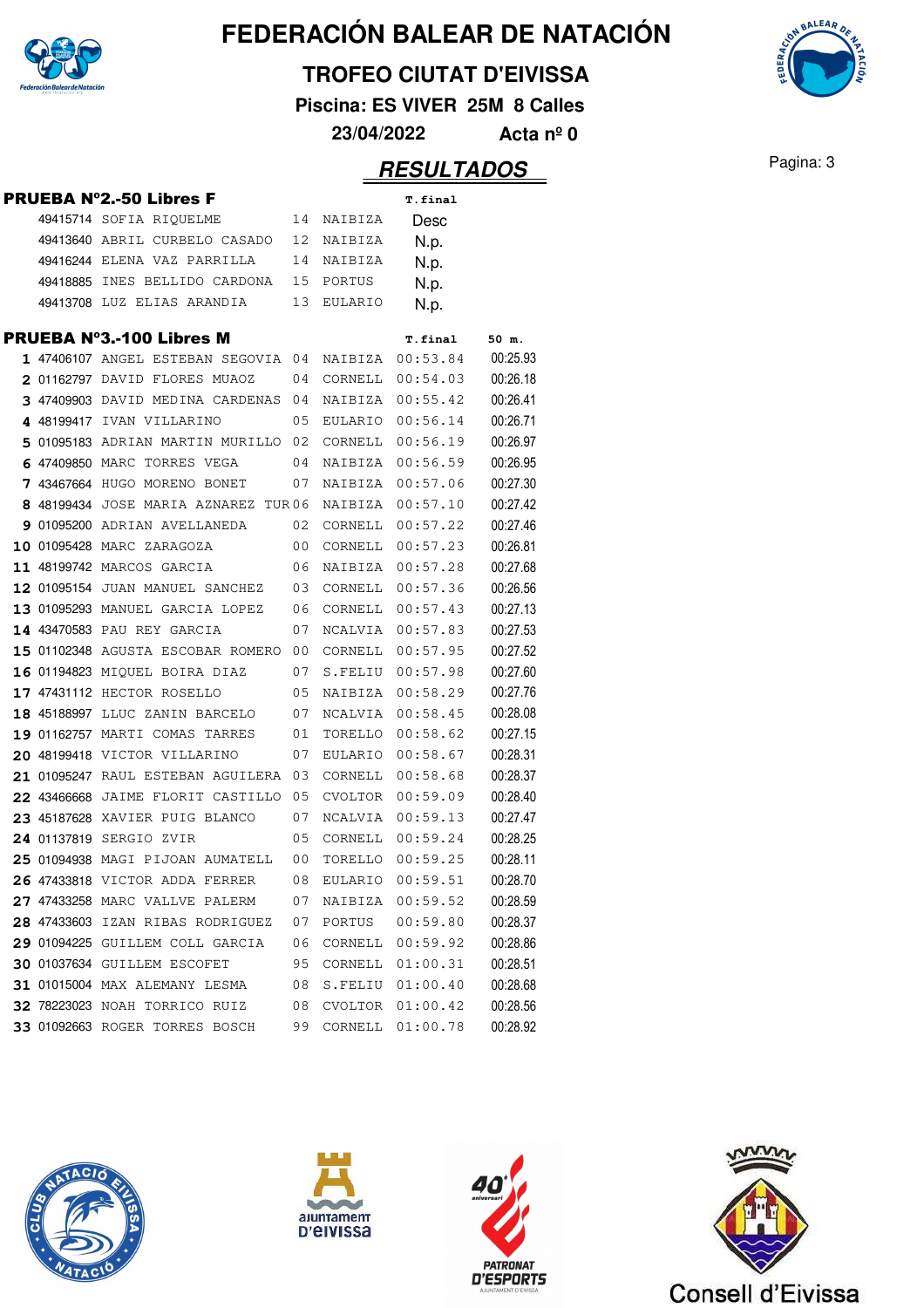

#### **TROFEO CIUTAT D'EIVISSA**

**Piscina: ES VIVER 25M 8 Calles**

**23/04/2022 Acta nº 0**

|  | <b>PRUEBA N°3.-100 Libres M</b>       |    |         | <b>T.final</b>   | 50 m.    |
|--|---------------------------------------|----|---------|------------------|----------|
|  | 34 01162808 OSCAR BLANCO CORONADO 06  |    | CORNELL | 01:01.15         | 00:29.56 |
|  | 35 48233940 MARC CARDONA MARTIN       | 06 | NAIBIZA | 01:01.37         | 00:29.28 |
|  | <b>36 00342128 NICOLAS HUTHER</b>     | 08 | CVOLTOR | 01:01.71         | 00:29.25 |
|  | 37 46388467 SERGIO PIQUERAS           | 09 | CVOLTOR | 01:01.74         | 00:29.55 |
|  | 38 49411944 AARON GOMEZ VALDIVIA      | 08 | EULARIO | 01:01.95         | 00:29.25 |
|  | 39 01162812 ALEX AYZA DE LA CRUZ      | 07 | CORNELL | 01:02.96         | 00:29.87 |
|  | 40 49411945 AITOR GOMEZ VALDIVIA      | 08 | EULARIO | 01:03.14         | 00:28.92 |
|  | 41 01095205 MARTA LOPEZ ALCALA        | 07 | CORNELL | 01:03.25         | 00:30.15 |
|  | 42 01135765 JOEL RUSTULLET PUJOL      | 05 | CSTFULL | 01:03.62         | 00:30.45 |
|  | 43 45613692 JOAN BORDOY TASCON        | 07 | NCALVIA | 01:03.96         | 00:29.61 |
|  | 44 01016292 IAGO MARSO LAMONJA        | 08 | S.FELIU | 01:04.18         | 00:31.01 |
|  | 45 41664334 MARC TOMAS MORCILLO       | 06 | CVOLTOR | 01:04.23         | 00:29.71 |
|  | 46 48231044 RICARDO FERRER AGUILAR 08 |    | EULARIO | 01:04.24         | 00:30.76 |
|  | 47 01083655 ERIC VENTULA JUANOLA      | 07 | CSTFULL | 01:04.65         | 00:30.28 |
|  | 48 01202794 BRAYNER FELIX GAMEZ       | 07 | S.FELIU | 01:04.72         | 00:30.97 |
|  | 49 47431915 MATEO TORRES JIMENEZ      | 07 | NAIBIZA | 01:04.97         | 00:30.45 |
|  | 50 01194990 AITOR CASTRO OYA          | 08 | CORNELL | 01:05.22         | 00:31.72 |
|  | 51 45189993 MARC TORO GARCIA          | 08 | NCALVIA | 01:05.46         | 00:31.53 |
|  | 52 43461584 PAU SOCIAS ROIG           | 06 | CVOLTOR | 01:05.74         | 00:30.90 |
|  | 53 48199604 PABLO TORRES JIMENEZ      | 08 | NAIBIZA | 01:05.97         | 00:31.04 |
|  | 54 48230105 ALBERT ROMERO             | 09 | NAIBIZA | 01:06.43         | 00:31.92 |
|  | 55 49414378 ALEXIS MIRALLES           | 05 | PORTUS  | 01:06.78         | 00:31.93 |
|  | 56 01102215 POL ORTIGOSA GORDILLO     | 09 | CORNELL | 01:06.89         | 00:31.96 |
|  | 57 01017553 HUGO BLAZQUEZ VICENTE     | 09 | S.FELIU | 01:06.90         | 00:31.73 |
|  | 58 01087237 ARNAU CARRERA GONZALEZ 09 |    | CN.OLOT | 01:07.04         | 00:31.84 |
|  | 59 01082350 GUILLEM HERNANDEZ         | 09 | CN.OLOT | 01:07.18         | 00:32.17 |
|  | 60 01095236 HUGO SALAZAR PIZARRO      | 06 | CORNELL | 01:07.73         | 00:32.35 |
|  | 61 48199330 NICOLÁS SERRA ROBLES      | 08 | PORTUS  | 01:08.30         | 00:33.04 |
|  | 62 49613168 MANUEL FLORIT CASTILLO09  |    | CVOLTOR | 01:08.91         | 00:33.11 |
|  | 63 01087219 MAHAMADOU DAMBELLEH       | 05 | CSTFULL | 01:09.50         | 00:31.94 |
|  | 64 47409290 IGNACIO BISQUERRA         | 06 | PORTUS  | 01:09.77         | 00:32.21 |
|  | 65 01090439 ALAN SEGURA CAMPOS        | 06 |         | CORNELL 01:10.27 | 00:33.84 |
|  | 66 01095173 SERGIO ESPIGARES          | 07 |         | CORNELL 01:10.59 | 00:34.62 |
|  | 67 45692114 NAOKI MONTORO ORIDE       | 09 | NCALVIA | 01:10.64         | 00:32.65 |
|  | 68 01087240 ANGEL DAVID CHUGDEN       | 09 | CSTFULL | 01:10.77         | 00:34.34 |
|  | 69 01087242 ORIOL MARTIN GAYOLA       | 09 | CN.OLOT | 01:11.74         | 00:33.69 |
|  | 70 45189527 GUIEM MAS HERNANDEZ       | 08 | CVOLTOR | 01:11.88         | 00:34.20 |
|  | 71 01095248 POL-MICHEL GUERRERO       | 09 | CORNELL | 01:12.09         | 00:34.19 |
|  | 72 01102309 ABEL BRAVO GARCIA         | 09 | CORNELL | 01:14.99         | 00:35.60 |
|  | 73 48199918 SIMON HORMIGO ROSELLO 08  |    | NAIBIZA | 01:15.45         | 00:35.53 |









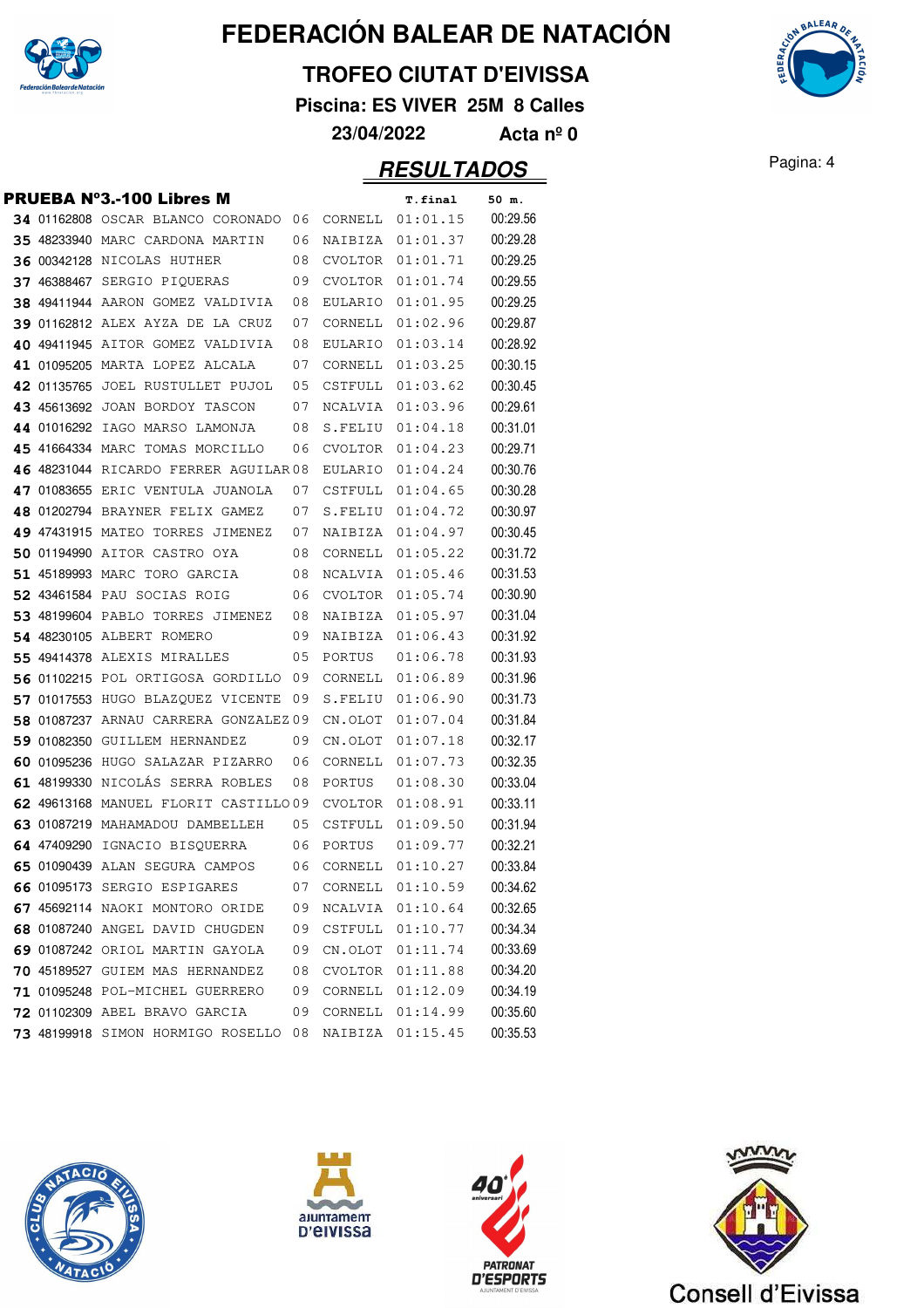

#### **TROFEO CIUTAT D'EIVISSA**

**Piscina: ES VIVER 25M 8 Calles**

**23/04/2022 Acta nº 0**

|  | PRUEBA Nº3.-100 Libres M                              |    |         | <b>T.final</b>      | 50 m.                         |
|--|-------------------------------------------------------|----|---------|---------------------|-------------------------------|
|  | 74 01094471 NIL SIMAN HARO                            | 09 |         | CORNELL 01:18.15    | 00:35.57                      |
|  | 75 48199638 ARNAU VALLVE PALERM                       | 09 | NAIBIZA | 01:18.48            | 00:36.18                      |
|  | <b>76 01205496 LEONEL CARRERA</b>                     | 09 | CORNELL | 01:21.00            | 00:37.36                      |
|  | 77 48230103 NESTOR GALVEZ                             | 09 | NAIBIZA | 01:22.02            | 00:35.66                      |
|  | <b>78 01093292 HUGO SEGURA CAMPOS</b>                 | 09 | CORNELL | 01:23.02            | 00:37.92                      |
|  | 79 01205063 VICTOR URIGAEN LEON                       | 09 | CORNELL | 01:34.02            | 00:43.92                      |
|  | 80 01087313 DIEGO JIMENEZ GARCIA                      | 09 | CORNELL | 01:51.81            | 00:49.09                      |
|  | 20545313 GABRIEL TORRES DE                            | 09 | EULARIO | N.p.                |                               |
|  | 49416424 ASIER ROIG SOLER                             | 09 | EULARIO | N.p.                |                               |
|  | 01080544 PAU PAGES RUIZ                               | 09 | CN.OLOT | N.p.                |                               |
|  | PRUEBA N°4.-100 Libres F                              |    |         |                     | 50 m.                         |
|  | 1 48198922 MARIA RIERA PRATS                          | 06 | NAIBIZA | T.final<br>01:00.51 | 00:28.67                      |
|  | 2 47409922 IRENE GARCIA DE DIOS                       | 05 | EULARIO | 01:00.52            | 00:28.67                      |
|  | 3 54878548 CATALINA FOURCADE                          | 03 | EULARIO | 01:00.62            | 00:28.48                      |
|  | 4 48233287 ADRIANA ESTEBAN                            | 07 | NAIBIZA | 01:00.93            | 00:28.84                      |
|  | 5 48230531 JIMENA GARCIA DE DIOS                      | 08 | EULARIO | 01:01.07            | 00:29.25                      |
|  | 6 48231123 PAULA PEREZ MULAS                          | 07 | EULARIO | 01:02.55            | 00:29.96                      |
|  | 7 48199273 VIOLETA CUBERO SOLER                       | 06 | NAIBIZA | 01:02.56            | 00:29.88                      |
|  | 8 45370765 AINA FERNANDEZ BERTH                       | 08 | CVOLTOR | 01:02.78            | 00:30.06                      |
|  | 9 49410044 PATRICIA OUIROS TUR                        | 07 | NAIBIZA | 01:03.12            | 00:29.65                      |
|  | 10 47433057 EVA PARRA OLIVA                           | 04 | NAIBIZA | 01:03.53            | 00:30.13                      |
|  | 11 78223022 KIARA TORRICO RUIZ                        | 05 | CVOLTOR | 01:03.60            | 00:30.79                      |
|  | 12 41662194 LUCIA ROCA RODADO                         | 03 | CVOLTOR | 01:04.18            | 00:30.64                      |
|  | 13 43477108 NATALIA MARTINEZ                          | 04 | CVOLTOR | 01:04.25            | 00:31.36                      |
|  | 14 49481006 LUCIA MOYA JIMENEZ                        | 07 | NCALVIA | 01:04.33            | 00:30.03                      |
|  | 15 47431743 MARIA JUAN MARI                           | 05 | NAIBIZA | 01:04.59            | 00:30.74                      |
|  | 16 01067285 JASLIA COLL MARTI                         | 07 | CN.OLOT | 01:04.68            | 00:31.21                      |
|  | 17 46394475 LAURA CASTAÑER NOGUERA 09                 |    |         | CVOLTOR 01:04.95    | $\mathcal{L}_{\mathcal{A}}$ . |
|  | 18 01037631 ALBA CERRILLO MARTINEZ 96                 |    | CORNELL | 01:04.97            | 00:30.38                      |
|  | 19 01087250 MARIANE AHUMADA                           | 07 | CN.OLOT | 01:04.99            | 00:31.25                      |
|  | 20 01206237 ALEXANDRA BARRAGAN                        | 06 | S.FELIU | 01:05.52            | 00:30.67                      |
|  | 21 01175486 TERESA HERNANDEZ MARI 06 SABADEL 01:05.82 |    |         |                     | 00:31.07                      |
|  | 22 01067275 EMMA LOBATO RUIZ                          | 07 |         | CN.OLOT 01:05.86    | 00:31.48                      |
|  | 23 49410260 CLAUDIA BASILIO                           | 05 |         | EULARIO 01:05.89    | 00:31.09                      |
|  | 24 01177071 JULIA JIMANEZ MORILLO 08                  |    | S.FELIU | 01:06.12            | 00:31.79                      |
|  | 25 01080987 ANNA VEGAS COROMINAS                      | 08 | CN.OLOT | 01:06.22            | 00:32.01                      |
|  | 26 46394473 NEREA CASTAÑER NOGUERA 03                 |    | CVOLTOR | 01:06.31            | 00:32.38                      |
|  | 27 49920386 JULIA ARROM VILLALONGA09                  |    |         | CVOLTOR 01:06.35    | 00:31.79                      |
|  | 28 01081427 NASRIA GIFREU MATILLA 08                  |    | CN.OLOT | 01:06.41            | 00:32.31                      |
|  |                                                       |    |         |                     |                               |









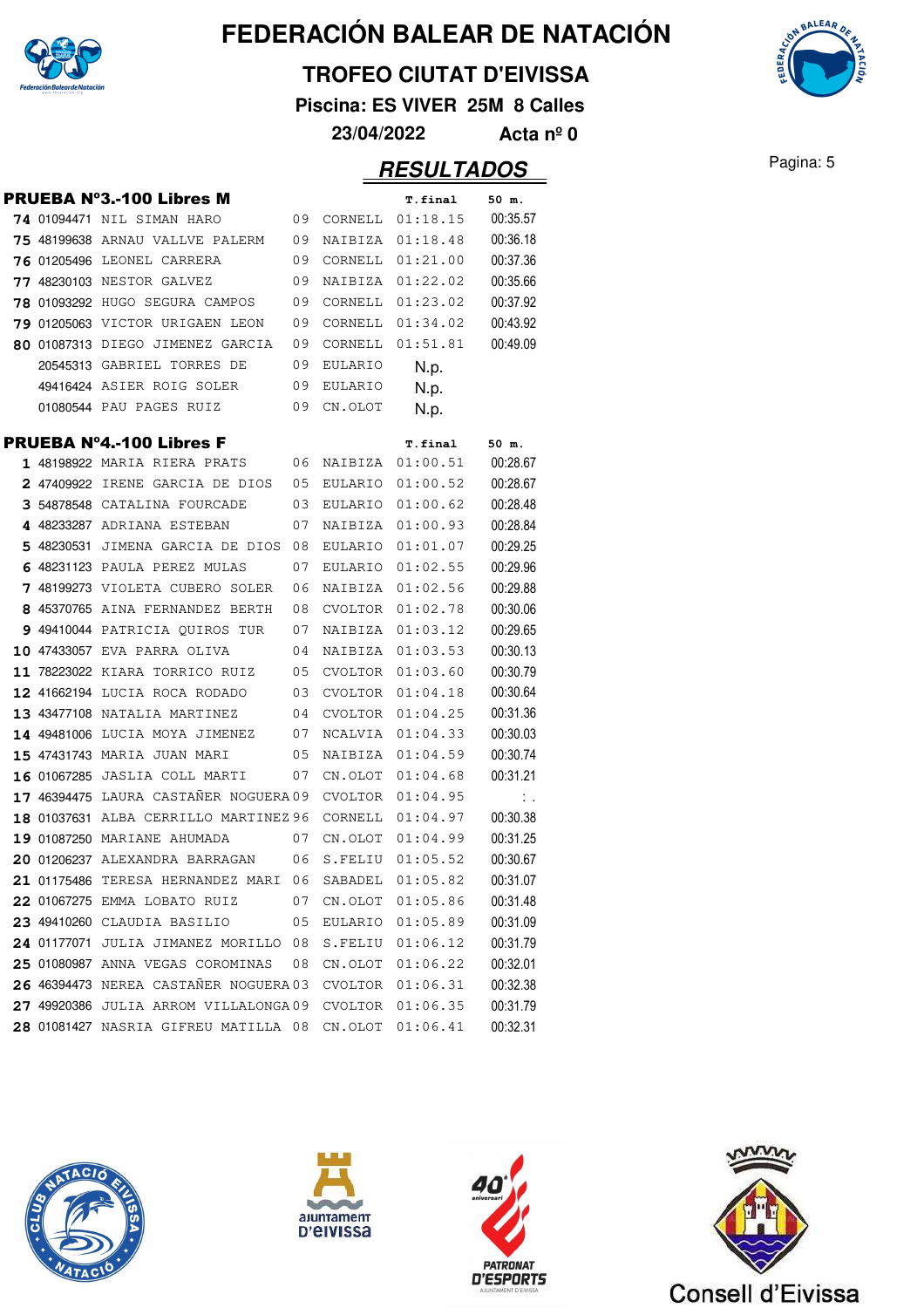

#### **TROFEO CIUTAT D'EIVISSA**

**Piscina: ES VIVER 25M 8 Calles**

**23/04/2022 Acta nº 0**

|  | PRUEBA N°4.-100 Libres F                            |     |                  | T.final          | 50 m.    |
|--|-----------------------------------------------------|-----|------------------|------------------|----------|
|  | 29 01015786 ARIADNA ROVIRA NOVA                     | 10  |                  | S.FELIU 01:06.88 | 00:31.76 |
|  | 30 01023973 MIREIA GONZALEZ VALERA08                |     | S.FELIU          | 01:07.09         | 00:31.97 |
|  | <b>31 41664764 NEUS QUETGLAS</b>                    | 06  | NCALVIA          | 01:07.18         | 00:32.08 |
|  | 32 48232179 AITANA ALCANTARA                        | 07  | EULARIO          | 01:07.24         | 00:32.28 |
|  | 33 01016135 MARIA FIGUEROA GARCIA                   | -09 |                  | S.FELIU 01:07.30 | 00:32.08 |
|  | 33 01089880 BERTA NICOLAU VEGAS                     | 09  | CN.OLOT          | 01:07.30         | 00:32.44 |
|  | 35 01099964 RITA SADURNI FABREGAS                   | 08  | S.FELIU          | 01:07.40         | 00:31.93 |
|  | <b>36 01016294 MARIA SUAER SALA</b>                 | 09  | S.FELIU          | 01:07.52         | 00:32.28 |
|  | 37 01095238 CORAL TAUSTE MARQUEZ                    | 08  | CORNELL          | 01:07.54         | 00:32.03 |
|  | 38 49410436 NEREA PADILLA ORTIZ                     | 05  | EULARIO          | 01:07.55         | 00:31.78 |
|  | 39 01087249 ANNA SIDERA CANO                        | 09  | CN.OLOT          | 01:07.65         | 00:32.65 |
|  | 40 48231700 VICTORIA RAMON IGLESIA09                |     | EULARIO          | 01:07.78         | 00:32.97 |
|  | 41 45695594 ARIADNA LEGEY SOLER                     | 09  |                  | NCALVIA 01:07.84 | 00:32.12 |
|  | 42 01093297 LUCIA DE LA FLOR                        | 03  | CORNELL          | 01:08.00         | 00:31.53 |
|  | 43 47433423 YARA ROSELLO RODRIGUEZ 06               |     | NAIBIZA          | 01:08.09         | 00:31.84 |
|  | 44 01015003 MARTA ALEMANY LESMA                     | 10  | S.FELIU          | 01:08.20         | 00:32.48 |
|  | 45 01095290 IRIA LEDESMA TAULATS                    | 07  | CORNELL          | 01:08.29         | 00:32.03 |
|  | 46 01179785 MAR BUSQUETS DOMANECH                   | 07  | CN.OLOT          | 01:08.65         | 00:33.37 |
|  | 47 47433047 ALBA PARRA OLIVA                        | 04  | NAIBIZA          | 01:09.07         | 00:32.35 |
|  | 48 48231699 ALICIA RAMON IGLESIA                    | 09  | EULARIO          | 01:09.72         | 00:33.55 |
|  | 49 47433046 ALBA PRATS MARTINEZ                     | 07  | PORTUS           | 01:09.80         | 00:32.91 |
|  | 50 43474950 NOA MARTINEZ COUSELO                    | 06  | CVOLTOR          | 01:10.03         | 00:33.10 |
|  | 51 01142576 BERTA SANTOS AYATS                      | 09  | CN.OLOT          | 01:10.08         | 00:33.48 |
|  | 52 43474335 MARTA NADAL CANET                       | 06  | NCALVIA          | 01:10.38         | 00:32.59 |
|  | 53 01086853 MIREIA GONZALEZ                         | 08  | CORNELL          | 01:10.48         | 00:33.64 |
|  | 54 01016130 RITA MARCOS RIVERO                      | 11  | S.FELIU          | 01:10.64         | 00:33.67 |
|  | 55 01095322 JUDIT LUNA ROJAS                        | 07  | CORNELL          | 01:11.94         | 00:34.22 |
|  | 56 01095311 MIRIAN GARCIA DE                        | 09  | CORNELL          | 01:12.10         | 00:33.70 |
|  | 57 48233492 NOEMI CARDONA CASTILLO10                |     |                  | EULARIO 01:12.37 | 00:34.81 |
|  | 58 01089871 NASRIA PONS ESQUENA                     | 10  |                  | CN.OLOT 01:12.39 | 00:35.46 |
|  | 59 01102093 AHINA FULOUET                           | 10  | S.FELIU          | 01:12.43         | 00:34.84 |
|  | 60 45613777 NEUS GREGORIO RIERA                     | 09  | CVOLTOR          | 01:12.61         | 00:34.89 |
|  | 61 01095265 FLAVIA MORA CACERES 08 CORNELL 01:12.63 |     |                  |                  | 00:34.84 |
|  | 62 01095295 JASLIA MORENO                           | 07  | CORNELL 01:12.65 |                  | 00:34.47 |
|  | 63 43477809 ADRIANA GATTI TASCON                    | 07  |                  | NCALVIA 01:12.91 | 00:33.98 |
|  | 64 49411450 ANIA FERRER CARASA                      | 10  |                  | EULARIO 01:13.05 | 00:34.17 |
|  | 65 49611179 CARLA ARTEAGA MOLINA                    | 10  |                  | CVOLTOR 01:13.06 | 00:34.56 |
|  | 65 01095304 MARTA LUQUE PATRICIO                    | 09  |                  | CORNELL 01:13.06 | 00:34.92 |
|  | 67 01023975 AYLEN PORTILLO                          | 09  |                  | S.FELIU 01:13.15 | 00:34.46 |
|  | 68 01004675 MARIONA PERAL ANGLADA 08                |     |                  | S.FELIU 01:13.37 | 00:35.61 |









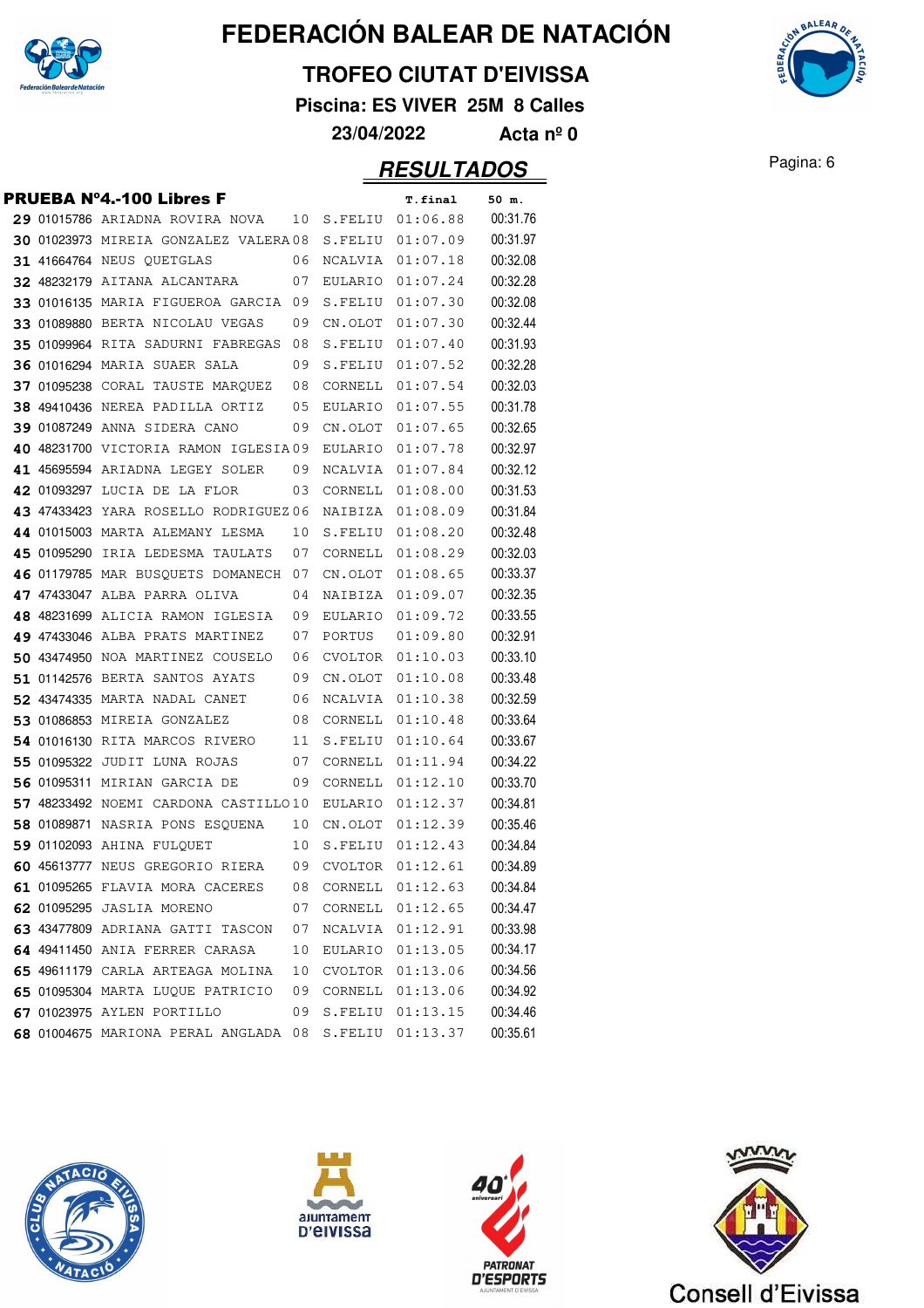

#### **TROFEO CIUTAT D'EIVISSA**

**Piscina: ES VIVER 25M 8 Calles**

**23/04/2022 Acta nº 0**

|  | PRUEBA Nº4.-100 Libres F                               |    |         | <b>T.final</b>      | 50 m.    |
|--|--------------------------------------------------------|----|---------|---------------------|----------|
|  | 69 01092423 JULIA CRIVILLES                            | 04 |         | CSTFULL 01:13.45    | 00:34.48 |
|  | 70 54877872 LAIA ROIG MORENO                           | 11 | EULARIO | 01:13.55            | 00:34.48 |
|  | <b>71 01095232 ELIA SANCHEZ NUAEZ</b>                  | 07 | CORNELL | 01:13.69            | 00:34.51 |
|  | 72 01171646 NAWAR EL LAUCHI EL                         | 10 | S.FELIU | 01:13.88            | 00:34.66 |
|  | 73 01016298 CLAUDIA PALMERO                            | 09 | S.FELIU | 01:13.92            | 00:35.23 |
|  | 74 01087239 BERTA COLOMER ROURA                        | 08 | CN.OLOT | 01:14.28            | 00:36.14 |
|  | 75 01095243 ZAIRA DURAN DANOZ                          | 08 | CORNELL | 01:14.54            | 00:35.57 |
|  | 76 01177376 DIANA MARIA CHELARIU                       | 08 | CORNELL | 01:14.93            | 00:35.63 |
|  | 77 01101972 CANDELA GARCIA RIVALLO10                   |    | CORNELL | 01:14.94            | 00:35.56 |
|  | 78 01176888 georgina MORENO CARLES 07                  |    | CN.OLOT | 01:15.25            | 00:36.28 |
|  | 79 01005612 ANA JORDI DE LA CRUZ                       | 10 | S.FELIU | 01:15.65            | 00:36.06 |
|  | 80 49413486 JUDITH PEREZ GARCIA                        | 11 |         | EULARIO 01:15.76    | 00:36.67 |
|  | 81 01101971 JULIA GARCIA RIVALLO                       | 08 | CORNELL | 01:16.15            | 00:35.78 |
|  | 82 49922387 CARLA ACEITON BUELE                        | 10 | CVOLTOR | 01:16.28            | 00:37.06 |
|  | 83 01139261 KARLETH VICTORIA GAMEZ11                   |    | S.FELIU | 01:16.40            | 00:37.02 |
|  | 84 47432746 ANA ROSELLO MARTINEZ                       | 99 | PORTUS  | 01:16.51            | 00:36.16 |
|  | 85 01016286 LLUNA RODRIGUEZ PEREZ                      | 10 | S.FELIU | 01:16.93            | 00:36.96 |
|  | 86 01087241 GEMMA VENTULA JUANOLA                      | 10 | CSTFULL | 01:17.31            | 00:37.34 |
|  | 87 01101975 AINARA HERNANDEZ MOTA 08                   |    | CORNELL | 01:17.41            | 00:35.90 |
|  | 88 49412214 SOFIA MARIA JUAN                           | 11 | PORTUS  | 01:17.53            | 00:36.64 |
|  | 89 48199923 MAR TUR FERRER                             | 09 |         | EULARIO 01:18.00    | 00:36.65 |
|  | <b>90 48233975 PAULA ARTEAGA</b>                       | 10 | NAIBIZA | 01:18.23            | 00:37.10 |
|  | 91 01195190 Queralt Jorquera Serra10                   |    | CN.OLOT | 01:18.34            | 00:37.11 |
|  | <b>92 49413375 AROA WONG PADILLA</b>                   | 11 | EULARIO | 01:18.93            | 00:37.51 |
|  | 93 01194818 BERTA NEVES MARTIN                         | 07 | S.FELIU | 01:19.46            | 00:37.01 |
|  | 94 49411571 CARLOTA TYSON MARTINEZ 10                  |    | PORTUS  | 01:19.49            | 00:37.70 |
|  | <b>95 49605845 PAULA SILLERO</b>                       | 10 | CVOLTOR | 01:19.62            | 00:35.78 |
|  | <b>96 01188862 FATOUMATA BAH</b>                       | 05 | CSTFULL | 01:20.62            | 00:37.40 |
|  | <b>97 47433422 ENOLA ROSELLO</b>                       | 02 |         | NAIBIZA 01:20.69    | 00:37.31 |
|  | 98 49480154 PILAR BARRIENTOS DURAN 10                  |    | CVOLTOR | 01:20.80            | 00:37.48 |
|  | <b>99 01015784 MARTINA BLANCH</b>                      | 09 | S.FELIU | 01:20.84            | 00:38.12 |
|  | 100 01016125 NOA PEREDA AMILLS                         | 09 |         | S.FELIU 01:20.90    | 00:38.14 |
|  | 101 49410573 MIRIAM RIERA ROSELLO 10 NAIBIZA 01:21.35  |    |         |                     | 00:37.70 |
|  | 102 49411434 TANIT ALVAREZ ARGENTO 11 EULARIO 01:21.37 |    |         |                     | 00:37.60 |
|  | 103 48233375 MARTINA JIMENEZ                           |    |         | 09 EULARIO 01:21.69 | 00:38.31 |
|  | 104 49419563 MALENA BEDIANG SANAM 10 NAIBIZA 01:22.18  |    |         |                     | 00:38.10 |
|  | 105 49410356 ONA TUR FERRER                            |    |         | 10 EULARIO 01:22.63 | 00:40.00 |
|  | 106 01188673 AMINATA BAH                               |    |         | 02 CSTFULL 01:24.49 | 00:39.19 |
|  | 107 01070965 ANNA MORENO BEATOBE 06 CSTFULL 01:24.76   |    |         |                     | 00:40.13 |
|  | 108 01103100 CHLOE SIMON HARO                          |    |         | 11 CORNELL 01:25.39 | 00:38.80 |
|  |                                                        |    |         |                     |          |









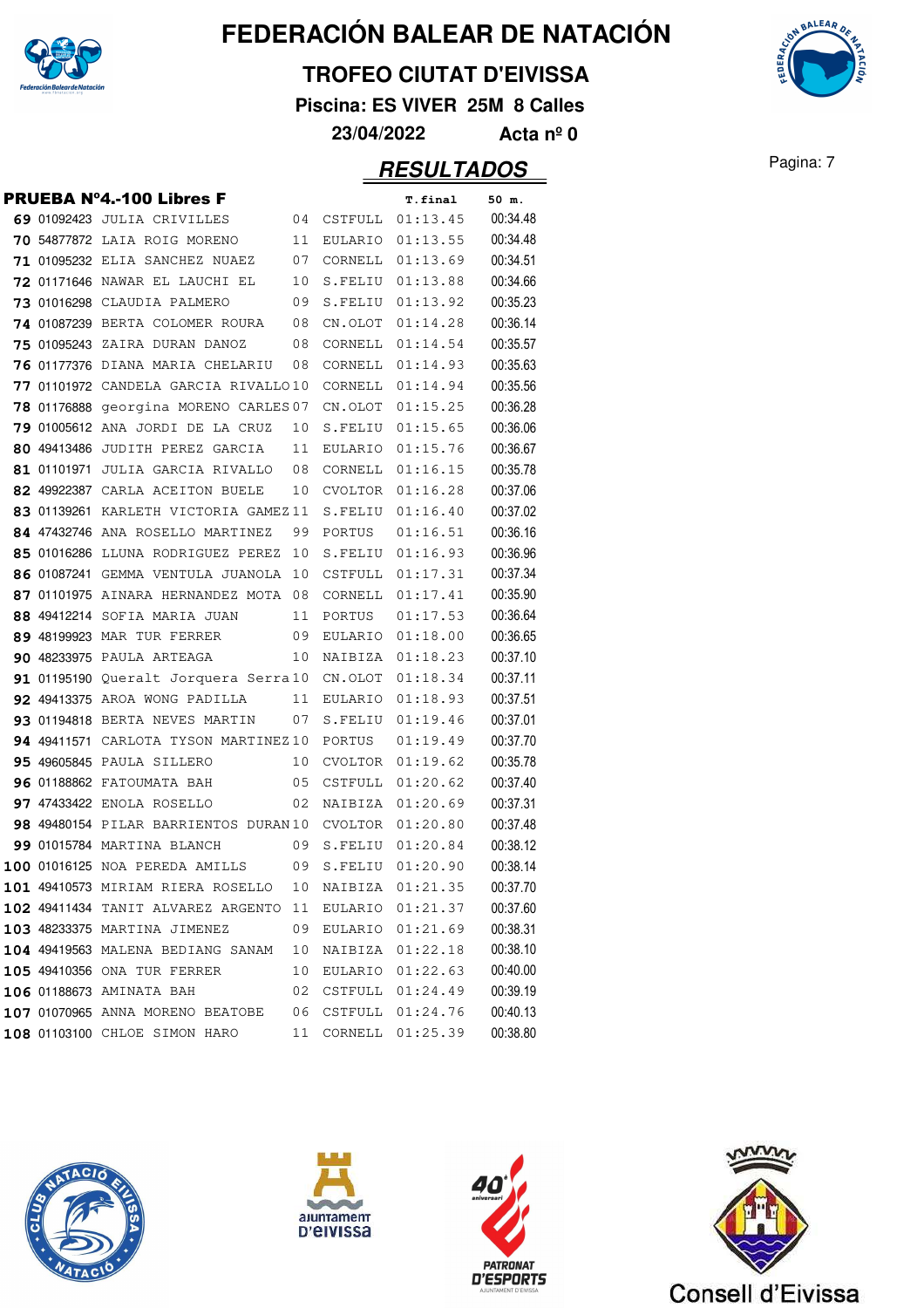

#### **TROFEO CIUTAT D'EIVISSA**

**Piscina: ES VIVER 25M 8 Calles**

**23/04/2022 Acta nº 0**

### **RESULTADOS** Pagina: 8

**AALEAA** 

|  | PRUEBA Nº4.-100 Libres F                                       |    |            | T.final             | 50 m.    |
|--|----------------------------------------------------------------|----|------------|---------------------|----------|
|  | $109$ 01100260 MARTINA BOU ARROYO $\qquad$ 09 S.FELIU 01:25.43 |    |            |                     | 00:40.01 |
|  | $\mathtt{110}$ 01187570 CLAUDIA VELASCO BADOSA11 CN.OLOT       |    |            | 01:26.35            | 00:40.13 |
|  | 111 01102312 LAIA ORTEGA GARRIGA                               | 11 | CORNELL    | 01:28.44            | 00:41.69 |
|  | $112$ 01206751 Mia Isabella Quintero 11 CSTFULL 01:28.56       |    |            |                     | 00:41.29 |
|  | 113 01086854 MARIA GONZALEZ CARMONA11                          |    | CORNELL    | 01:34.72            | 00:43.46 |
|  | 114 01103103 SOFIA FERNANDEZ                                   | 11 | CORNELL    | 01:46.12            | 00:50.03 |
|  | 115 49413187 SIRA BOFILL VIZOSO 11 NAIBIZA                     |    |            | 01:47.88            | 00:50.73 |
|  | $116$ 01207859 Lidia Morales Roca $10$ CSTFULL 01:51.39        |    |            |                     | 00:53.84 |
|  | 48199024 MARTA BONET PEREZ 08 EULARIO                          |    |            | N.p.                |          |
|  | 49412274 ELSA BUFI RIERA 10 EULARIO                            |    |            | N.p.                |          |
|  | 49412273 TANIA BUFI RIERA 08 EULARIO                           |    |            | N.p.                |          |
|  | 01177061 CLARA MORERA PUJOLAR 11 CN.OLOT                       |    |            | N.p.                |          |
|  | PRUEBA Nº5.-50 Braza M                                         |    |            | T.final             |          |
|  | 1 48233946 PAU TORRES VEGA                                     | 10 |            | NAIBIZA 00:40.94    |          |
|  | 2 48233128 UMI CRISTIAN PEREZ OTA10 EULARIO 00:41.40           |    |            |                     |          |
|  | 3 01177270 IAN ESPUAA PUIGVERT                                 | 11 | CN.OLOT    | 00:43.50            |          |
|  | 4 20545611 LLUC CARDONA MORATA                                 | 11 | PORTUS     | 00:43.62            |          |
|  | 5 48232467 MATIAS ADDA FERRER                                  |    |            | 10 EULARIO 00:44.39 |          |
|  | 6 01087244 JOAN HERNANDO ORITGOSA10 CN.OLOT 00:45.23           |    |            |                     |          |
|  | 7 01177369 ANGEL DIAZ LOZANO 11                                |    |            | CORNELL 00:45.37    |          |
|  | 8 01201574 MAXIM VOROBYOV 10                                   |    | CORNELL    | 00:46.07            |          |
|  | 9 54877873 MARC ROIG MORENO 11 EULARIO                         |    |            | 00:46.38            |          |
|  | 10 01195197 GUILLEM CARRERA                                    |    | 12 CN.OLOT | 00:46.95            |          |
|  | 11 49480144 ALEJANDRO LOPEZ SERRA 10 CVOLTOR 00:47.56          |    |            |                     |          |
|  | 12 48233669 JOAN ROIG PLANELLS                                 | 10 | NAIBIZA    | 00:48.77            |          |
|  | 13 48233661 NICOLAS ALBA ESCOBAR                               | 10 | NAIBIZA    | 00:49.02            |          |
|  | 14 20546732 ABRAHAM BARRON CARDONA12 PORTUS                    |    |            | 00:49.66            |          |
|  | 15 49411002 BRUNO LLORENS SURIGUEZ11 NAIBIZA 00:49.86          |    |            |                     |          |
|  | 16 01182507 AKRAM EL LAUCHI EL 12 S.FELIU                      |    |            | 00:51.91            |          |
|  | 17 01211292 JAN TRIADAS GARCIA 11 CN.OLOT 00:52.02             |    |            |                     |          |
|  | 18 01177408 POL HERNANDEZ NOGUA 11 CN.OLOT 00:52.03            |    |            |                     |          |
|  | 19 01188284 GUILLEM COSTA ROYO 11 CN.OLOT 00:52.72             |    |            |                     |          |
|  | 20 04340624 LORENSO LUISS MOROZOVS11 LLUCMA                    |    |            | 00:53.81            |          |
|  | 21 49416229 AUSTIN MARI LOUND                                  |    |            | 13 EULARIO 00:54.11 |          |
|  | 22 49413832 IVAN RAMOS IKKONEN                                 | 13 |            | EULARIO 00:55.67    |          |
|  | 23 48233717 ALEJANDRO SORRIBES                                 | 10 | PORTUS     | 00:56.57            |          |
|  | 24 01177671 AMAT DANES COLOMER                                 | 11 |            | CN.OLOT 00:56.81    |          |
|  | 25 01184590 OWEN LALALEO VINCENT                               | 12 |            | S.FELIU 00:57.40    |          |
|  | 26 01081544 JOEL CASADO PLA                                    | 10 |            | CSTFULL 00:59.06    |          |
|  |                                                                |    |            |                     |          |







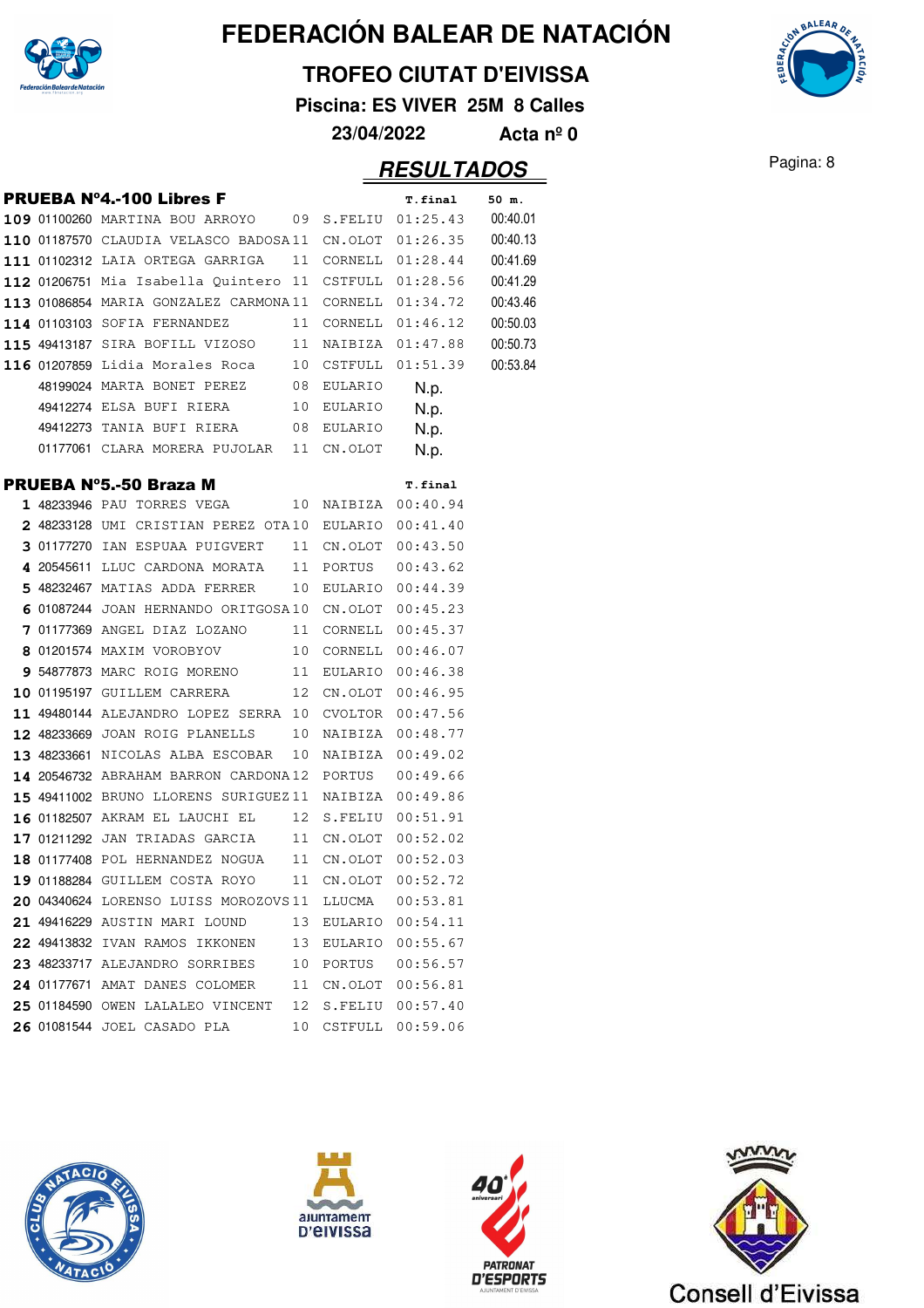

#### **TROFEO CIUTAT D'EIVISSA**

**Piscina: ES VIVER 25M 8 Calles**

**23/04/2022 Acta nº 0**

|   |            | PRUEBA N°5.-50 Braza M            |    |                | T.final        |
|---|------------|-----------------------------------|----|----------------|----------------|
|   | 27 4002859 | LUCIO VILA RAPETTI                | 12 | EULARIO        | 00:59.10       |
|   |            | 28 46396780 JORGE REINA MATA      | 10 | CVOLTOR        | 00:59.54       |
|   |            | 29 01384599 MOHAMED MESOUAB       | 10 | PORTUS         | 01:05.03       |
|   |            | 30 49417906 PAU CARDONA PALAU     | 13 | PORTUS         | 01:26.75       |
|   |            | 54880202 JOEL GUASCH DELGADO      | 13 | NAIBIZA        | Desc           |
|   |            | 49416643 PABLO MUÑOZ REVUELTA     | 12 | NAIBIZA        | Desc           |
|   |            | 49414277 IAGO LOSADA FERNANDEZ    | 13 | NAIBIZA        | Desc           |
|   |            | 54879496 MARC RIBAS ROSELLO       | 12 | NAIBIZA        | Desc           |
|   |            | 49418886 ENZO BELLIDO CARDONA     | 13 | PORTUS         | N.p.           |
|   |            | 01202795 JOAN RODRIGUEZ PAREZ     | 12 | S.FELIU        | N.p.           |
|   |            | PRUEBA Nº6.-50 Braza F            |    |                | <b>T.final</b> |
|   |            | 1 49416196 ARIANNE DE SANTANA     | 13 | PORTUS         | 00:46.59       |
|   |            | 2 20545707 MARTINA NOGUERA        | 12 | EULARIO        | 00:48.84       |
|   |            | 3 01177373 CLAUDIA AYZA DE LA     | 12 | CORNELL        | 00:48.85       |
|   |            | 4 01196284 ARLET LOPEZ LARA       | 12 | CORNELL        | 00:49.68       |
|   |            | 5 49416824 NINA PAVÓN RUIZ        | 12 | PORTUS         | 00:50.06       |
|   |            | 6 20546010 RENEE ALVAREZ ARGENTO  | 13 | EULARIO        | 00:53.55       |
| 7 |            | 49919006 MARTA SAMPOL PEREZ       | 13 | CVOLTOR        | 00:55.39       |
|   |            | 8 49919005 NOA SILLERO FERNANDEZ  | 12 | CVOLTOR        | 00:55.53       |
|   |            | 9 20546265 MAR MARTÍNEZ VARGAS    | 12 | PORTUS         | 00:55.78       |
|   |            | 10 49416591 MARÍA HERNÁNDEZ MARÍN | 13 | PORTUS         | 00:56.93       |
|   |            | 11 01205034 NURIA URIGAEN LEON    | 12 | CORNELL        | 00:58.09       |
|   |            | 12 49776594 ALEXIA BLAS HERNANDEZ | 13 | CVOLTOR        | 01:01.21       |
|   |            | 13 04855552 GINEVRA MENOTTI       | 12 | NAIBIZA        | 01:03.44       |
|   |            | 14 01181848 JUDIT CANTELI ABAD    | 12 | CSTFULL        | 01:03.55       |
|   |            | 15 49416370 ADRIANA TORRES DEL    | 12 | NAIBIZA        | 01:06.18       |
|   |            | 16 49416088 CLAUDIA RIBAS ROIG    | 12 | NAIBIZA        | 01:07.71       |
|   |            | 17 54879495 MARIA RIBAS ROSELLO   | 12 | NAIBIZA        | 01:14.59       |
|   |            | 18 49416594 VALERIA TUR DEMCHEUK  | 14 | PORTUS         | 01:19.90       |
|   |            | 49414082 EVA GONZALEZ OROZCO      | 12 | <b>EULARIO</b> | Desc           |
|   |            | 49413640 ABRIL CURBELO CASADO     | 12 | NAIBIZA        | N.p.           |
|   |            | 49418885 INES BELLIDO CARDONA     | 15 | PORTUS         | N.p.           |
|   |            | 49413708 LUZ ELIAS ARANDIA        | 13 | EULARIO        | N.p.           |
|   |            |                                   |    |                |                |









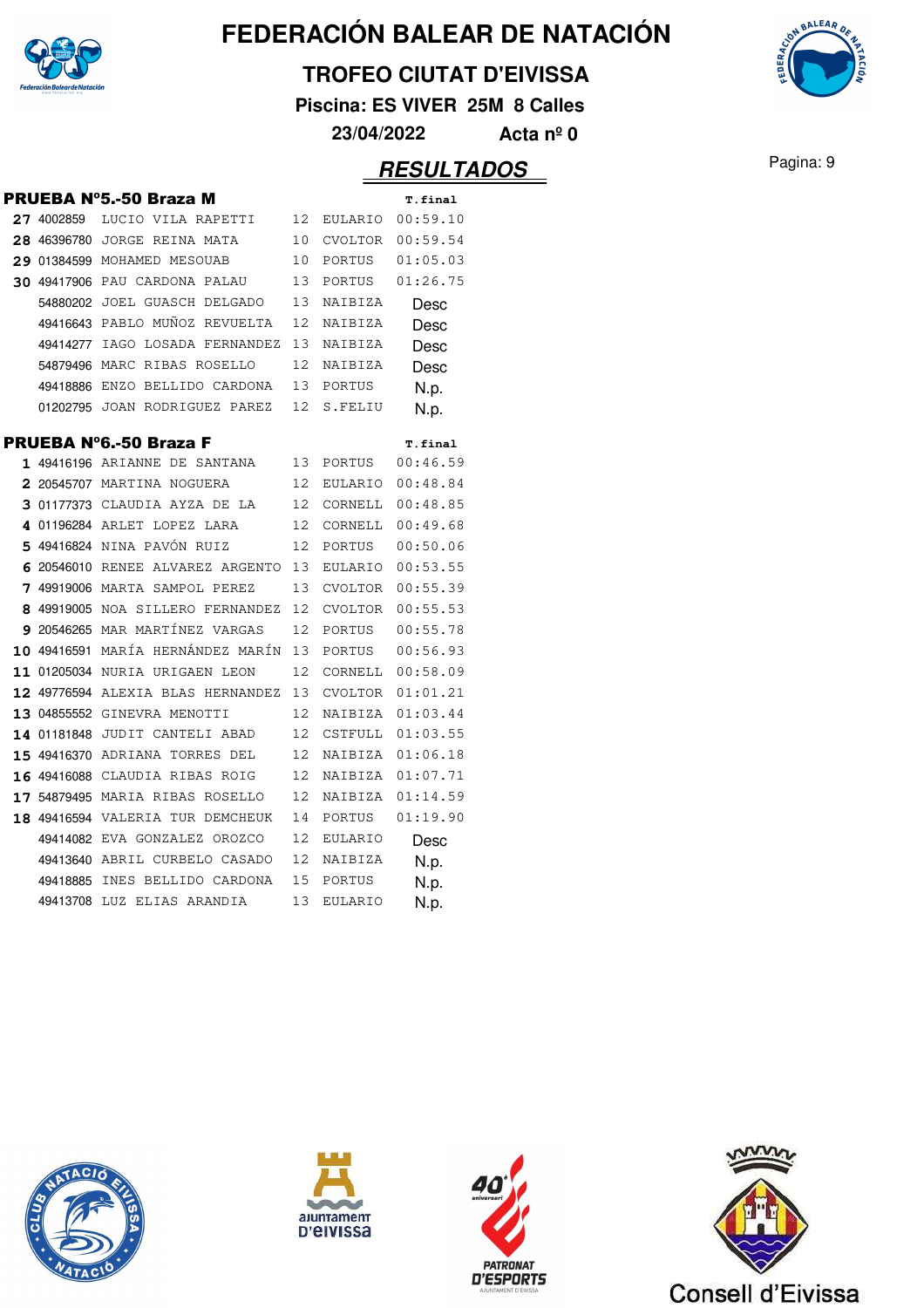

#### **TROFEO CIUTAT D'EIVISSA**

**Piscina: ES VIVER 25M 8 Calles**

**23/04/2022 Acta nº 0**

|  | PRUEBA Nº7.-100 Braza M                                            |          |         | <b>T.final</b>               | 50 m.                |
|--|--------------------------------------------------------------------|----------|---------|------------------------------|----------------------|
|  | 1 47409850 MARC TORRES VEGA                                        | 04       | NAIBIZA | 01:08.16                     | 00:31.83             |
|  | 2 47409903 DAVID MEDINA CARDENAS                                   | 04       | NAIBIZA | 01:09.15                     | 00:32.68             |
|  | 3 01037632 MARC BLANCO CORONADO                                    | 98       | CORNELL | 01:09.61                     | 00:31.74             |
|  | 4 48199417 IVAN VILLARINO                                          | 05       | EULARIO | 01:10.79                     | 00:32.15             |
|  | 5 01095200 ADRIAN AVELLANEDA                                       | 02       | CORNELL | 01:11.01                     | 00:32.99             |
|  | 6 45189993 MARC TORO GARCIA                                        | 08       | NCALVIA | 01:12.14                     | 00:34.56             |
|  | 7 47406107 ANGEL ESTEBAN SEGOVIA                                   | 04       | NAIBIZA | 01:12.34                     | 00:34.12             |
|  | 8 43470583 PAU REY GARCIA                                          | 07       | NCALVIA | 01:12.41                     | 00:33.73             |
|  | 9 01102348 AGUSTA ESCOBAR ROMERO                                   | 00       | CORNELL | 01:14.36                     | 00:34.99             |
|  | 10 49414378 ALEXIS MIRALLES                                        | 05       | PORTUS  | 01:15.06                     | 00:35.44             |
|  | 11 01162757 MARTI COMAS TARRES                                     | 01       | TORELLO | 01:15.93                     | 00:35.71             |
|  | 12 48231044 RICARDO FERRER AGUILAR 08                              |          | EULARIO | 01:16.06                     | 00:36.34             |
|  | 13 78223023 NOAH TORRICO RUIZ                                      | 08       | CVOLTOR | 01:16.35                     | 00:36.12             |
|  | 14 01095157 PAU XIAO ANDREU GASCON 04                              |          | CORNELL | 01:16.36                     | 00:35.47             |
|  | 15 41664334 MARC TOMAS MORCILLO                                    | 06       | CVOLTOR | 01:16.42                     | 00:35.97             |
|  | 16 01095428 MARC ZARAGOZA                                          | 00       | CORNELL | 01:16.86                     | 00:36.06             |
|  | 17 01095183 ADRIAN MARTIN MURILLO                                  | 02       | CORNELL | 01:17.26                     | 00:37.22             |
|  | 18 47433603 IZAN RIBAS RODRIGUEZ                                   | 07       | PORTUS  | 01:17.29                     | 00:35.90             |
|  | 19 48199418 VICTOR VILLARINO                                       | 07       |         | EULARIO 01:17.59             | 00:36.29             |
|  | 20 01137819 SERGIO ZVIR                                            | 05       | CORNELL | 01:17.66                     | 00:36.65             |
|  | 21 45613692 JOAN BORDOY TASCON                                     | 07       | NCALVIA | 01:18.48                     | 00:36.13             |
|  | 22 01094225 GUILLEM COLL GARCIA                                    | 06       | CORNELL | 01:18.55                     | 00:37.40             |
|  | 23 00342128 NICOLAS HUTHER                                         | 08       | CVOLTOR | 01:18.87                     | 00:37.09             |
|  | 24 45187628 XAVIER PUIG BLANCO                                     | 07       | NCALVIA | 01:19.24                     | 00:36.28             |
|  | <b>25 47433258 MARC VALLVE PALERM</b>                              | 07       | NAIBIZA | 01:19.53                     | 00:37.43             |
|  | 26 48233940 MARC CARDONA MARTIN                                    | 06       | NAIBIZA | 01:19.92                     | 00:38.29             |
|  | 27 01095247 RAUL ESTEBAN AGUILERA                                  | 03       | CORNELL | 01:20.27                     | 00:37.38             |
|  | 28 47433818 VICTOR ADDA FERRER                                     | 08       | EULARIO | 01:20.84                     | 00:38.37             |
|  | 29 01092663 ROGER TORRES BOSCH                                     | 99       | CORNELL | 01:21.06                     | 00:38.26             |
|  | <b>30 01194990 AITOR CASTRO OYA</b>                                | 08       | CORNELL | 01:21.36                     | 00:37.75             |
|  | 31 01083655 ERIC VENTULA JUANOLA                                   | 07       | CSTFULL | 01:22.17                     | 00:36.50             |
|  | 32 49411945 AITOR GOMEZ VALDIVIA                                   | 08       | EULARIO | 01:22.49                     | 00:38.18             |
|  | 33 01162808 OSCAR BLANCO CORONADO                                  | 06       | CORNELL | 01:23.35                     | 00:38.70             |
|  | 34 01135765 JOEL RUSTULLET PUJOL                                   | 05       | CSTFULL | 01:23.77                     | 00:39.26             |
|  | 35 47431112 HECTOR ROSELLO                                         | 05       | NAIBIZA | 01:23.87                     | 00:39.47             |
|  | 36 01016292 IAGO MARSO LAMONJA<br>37 01162812 ALEX AYZA DE LA CRUZ | 08<br>07 | CORNELL | S.FELIU 01:24.72<br>01:24.78 | 00:40.34<br>00:40.10 |
|  | 38 01095205 MARTA LOPEZ ALCALA                                     | 07       | CORNELL | 01:25.11                     | 00:39.52             |
|  | 39 43461584 PAU SOCIAS ROIG                                        | 06       |         | CVOLTOR 01:27.04             | 00:40.36             |
|  | 40 01082350 GUILLEM HERNANDEZ                                      |          | CN.OLOT | 01:29.22                     | 00:42.46             |
|  |                                                                    | 09       |         |                              |                      |









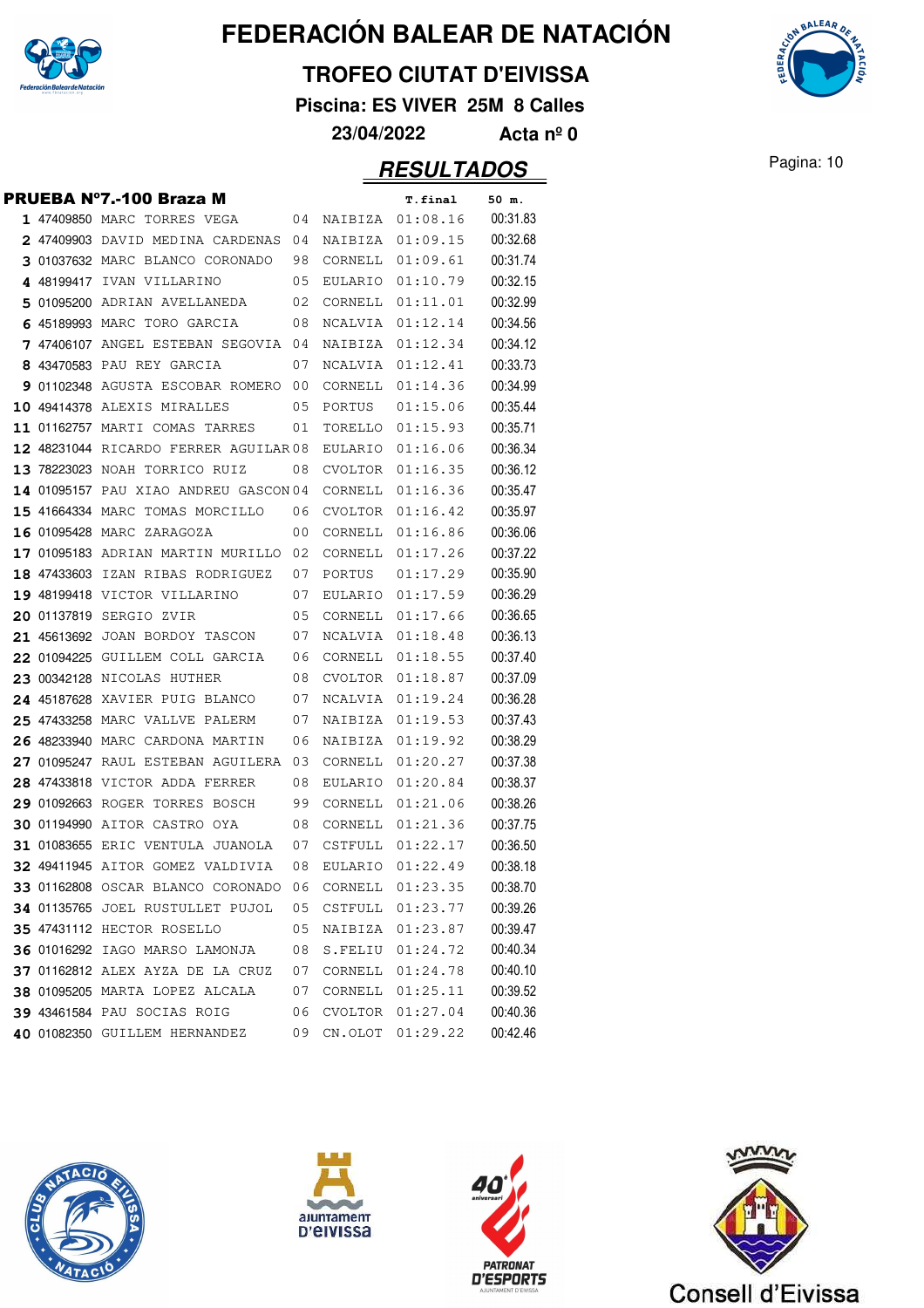

#### **TROFEO CIUTAT D'EIVISSA**

**Piscina: ES VIVER 25M 8 Calles**

**23/04/2022 Acta nº 0**

|  | <b>PRUEBA Nº7.-100 Braza M</b>                                      |          |                    | <b>T.final</b>       | 50 m.                |
|--|---------------------------------------------------------------------|----------|--------------------|----------------------|----------------------|
|  | 41 01102215 POL ORTIGOSA GORDILLO                                   | -09      | CORNELL            | 01:29.52             | 00:41.25             |
|  | 42 01095173 SERGIO ESPIGARES                                        | 07       | CORNELL            | 01:30.29             | 00:43.03             |
|  | 43 01090439 ALAN SEGURA CAMPOS                                      | 06       | CORNELL            | 01:30.53             | 00:43.39             |
|  | 44 48230105 ALBERT ROMERO                                           | 09       | NAIBIZA            | 01:30.63             | 00:42.33             |
|  | 45 01095267 ERIC ALQUEZAR ROMERO                                    | 09       | CORNELL            | 01:30.81             | 00:43.51             |
|  | 46 01202794 BRAYNER FELIX GAMEZ                                     | 07       | S.FELIU            | 01:31.82             | 00:42.77             |
|  | 47 01095236 HUGO SALAZAR PIZARRO                                    | 06       | CORNELL            | 01:31.99             | 00:43.43             |
|  | 48 48199330 NICOLÁS SERRA ROBLES                                    | 08       | PORTUS             | 01:34.28             | 00:45.05             |
|  | 49 01095248 POL-MICHEL GUERRERO                                     | 09       | CORNELL            | 01:34.96             | 00:44.68             |
|  | 50 47409290 IGNACIO BISQUERRA                                       | 06       | PORTUS             | 01:39.62             | 00:43.48             |
|  | 51 01087242 ORIOL MARTIN GAYOLA                                     | 09       | CN.OLOT            | 01:40.82             | 00:47.39             |
|  | 52 48199918 SIMON HORMIGO ROSELLO                                   | 08       | NAIBIZA            | 01:41.24             | 00:47.73             |
|  | 53 48199638 ARNAU VALLVE PALERM                                     | 09       | NAIBIZA            | 01:44.13             | 00:48.95             |
|  | 54 01093292 HUGO SEGURA CAMPOS                                      | 09       | CORNELL            | 01:47.08             | 00:50.36             |
|  | 55 01094471 NIL SIMAN HARO                                          | 09       | CORNELL            | 01:47.18             | 00:49.96             |
|  | 56 48230103 NESTOR GALVEZ                                           | 09       | NAIBIZA            | 01:50.81             | 00:52.69             |
|  | 57 01205063 VICTOR URIGAEN LEON                                     | 09       | CORNELL            | 01:51.68             | 00:52.00             |
|  | 58 01087313 DIEGO JIMENEZ GARCIA                                    | 09       | CORNELL            | 02:59.72             | 01:25.59             |
|  | 43466210 MARCOS RUIZ MARTIN                                         | 05       | <b>CVOLTOR</b>     | N.p.                 |                      |
|  | 20545313 GABRIEL TORRES DE                                          | 09       | EULARIO            | N.p.                 |                      |
|  | 49416424 ASIER ROIG SOLER                                           | 09       | <b>EULARIO</b>     |                      |                      |
|  |                                                                     |          |                    | N.p.                 |                      |
|  | 01080544 PAU PAGES RUIZ                                             | 09       | CN.OLOT            | N.p.                 |                      |
|  |                                                                     |          |                    |                      |                      |
|  | <b>PRUEBA Nº8.-100 Braza F</b>                                      |          |                    | <b>T.final</b>       | 50 m.                |
|  | 1 49770993 ERIKA BAYON BUENO                                        | 08       | CVOLTOR            | 01:18.21             | 00:37.25             |
|  | 2 43477108 NATALIA MARTINEZ                                         | 04       | CVOLTOR            | 01:18.62             | 00:41.10             |
|  | 3 01177053 ARIADNA GUINA I GOMEZ                                    | 97       | CORNELL            | 01:20.96             | 00:37.67             |
|  | 4 48232179 AITANA ALCANTARA                                         | 07       | EULARIO            | 01:22.41             | 00:38.48             |
|  | 5 78223022 KIARA TORRICO RUIZ                                       | 05       | CVOLTOR            | 01:22.83             | 00:39.83             |
|  | 6 01095290 IRIA LEDESMA TAULATS                                     | 07       | CORNELL            | 01:22.88             | 00:38.68             |
|  | 7 01015003 MARTA ALEMANY LESMA<br>8 01080987 ANNA VEGAS COROMINAS   | 10<br>08 | S.FELIU<br>CN.OLOT | 01:23.57             | 00:39.50             |
|  |                                                                     |          |                    | 01:23.84             | 00:39.50<br>00:39.62 |
|  | 9 48231700 VICTORIA RAMON IGLESIA09                                 |          | <b>EULARIO</b>     | 01:23.96             |                      |
|  | 10 01206237 ALEXANDRA BARRAGAN<br>11 01175486 TERESA HERNANDEZ MARI | 06       | S.FELIU            | 01:24.46             | 00:38.88             |
|  | 12 41662194 LUCIA ROCA RODADO                                       | 06<br>03 | SABADEL            | 01:24.83<br>01:24.84 | 00:40.18             |
|  | 13 43474950 NOA MARTINEZ COUSELO                                    | 06       | CVOLTOR            | 01:24.99             | 00:40.87             |
|  | 14 01095311 MIRIAN GARCIA DE                                        | 09       | CVOLTOR<br>CORNELL | 01:25.02             | 00:40.07<br>00:40.50 |
|  | 15 47431743 MARIA JUAN MARI                                         | 05       | NAIBIZA            | 01:25.32             | 00:39.21             |









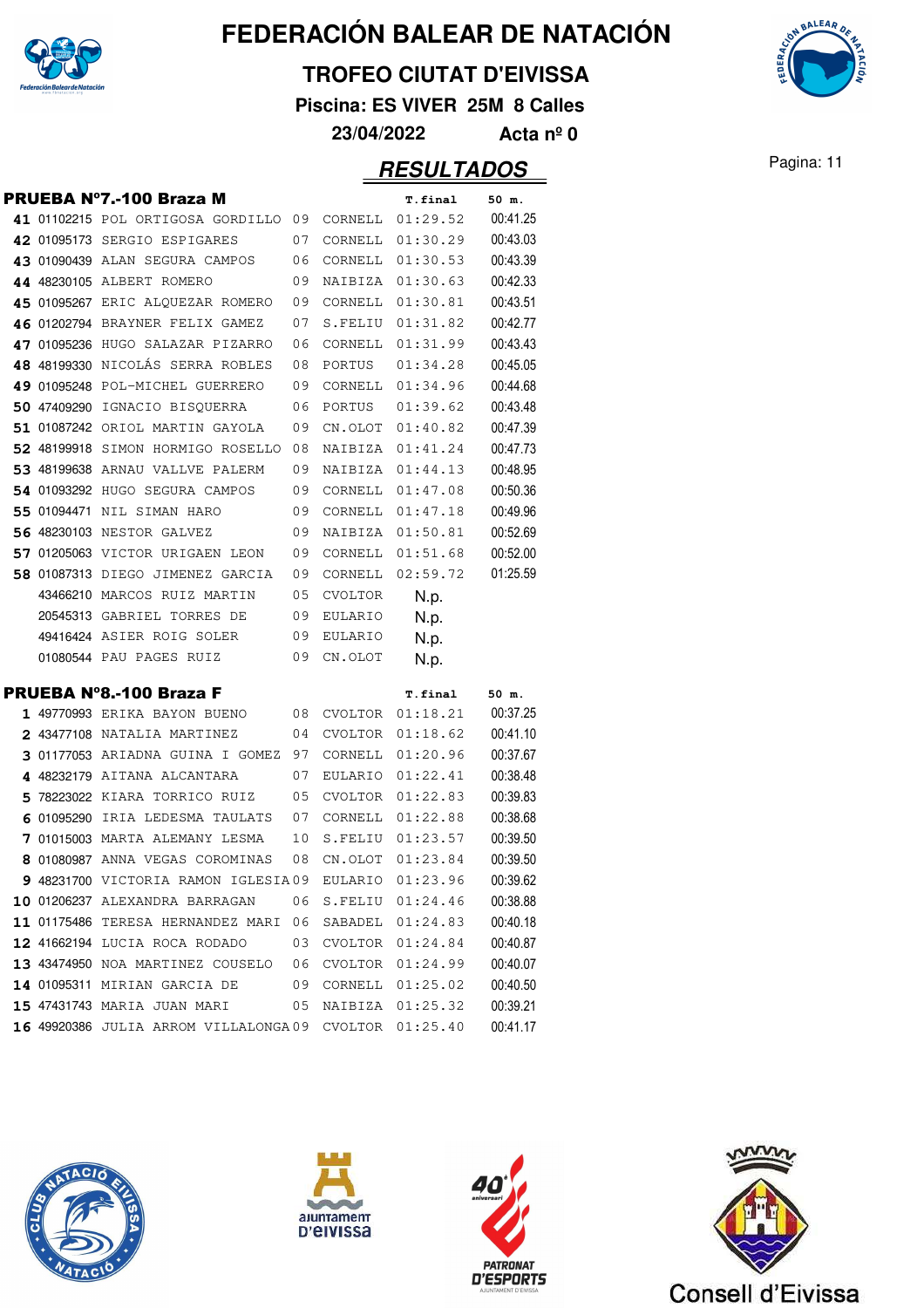

#### **TROFEO CIUTAT D'EIVISSA**

**Piscina: ES VIVER 25M 8 Calles**

**23/04/2022 Acta nº 0**

|  | PRUEBA Nº8.-100 Braza F               |    |         | T.final  | 50 m.    |
|--|---------------------------------------|----|---------|----------|----------|
|  | 17 48230531 JIMENA GARCIA DE DIOS     | 08 | EULARIO | 01:25.63 | 00:39.86 |
|  | 18 01099964 RITA SADURNI FABREGAS     | 08 | S.FELIU | 01:26.09 | 00:40.66 |
|  | 19 01023973 MIREIA GONZALEZ VALERA08  |    | S.FELIU | 01:27.04 | 00:40.69 |
|  | 20 46396883 DANIELA BLAS HERNANDEZ 11 |    | CVOLTOR | 01:27.16 | 00:41.76 |
|  | 21 49410436 NEREA PADILLA ORTIZ       | 05 | EULARIO | 01:27.78 | 00:40.18 |
|  | 22 43474335 MARTA NADAL CANET         | 06 | NCALVIA | 01:28.03 | 00:40.53 |
|  | 23 01067285 JASLIA COLL MARTI         | 07 | CN.OLOT | 01:28.21 | 00:41.62 |
|  | 24 01095208 SARA ALLENDE CASTILLA     | 04 | CORNELL | 01:28.69 | 00:41.85 |
|  | 25 01095204 ARIADNA LOPEZ ALCALA      | 04 | CORNELL | 01:29.56 | 00:41.96 |
|  | 26 01095238 CORAL TAUSTE MARQUEZ      | 08 | CORNELL | 01:29.95 | 00:42.53 |
|  | 27 01102093 AHINA FULQUET             | 10 | S.FELIU | 01:30.04 | 00:42.78 |
|  | 28 01188673 AMINATA BAH               | 02 | CSTFULL | 01:30.65 | 00:41.35 |
|  | 29 01095322 JUDIT LUNA ROJAS          | 07 | CORNELL | 01:32.00 | 00:43.32 |
|  | 30 49410260 CLAUDIA BASILIO           | 05 | EULARIO | 01:32.06 | 00:42.51 |
|  | 31 54877872 LAIA ROIG MORENO          | 11 | EULARIO | 01:32.87 | 00:43.48 |
|  | <b>32 01023975 AYLEN PORTILLO</b>     | 09 | S.FELIU | 01:32.90 | 00:44.60 |
|  | 33 01095265 FLAVIA MORA CACERES       | 08 | CORNELL | 01:33.04 | 00:44.48 |
|  | 34 45613777 NEUS GREGORIO RIERA       | 09 | CVOLTOR | 01:33.88 | 00:45.16 |
|  | 35 01089871 NASRIA PONS ESQUENA       | 10 | CN.OLOT | 01:34.42 | 00:45.04 |
|  | 36 01016286 LLUNA RODRIGUEZ PEREZ     | 10 | S.FELIU | 01:35.56 | 00:45.59 |
|  | 37 01095304 MARTA LUQUE PATRICIO      | 09 | CORNELL | 01:35.86 | 00:46.39 |
|  | 38 01087241 GEMMA VENTULA JUANOLA     | 10 | CSTFULL | 01:36.43 | 00:44.96 |
|  | 39 01095243 ZAIRA DURAN DANOZ         | 08 | CORNELL | 01:37.87 | 00:46.59 |
|  | 40 01016130 RITA MARCOS RIVERO        | 11 | S.FELIU | 01:38.18 | 00:46.43 |
|  | 41 49411450 ANIA FERRER CARASA        | 10 | EULARIO | 01:38.43 | 00:46.16 |
|  | 42 49611179 CARLA ARTEAGA MOLINA      | 10 | CVOLTOR | 01:38.68 | 00:46.71 |
|  | 43 49411532 MARIA BONET PEREZ         | 11 | EULARIO | 01:39.12 | 00:46.90 |
|  | 44 01171646 NAWAR EL LAUCHI EL        | 10 | S.FELIU | 01:40.30 | 00:46.95 |
|  | 45 01188862 FATOUMATA BAH             | 05 | CSTFULL | 01:40.31 | 00:46.47 |
|  | 46 01095232 ELIA SANCHEZ NUAEZ        | 07 | CORNELL | 01:40.69 | 00:47.34 |
|  | 47 01087239 BERTA COLOMER ROURA       | 08 | CN.OLOT | 01:41.01 | 00:47.79 |
|  | 48 01016367 BERTA RAMOS CAMPOS        | 09 | S.FELIU | 01:41.06 | 00:48.09 |
|  | 49 01016125 NOA PEREDA AMILLS         | 09 | S.FELIU | 01:41.29 | 00:47.15 |
|  | 50 01176888 georgina MORENO CARLES 07 |    | CN.OLOT | 01:41.36 | 00:47.56 |
|  | 51 47433047 ALBA PARRA OLIVA          | 04 | NAIBIZA | 01:41.57 | 00:47.10 |
|  | 52 49411571 CARLOTA TYSON MARTINEZ10  |    | PORTUS  | 01:42.18 | 00:47.71 |
|  | 53 01015784 MARTINA BLANCH            | 09 | S.FELIU | 01:42.45 | 00:48.60 |
|  | 54 48233492 NOEMI CARDONA CASTILLO10  |    | EULARIO | 01:42.46 | 00:47.02 |
|  | 55 01102312 LAIA ORTEGA GARRIGA       | 11 | CORNELL | 01:44.59 | 00:50.03 |
|  | 56 48199923 MAR TUR FERRER            | 09 | EULARIO | 01:44.87 | 00:48.67 |









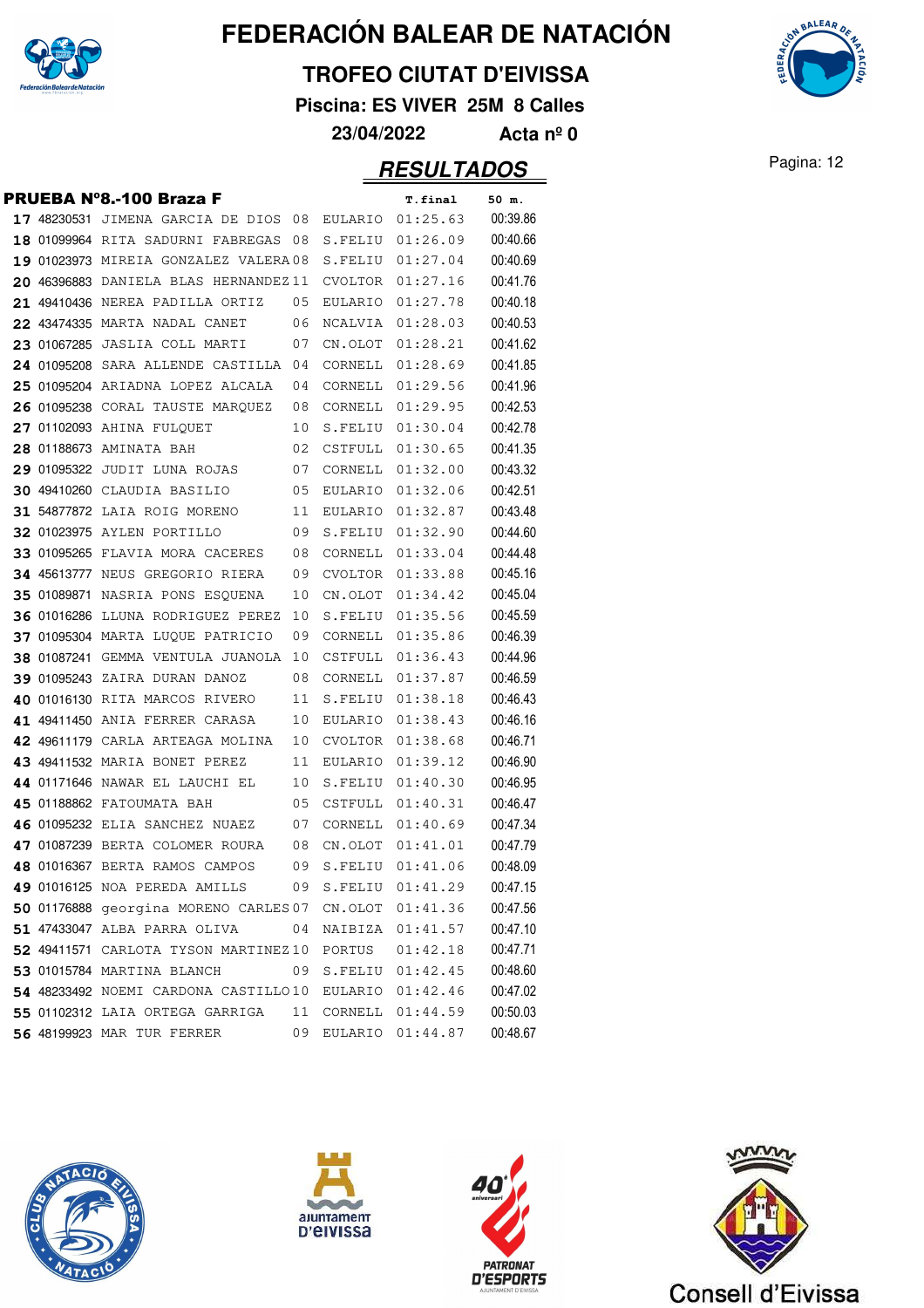

#### **TROFEO CIUTAT D'EIVISSA**

**Piscina: ES VIVER 25M 8 Calles**

**23/04/2022 Acta nº 0**

### Pagina: 13 **RESULTADOS**

|         | <b>PRUEBA Nº8.-100 Braza F</b>                          |    |            | <b>T.final</b>       | 50 m.               |          |
|---------|---------------------------------------------------------|----|------------|----------------------|---------------------|----------|
|         | $57$ 01100260 MARTINA BOU ARROYO 09 S.FELIU 01:44.93    |    |            |                      | 00:49.99            |          |
|         | 58 01194818 BERTA NEVES MARTIN 07 S.FELIU 01:45.37      |    |            |                      | 00:49.94            |          |
|         | $59$ 01177376 DIANA MARIA CHELARIU 08 CORNELL 01:45.85  |    |            |                      | 00:49.26            |          |
|         | 60 49922387 CARLA ACEITON BUELE                         |    |            | 10 CVOLTOR 01:45.97  | 00:50.92            |          |
|         | 61 49413375 AROA WONG PADILLA                           | 11 |            | EULARIO $01:46.24$   | 00:49.80            |          |
|         | 62 49412214 SOFIA MARIA JUAN                            | 11 | PORTUS     | 01:47.10             | 00:49.35            |          |
|         | 63 01101975 AINARA HERNANDEZ MOTA 08                    |    | CORNELL    | 01:47.18             | 00:50.34            |          |
|         | 64 49410356 ONA TUR FERRER                              | 10 |            | EULARIO 01:47.81     | 00:51.14            |          |
|         | 65 49480154 PILAR BARRIENTOS DURAN10                    |    |            | CVOLTOR 01:47.97     | 00:51.63            |          |
|         | 66 49419563 MALENA BEDIANG SANAM                        | 10 |            | NAIBIZA 01:48.30     | 00:50.54            |          |
|         | 67 01095295 JASLIA MORENO                               | 07 |            | CORNELL $01:48.51$   | 00:49.33            |          |
|         | 68 49410573 MIRIAM RIERA ROSELLO 10 NAIBIZA 01:49.78    |    |            |                      | 00:51.62            |          |
|         | 69 01195190 Queralt Jorquera Serra10 CN.OLOT 01:49.90   |    |            |                      | 00:51.48            |          |
|         | <b>70 48233975</b> PAULA ARTEAGA                        | 10 | NAIBIZA    | 01:50.03             | 00:51.68            |          |
|         | 71 01070965 ANNA MORENO BEATOBE 06                      |    | CSTFULL    | 01:50.65             | 00:53.27            |          |
|         | <b>72 49605845 PAULA SILLERO</b>                        |    |            | 10 CVOLTOR 01:50.83  | 00:51.27            |          |
|         | 73 01086854 MARIA GONZALEZ CARMONA11 CORNELL 01:51.48   |    |            |                      | 00:52.31            |          |
|         | 74 49411434 TANIT ALVAREZ ARGENTO 11 EULARIO 01:51.97   |    |            |                      | 00:51.34            |          |
|         | 75 01187570 CLAUDIA VELASCO BADOSA11 CN.OLOT            |    |            | 01:56.71             | 00:54.08            |          |
|         | <b>76 01103103 SOFIA FERNANDEZ</b>                      |    |            | 11 CORNELL 01:59.02  | 00:54.77            |          |
|         | <b>77 48233375 MARTINA JIMENEZ</b>                      |    |            | 09 EULARIO 01:59.89  | 00:55.29            |          |
|         | 78 01206751 Mia Isabella Quintero 11 CSTFULL $02:00.15$ |    |            |                      | 00:55.02            |          |
|         | 79 01207859 Lidia Morales Roca                          |    | 10 CSTFULL | 02:21.32             | 01:07.18            |          |
|         | 80 49413187 SIRA BOFILL VIZOSO                          | 11 |            | NAIBIZA 02:28.38     | 01:10.12            |          |
|         | 49412274 ELSA BUFI RIERA                                | 10 | EULARIO    | N.p.                 |                     |          |
|         | 49412273 TANIA BUFI RIERA 08 EULARIO                    |    |            | N.p.                 |                     |          |
|         | 01177061 CLARA MORERA PUJOLAR 11 CN.OLOT                |    |            | N.p.                 |                     |          |
|         | <b>PRUEBA Nº9.-4x50 Libres M</b>                        |    |            | <b>T.final</b>       | 50 m.               | 100 m.   |
| 1 00499 | NAIBIZA GENERAL 0 NAIBIZA 02:14.08 00:31.67             |    |            |                      |                     | 01:08.31 |
|         | 48233946 PAU TORRES VEGA 2010                           |    |            | 00:31.67             |                     |          |
|         | 48233661 NICOLAS ALBA ESCOBAR 2010                      |    |            | 01:08.31             | (00:36.64)          |          |
|         | 49411002 BRUNO LLORENS SURIGUEZ 2011                    |    |            |                      | 01:43.32 (00:35.01) |          |
|         | 48233261 AITOR MOLINA BERNAUS                           |    | 2010       | 02:14.08             | (00:30.76)          |          |
| 2 00075 | OLOT                                                    | 0  |            | CN.OLOT 02:23.03     | 00:35.65            | 01:09.25 |
|         |                                                         |    |            |                      |                     |          |
|         | 01087244 JOAN HERNANDO ORITGOSA 2010                    |    |            |                      |                     |          |
|         | 01177270 IAN ESPUAA PUIGVERT                            |    | 2011       | 00:35.65<br>01:09.25 | (00:33.60)          |          |



01177884 ANIOL VIDAL ASENCIO



02:23.03



(00:37.57)



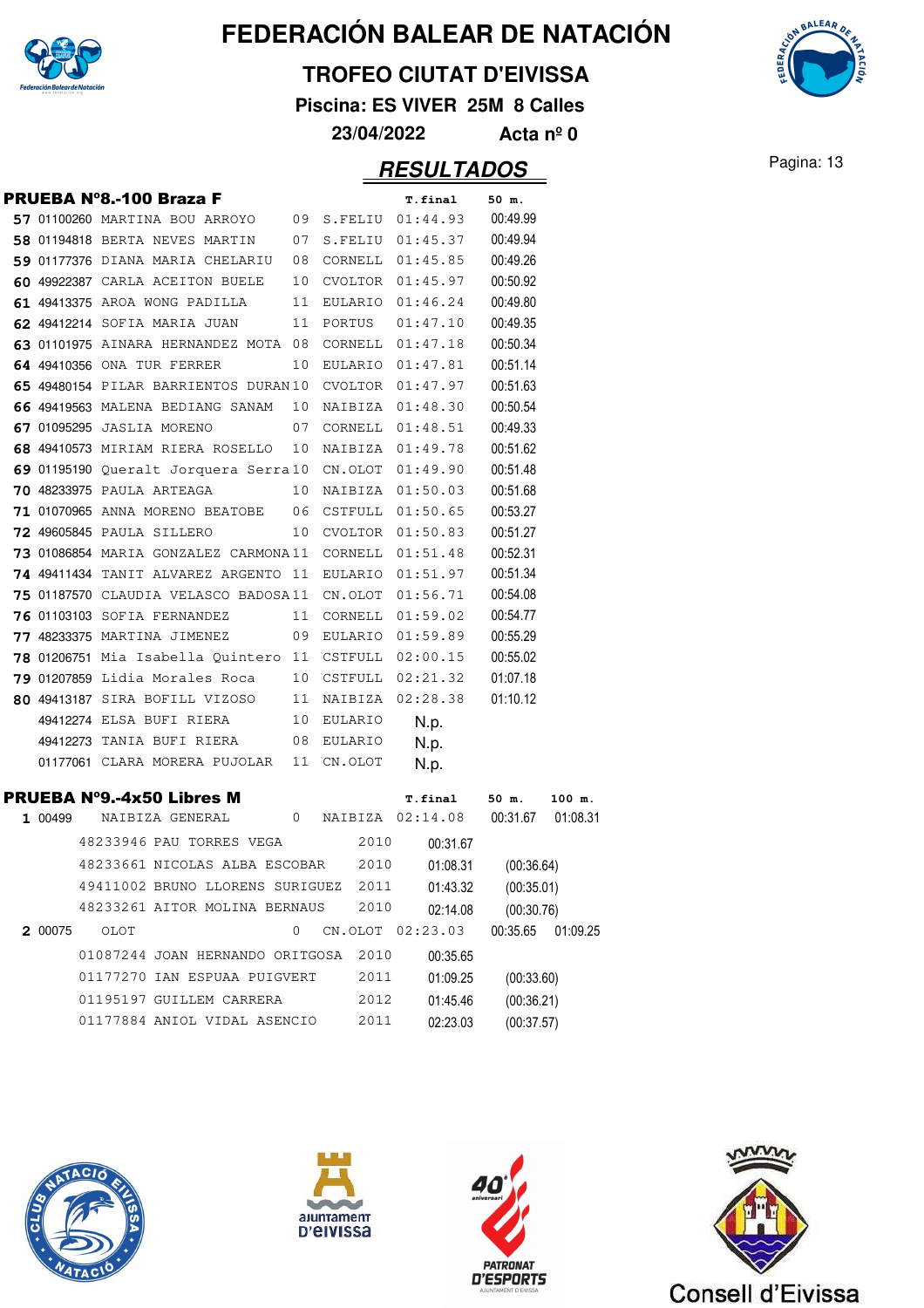

### **TROFEO CIUTAT D'EIVISSA**

**Piscina: ES VIVER 25M 8 Calles**

**23/04/2022 Acta nº 0**

### **RESULTADOS** Pagina: 14

**AALEAR** 

|         | PRUEBA Nº9.-4x50 Libres M            |                 |              |                |           | T.final                                    | 50 m.             | 100 m.             |
|---------|--------------------------------------|-----------------|--------------|----------------|-----------|--------------------------------------------|-------------------|--------------------|
| 3 01345 |                                      | PORTUS GENERAL  | 0            | PORTUS         |           | 02:32.94                                   | 00:35.89          | 01:15.82           |
|         | 49413232 ERIC SERRA ROMERO           |                 |              |                | 2011      | 00:35.89                                   |                   |                    |
|         | 20546732 ABRAHAM BARRON CARDONA      |                 |              |                | 2012      | 01:15.82                                   | (00:39.93)        |                    |
|         | 48233717 ALEJANDRO SORRIBES          |                 |              |                | 2010      | 01:55.95                                   | (00:40.13)        |                    |
|         | 20545611 LLUC CARDONA MORATA         |                 |              |                | 2011      | 02:32.94                                   | (00:36.99)        |                    |
|         | 4 00456 CORNELLA                     |                 | 0            |                |           | CORNELL 02:34.18                           |                   | 00:36.31 01:24.62  |
|         | 01177369 ANGEL DIAZ LOZANO           |                 |              |                | 2011      | 00:36.31                                   |                   |                    |
|         | 01177396 ANDRES JIMENEZ GARCIA       |                 |              |                | 2012      | 01:24.62                                   | (00:48.31)        |                    |
|         | 01095306 ADRIAN FERNANDEZ            |                 |              |                | 2010      | 01:58.23                                   | (00:33.61)        |                    |
|         | 01201574 MAXIM VOROBYOV              |                 |              |                | 2010      | 02:34.18                                   | (00:35.95)        |                    |
| 5 00877 |                                      | CVOLTOR GENERAL | $\mathbf{0}$ |                |           | $CVOLTOR$ $02:39.21$                       |                   | 00:35.18 01:11.11  |
|         | 49480144 ALEJANDRO LOPEZ SERRA       |                 |              |                | 2010      | 00:35.18                                   |                   |                    |
|         | 49771248 XAVIER COLOM CARRERES       |                 |              |                | 2011      | 01:11.11                                   | (00:35.93)        |                    |
|         | 46396780 JORGE REINA MATA            |                 |              |                | 2010      | 01:58.66                                   | (00:47.55)        |                    |
|         | 4348323 VIKTOR BATALLA SAWICKI       |                 |              |                | 2010      | 02:39.21                                   | (00:40.55)        |                    |
| 00895   |                                      | EULARIO GENERAL | 0            | <b>EULARIO</b> |           | Desc                                       |                   |                    |
|         | 48233128 UMI CRISTIAN PEREZ OTA 2010 |                 |              |                |           | 00:29.71                                   |                   |                    |
|         | 54877873 MARC ROIG MORENO            |                 |              |                | 2011      | 01:05.22                                   | (00:35.51)        |                    |
| 00259   |                                      | CASTELLFOLLIT   | $\mathbf{0}$ | CSTFULL        |           | N.p.                                       |                   |                    |
|         |                                      |                 |              |                |           |                                            |                   |                    |
|         |                                      |                 |              |                |           |                                            |                   |                    |
| 1 01345 | <b>PRUEBA N°10.-4x50 Libres F</b>    | PORTUS GENERAL  | 0            | PORTUS         |           | T.final<br>02:51.87                        | 50 m.<br>00:38.07 | 100 m.<br>01:24.20 |
|         | 49416196 ARIANNE DE SANTANA          |                 |              |                | 2013      |                                            |                   |                    |
|         | 49416591 MARÍA HERNÁNDEZ MARÍN       |                 |              |                | 2013      | 00:38.07                                   |                   |                    |
|         | 20546265 MAR MARTÍNEZ VARGAS         |                 |              |                | 2012      | 01:24.20                                   | (00:46.13)        |                    |
|         | 02981385 WALAE MEFTAH EL MODEN       |                 |              |                | 2012      | 02:10.94<br>02:51.87                       | (00:46.74)        |                    |
| 2 00456 | CORNELLA                             |                 | 0            |                |           | CORNELL 02:53.46                           | (00:40.93)        | 00:42.31 01:31.40  |
|         | 01196284 ARLET LOPEZ LARA            |                 |              |                | 2012      | 00:42.31                                   |                   |                    |
|         | 01205034 NURIA URIGAEN LEON          |                 |              |                | 2012      | 01:31.40                                   | (00:49.09)        |                    |
|         | 01205497 SOFIA CARRERA               |                 |              |                | 2012      | 02:14.85                                   | (00:43.45)        |                    |
|         | 01177373 CLAUDIA AYZA DE LA          |                 |              |                | 2012      | 02:53.46                                   | (00:38.61)        |                    |
|         |                                      |                 |              |                |           | 3 00499 NAIBIZA GENERAL 0 NAIBIZA 03:18.11 |                   | 00:41.58 01:30.80  |
|         | 04855552 GINEVRA MENOTTI             |                 |              |                | 2012      | 00:41.58                                   |                   |                    |
|         | 49416370 ADRIANA TORRES DEL          |                 |              |                | 2012      | 01:30.80                                   | (00:49.22)        |                    |
|         | 54879495 MARIA RIBAS ROSELLO         |                 |              |                |           | 2012 02:23.68                              | (00:52.88)        |                    |
|         | 49416088 CLAUDIA RIBAS ROIG          |                 |              |                | 2012      | 03:18.11                                   | (00:54.43)        |                    |
| 00877   |                                      | CVOLTOR GENERAL |              |                | 0 CVOLTOR | Desc                                       |                   |                    |
|         | 49922386 JULIA ACEITON BUELE 2013    |                 |              |                |           | 00:41.78                                   |                   |                    |
|         | 49919005 NOA SILLERO FERNANDEZ 2012  |                 |              |                |           | 01:26.20                                   | (00:44.42)        |                    |







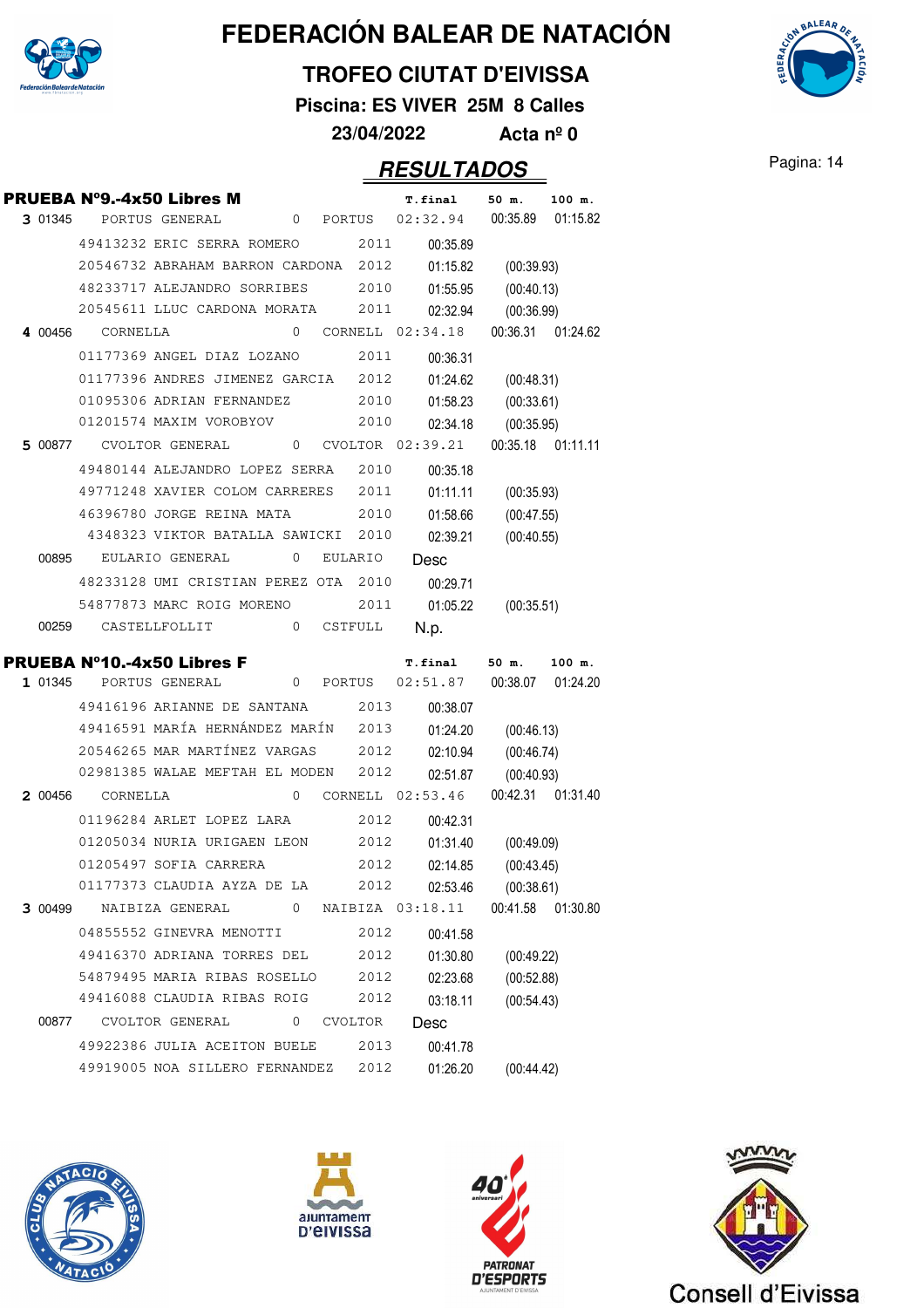

#### **TROFEO CIUTAT D'EIVISSA**

**Piscina: ES VIVER 25M 8 Calles**

**23/04/2022 Acta nº 0**

|         |                 | <b>PRUEBA N°10.-4x50 Libres F</b>                          |              |        |      | T.final                              | 50 m.             | 100 m.   |
|---------|-----------------|------------------------------------------------------------|--------------|--------|------|--------------------------------------|-------------------|----------|
| 00259   |                 | CASTELLFOLLIT                                              | 0 CSTFULL    |        |      | N.p.                                 |                   |          |
|         |                 | <b>PRUEBA N°11.-4x50 Libres M</b>                          |              |        |      | <b>T.final</b>                       | 50 m.             | 100 m.   |
| 1 00456 | CORNELLA        |                                                            | 0            |        |      | CORNELL 01:40.25 00:24.57 00:49.35   |                   |          |
|         |                 | 01162797 DAVID FLORES MUAOZ                                |              |        | 2004 | 00:24.57                             |                   |          |
|         |                 | 01205496 JUAN MANUEL SANCHEZ                               |              |        | 2003 | 00:49.35                             | (00:24.78)        |          |
|         |                 | 01102348 AGUSTA ESCOBAR ROMERO 2000                        |              |        |      | 01:14.94                             | (00:25.59)        |          |
|         |                 | 01095183 ADRIAN MARTIN MURILLO                             |              |        | 2002 | 01:40.25                             | (00:25.31)        |          |
| 2 00499 |                 | NAIBIZA GENERAL                                            | $\mathbf{0}$ |        |      | NAIBIZA 01:41.88                     | 00:25.97 00:52.03 |          |
|         |                 | 47409850 MARC TORRES VEGA                                  |              |        | 2004 | 00:25.97                             |                   |          |
|         |                 | 43467664 HUGO MORENO BONET 2007                            |              |        |      | 00:52.03                             | (00:26.06)        |          |
|         |                 | 47409903 DAVID MEDINA CARDENAS 2004                        |              |        |      | 01:17.37                             | (00:25.34)        |          |
|         |                 | 47406107 ANGEL ESTEBAN SEGOVIA                             |              |        | 2004 | 01:41.88                             | (00:24.51)        |          |
| 3 00883 |                 | NCALVIA GENERAL                                            | 0            |        |      | NCALVIA 01:49.05 00:26.56 00:54.03   |                   |          |
|         |                 | 45188997 LLUC ZANIN BARCELO 2007                           |              |        |      | 00:26.56                             |                   |          |
|         |                 | 45187628 XAVIER PUIG BLANCO 2007                           |              |        |      | 00:54.03                             | (00:27.47)        |          |
|         |                 | 43470583 PAU REY GARCIA                                    |              |        | 2007 | 01:20.37                             | (00:26.34)        |          |
|         |                 | 45613692 JOAN BORDOY TASCON                                |              |        | 2007 | 01:49.05                             | (00:28.68)        |          |
|         |                 | 4 00877 CVOLTOR GENERAL                                    |              |        |      | 0 CVOLTOR 01:51.98 00:27.12 00:56.09 |                   |          |
|         |                 | 43466668 JAIME FLORIT CASTILLO 2005                        |              |        |      | 00:27.12                             |                   |          |
|         |                 | 00342128 NICOLAS HUTHER                                    |              |        | 2008 | 00:56.09                             | (00:28.97)        |          |
|         |                 | 78223023 NOAH TORRICO RUIZ                                 |              |        | 2008 | 01:24.31                             | (00:28.22)        |          |
|         |                 | 41664334 MARC TOMAS MORCILLO                               |              |        | 2006 | 01:51.98                             | (00:27.67)        |          |
|         | 5 00144 S.FELIU |                                                            |              |        |      | 0 S.FELIU 01:53.05 00:26.40 00:53.90 |                   |          |
|         |                 | 01194823 MIQUEL BOIRA DIAZ                                 |              |        | 2007 | 00:26.40                             |                   |          |
|         |                 | 01015004 MAX ALEMANY LESMA                                 |              |        | 2008 | 00:53.90                             | (00:27.50)        |          |
|         |                 | 01202794 BRAYNER FELIX GAMEZ                               |              |        | 2007 | 01:23.83                             | (00:29.93)        |          |
|         |                 | 01016292 IAGO MARSO LAMONJA                                |              |        | 2008 | 01:53.05                             | (00:29.22)        |          |
|         |                 | 6 00259 CASTELLFOLLIT 0 CSTFULL 01:59.36 00:30.80 00:59.82 |              |        |      |                                      |                   |          |
|         |                 | 01087219 MAHAMADOU DAMBELLEH                               |              |        | 2005 | 00:30.80                             |                   |          |
|         |                 | 01135765 JOEL RUSTULLET PUJOL 2005 00:59.82 (00:29.02)     |              |        |      |                                      |                   |          |
|         |                 | 01087240 ANGEL DAVID CHUGDEN                               |              |        | 2009 | 01:32.36                             | (00:32.54)        |          |
|         |                 | 01083655 ERIC VENTULA JUANOLA                              |              |        | 2007 | 01:59.36                             | (00:27.00)        |          |
| 7 01345 |                 | PORTUS GENERAL                                             | 0            | PORTUS |      | 01:59.69                             | 00:27.62          | 01:00.09 |
|         |                 | 47433603 IZAN RIBAS RODRIGUEZ                              |              |        | 2007 | 00:27.62                             |                   |          |
|         |                 | 48199330 NICOLÁS SERRA ROBLES                              |              |        | 2008 | 01:00.09                             | (00:32.47)        |          |
|         |                 | 47409290 IGNACIO BISQUERRA                                 |              |        | 2006 | 01:29.18                             | (00:29.09)        |          |
|         |                 | 49414378 ALEXIS MIRALLES                                   |              |        | 2005 | 01:59.69                             | (00:30.51)        |          |









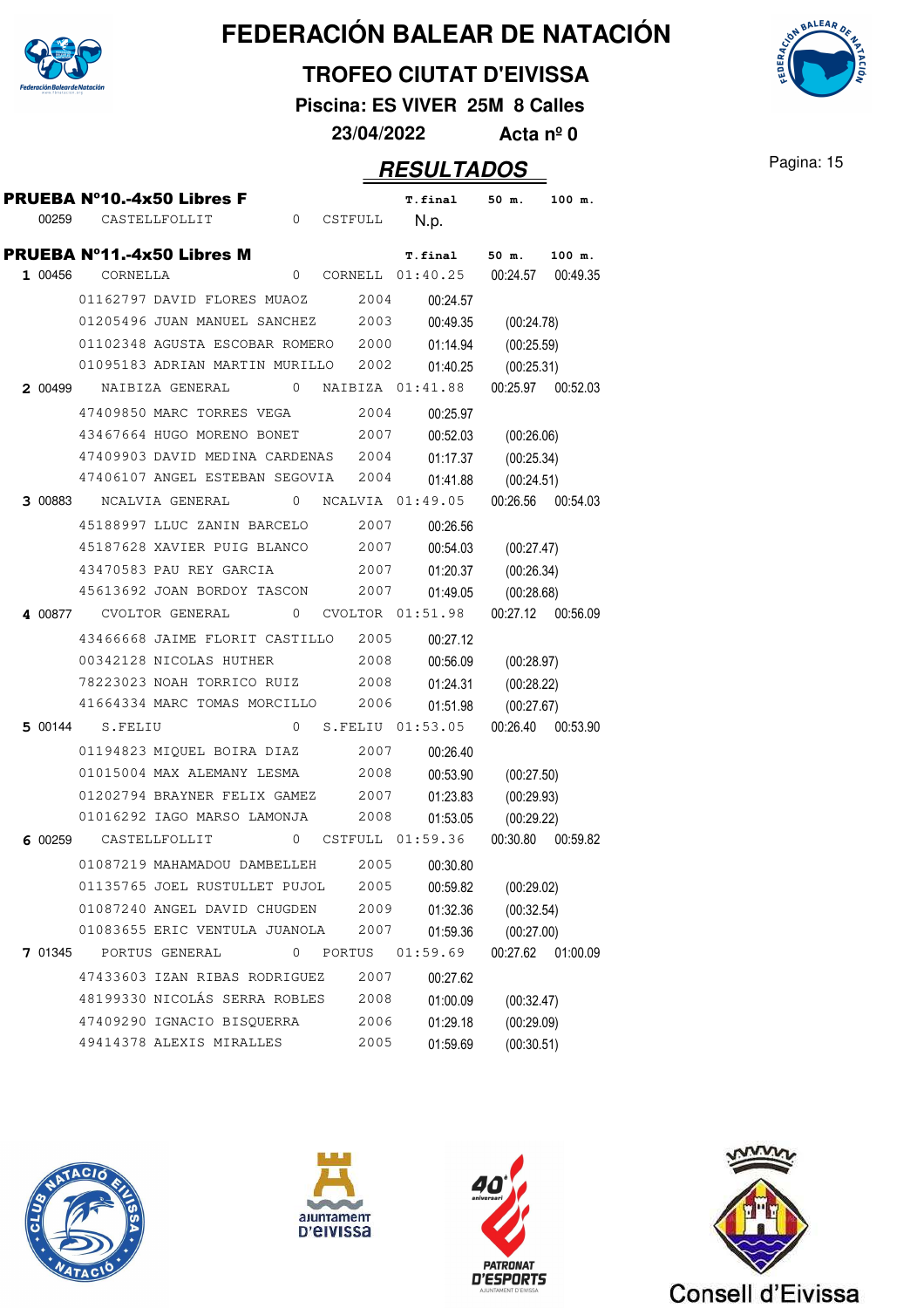

### **TROFEO CIUTAT D'EIVISSA**

**Piscina: ES VIVER 25M 8 Calles**

**23/04/2022 Acta nº 0**

|         |                  | <b>PRUEBA N°11.-4x50 Libres M</b>                    |   |      | T.final                              | 50 m.             | 100 m.   |
|---------|------------------|------------------------------------------------------|---|------|--------------------------------------|-------------------|----------|
| 8 00075 | OLOT             |                                                      |   |      | 0 CN.OLOT $02:16.26$ 00:30.91        |                   | 01:01.38 |
|         |                  | 01082350 GUILLEM HERNANDEZ                           |   | 2009 | 00:30.91                             |                   |          |
|         |                  | 01087237 ARNAU CARRERA GONZALEZ 2009                 |   |      | 01:01.38                             | (00:30.47)        |          |
|         |                  | 01087242 ORIOL MARTIN GAYOLA                         |   | 2009 | 01:34.73                             | (00:33.35)        |          |
|         |                  | 01081563 ORIOL VIAOLAS TORRES                        |   | 2010 | 02:16.26                             | (00:41.53)        |          |
|         |                  | <b>PRUEBA N°12.-4x50 Libres F</b>                    |   |      | <b>T.final</b>                       | 50 m.             | 100 m.   |
| 1 00895 |                  | EULARIO GENERAL                                      |   |      | 0 EULARIO 01:51.35 00:28.78 00:56.58 |                   |          |
|         |                  | 48230531 JIMENA GARCIA DE DIOS                       |   | 2008 | 00:28.78                             |                   |          |
|         |                  | 48231123 PAULA PEREZ MULAS                           |   | 2007 | 00:56.58                             | (00:27.80)        |          |
|         |                  | 47409922 IRENE GARCIA DE DIOS 2005                   |   |      | 01:24.26                             | (00:27.68)        |          |
|         |                  | 54878548 CATALINA FOURCADE                           |   | 2003 | 01:51.35                             | (00:27.09)        |          |
| 2 00499 |                  | NAIBIZA GENERAL 0 NAIBIZA 01:52.37 00:28.96 00:56.84 |   |      |                                      |                   |          |
|         |                  | 47433057 EVA PARRA OLIVA                             |   | 2004 | 00:28.96                             |                   |          |
|         |                  | 48233287 ADRIANA ESTEBAN                             |   | 2007 | 00:56.84                             | (00:27.88)        |          |
|         |                  | 48199273 VIOLETA CUBERO SOLER 2006                   |   |      | 01:24.90                             | (00:28.06)        |          |
|         |                  | 48198922 MARIA RIERA PRATS                           |   | 2006 | 01:52.37                             | (00:27.47)        |          |
|         |                  | 3 00877 CVOLTOR GENERAL 0 CVOLTOR 01:54.98           |   |      |                                      | 00:28.37 00:57.26 |          |
|         |                  | 45370765 AINA FERNANDEZ BERTH 2008                   |   |      | 00:28.37                             |                   |          |
|         |                  | 41662194 LUCIA ROCA RODADO                           |   | 2003 | 00:57.26                             | (00:28.89)        |          |
|         |                  | 43477108 NATALIA MARTINEZ                            |   | 2004 | 01:26.31                             | (00:29.05)        |          |
|         |                  | 78223022 KIARA TORRICO RUIZ                          |   | 2005 | 01:54.98                             | (00:28.67)        |          |
|         | 4 00075 OLOT     |                                                      |   |      | 0 CN.OLOT 01:59.15 00:29.77 00:59.47 |                   |          |
|         |                  | 01087250 MARIANE AHUMADA                             |   | 2007 | 00:29.77                             |                   |          |
|         |                  | 01067275 EMMA LOBATO RUIZ                            |   | 2007 | 00:59.47                             | (00:29.70)        |          |
|         |                  | 01081427 NASRIA GIFREU MATILLA                       |   | 2008 | 01:29.48                             | (00:30.01)        |          |
|         |                  | 01089880 BERTA NICOLAU VEGAS                         |   | 2009 | 01:59.15                             | (00:29.67)        |          |
|         | 5 00456 CORNELLA |                                                      |   |      | 0 CORNELL 01:59.18 00:29.42 00:58.70 |                   |          |
|         |                  | 01037631 ALBA CERRILLO MARTINEZ                      |   | 1996 | 00:29.42                             |                   |          |
|         |                  | 01177053 ARIADNA GUINA I GOMEZ                       |   | 1997 | 00:58.70                             | (00:29.28)        |          |
|         |                  | 01095204 ARIADNA LOPEZ ALCALA                        |   | 2004 | 01:29.53                             | (00:30.83)        |          |
|         |                  | 01093297 LUCIA DE LA FLOR                            |   | 2003 | 01:59.18                             | (00:29.65)        |          |
| 6 00144 | S.FELIU          |                                                      | 0 |      | S.FELIU 02:00.12                     | 00:29.38          | 00:59.43 |
|         |                  | 01206237 ALEXANDRA BARRAGAN                          |   | 2006 | 00:29.38                             |                   |          |
|         |                  | 01023973 MIREIA GONZALEZ VALERA                      |   | 2008 | 00:59.43                             | (00:30.05)        |          |
|         |                  | 01015003 MARTA ALEMANY LESMA                         |   | 0101 | 01:30.65                             | (00:31.22)        |          |
|         |                  | 01015786 ARIADNA ROVIRA NOVA                         |   | 2010 | 02:00.12                             | (00:29.47)        |          |









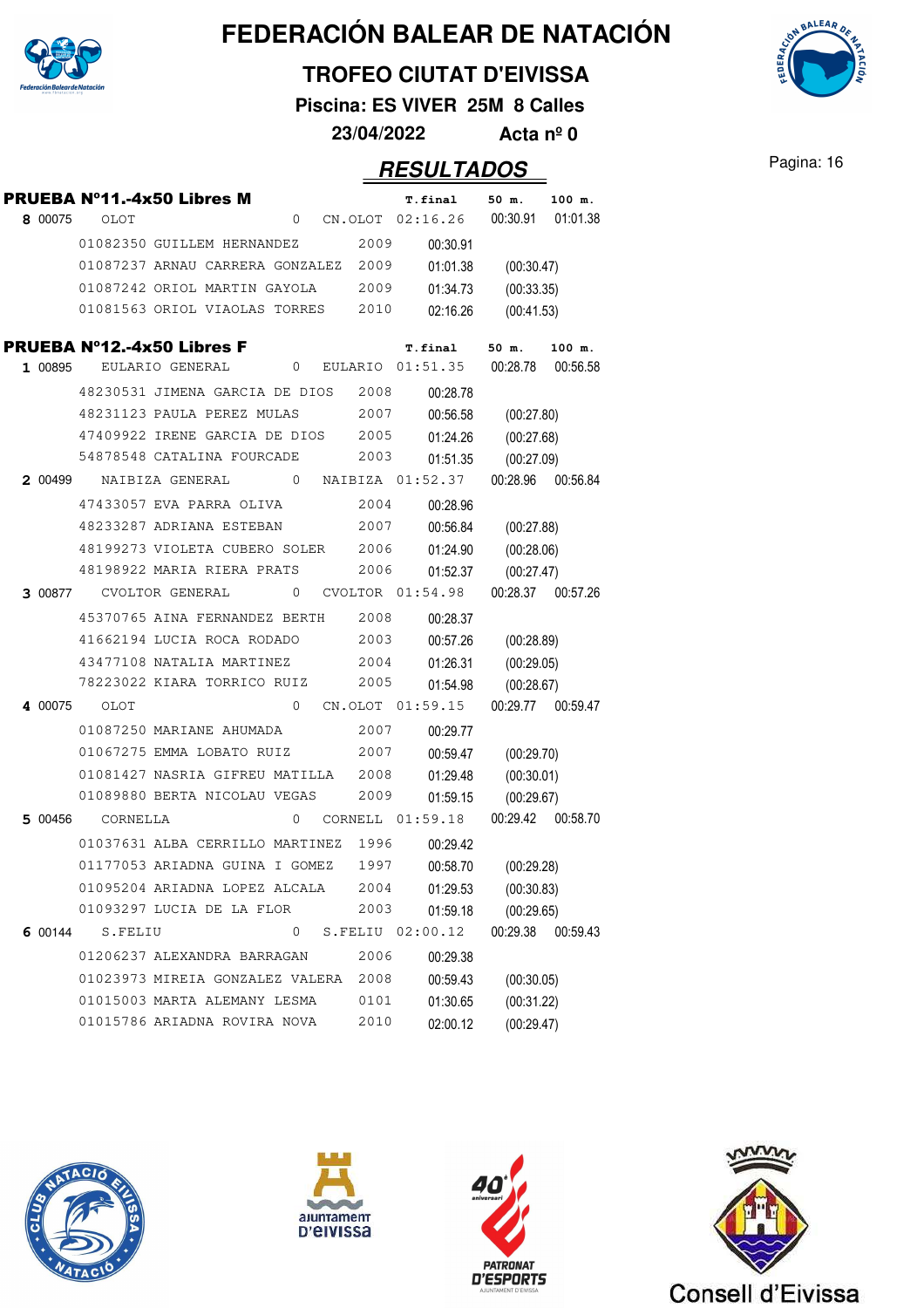

### **TROFEO CIUTAT D'EIVISSA**

**Piscina: ES VIVER 25M 8 Calles**

**23/04/2022 Acta nº 0**

### Pagina: 17 **RESULTADOS**

**AALEAA** 

| 7 00883 | <b>PRUEBA Nº12.-4x50 Libres F</b>     |  |      |           | <b>T.final</b><br>NCALVIA GENERAL 0 NCALVIA 02:02.22 00:29.31 00:59.93 | 50 m.               | 100 m. |
|---------|---------------------------------------|--|------|-----------|------------------------------------------------------------------------|---------------------|--------|
|         | 49481006 LUCIA MOYA JIMENEZ 2007      |  |      |           | 00:29.31                                                               |                     |        |
|         | 41664764 NEUS QUETGLAS                |  | 2006 |           |                                                                        | 00:59.93 (00:30.62) |        |
|         | 45695594 ARIADNA LEGEY SOLER 2009     |  |      |           |                                                                        | 01:30.27 (00:30.34) |        |
|         | 43477809 ADRIANA GATTI TASCON 2007    |  |      |           | 02:02.22                                                               | (00:31.95)          |        |
|         | 8 01345 PORTUS GENERAL                |  |      |           | 0 PORTUS 02:16.79                                                      | 00:31.96 01:07.60   |        |
|         | 47433046 ALBA PRATS MARTINEZ 2007     |  |      |           | 00:31.96                                                               |                     |        |
|         | 49412214 SOFIA MARIA JUAN 2011        |  |      |           | 01:07.60                                                               | (00:35.64)          |        |
|         | 47432746 ANA ROSELLO MARTINEZ 1999    |  |      |           | 01:41.40                                                               | (00:33.80)          |        |
|         | 49411571 CARLOTA TYSON MARTINEZ 2010  |  |      |           | 02:16.79                                                               | (00:35.39)          |        |
| 9 00259 | CASTELLFOLLIT                         |  |      |           | 0 CSTFULL 02:23.04 00:34.67 01:07.81                                   |                     |        |
|         | 01087241 GEMMA VENTULA JUANOLA 2010   |  |      |           | 00:34.67                                                               |                     |        |
|         | 01092423 JULIA CRIVILLES 2004         |  |      |           | 01:07.81                                                               | (00:33.14)          |        |
|         | 01188862 FATOUMATA BAH                |  |      | 2005      | 01:44.65                                                               | (00:36.84)          |        |
|         | 01070965 ANNA MORENO BEATOBE 2006     |  |      |           | 02:23.04                                                               | (00:38.39)          |        |
|         |                                       |  |      |           |                                                                        |                     |        |
|         | PRUEBA Nº13.-50 Mariposa M            |  |      |           | T.final                                                                |                     |        |
|         |                                       |  |      |           | 1 48233128 UMI CRISTIAN PEREZ OTA10 EULARIO 00:33.08                   |                     |        |
|         |                                       |  |      |           | 2 48233946 PAU TORRES VEGA 10 NAIBIZA 00:33.96                         |                     |        |
|         |                                       |  |      |           | 3 48233261 AITOR MOLINA BERNAUS 10 NAIBIZA 00:36.43                    |                     |        |
|         | 4 48233464 GERARD PRATS TUR           |  |      |           | 10 PORTUS 00:38.06                                                     |                     |        |
|         |                                       |  |      |           | 5 01087244 JOAN HERNANDO ORITGOSA10 CN.OLOT 00:39.61                   |                     |        |
|         | 6 20545611 LLUC CARDONA MORATA        |  | 11   | PORTUS    | 00:39.93                                                               |                     |        |
|         | <b>7</b> 01177270 IAN ESPUAA PUIGVERT |  |      |           | 11 CN.OLOT 00:40.00                                                    |                     |        |
|         | 8 01095306 ADRIAN FERNANDEZ           |  |      |           | 10 CORNELL 00:40.12                                                    |                     |        |
|         | 9 49413232 ERIC SERRA ROMERO          |  |      | 11 PORTUS | 00:40.21                                                               |                     |        |
|         |                                       |  |      |           | 10 49771248 XAVIER COLOM CARRERES 11 CVOLTOR 00:40.93                  |                     |        |
|         | 11 01195197 GUILLEM CARRERA           |  |      |           | 12 CN.OLOT 00:41.57                                                    |                     |        |
|         |                                       |  |      |           | 12 49411002 BRUNO LLORENS SURIGUEZ11 NAIBIZA 00:43.58                  |                     |        |
|         |                                       |  |      |           | 13 49411831 MIQUEL LLORENS RIERA 11 NAIBIZA 00:44.07                   |                     |        |
|         | 14 01177369 ANGEL DIAZ LOZANO         |  |      |           | 11 CORNELL 00:44.66                                                    |                     |        |
|         |                                       |  |      |           | 15 01177884 ANIOL VIDAL ASENCIO 11 CN.OLOT 00:44.77                    |                     |        |
|         | <b>16</b> 01188284 GUILLEM COSTA ROYO |  | 11   |           | CN.OLOT 00:46.14                                                       |                     |        |
|         | 17 48233669 JOAN ROIG PLANELLS        |  | 10   |           | NAIBIZA 00:48.09                                                       |                     |        |
|         | 18 01081563 ORIOL VIAOLAS TORRES      |  | 10   | CN.OLOT   | 00:48.38                                                               |                     |        |
|         | 19 01184590 OWEN LALALEO VINCENT      |  | 12   |           | S.FELIU 00:50.09                                                       |                     |        |
|         | 20 01202795 JOAN RODRIGUEZ PAREZ      |  | 12   |           | S.FELIU 00:58.90                                                       |                     |        |
|         | 21 01177396 ANDRES JIMENEZ GARCIA 12  |  |      |           | CORNELL 00:59.01                                                       |                     |        |
|         | 22 4348323 VIKTOR BATALLA SAWICKI10   |  |      |           | CVOLTOR 00:59.36                                                       |                     |        |







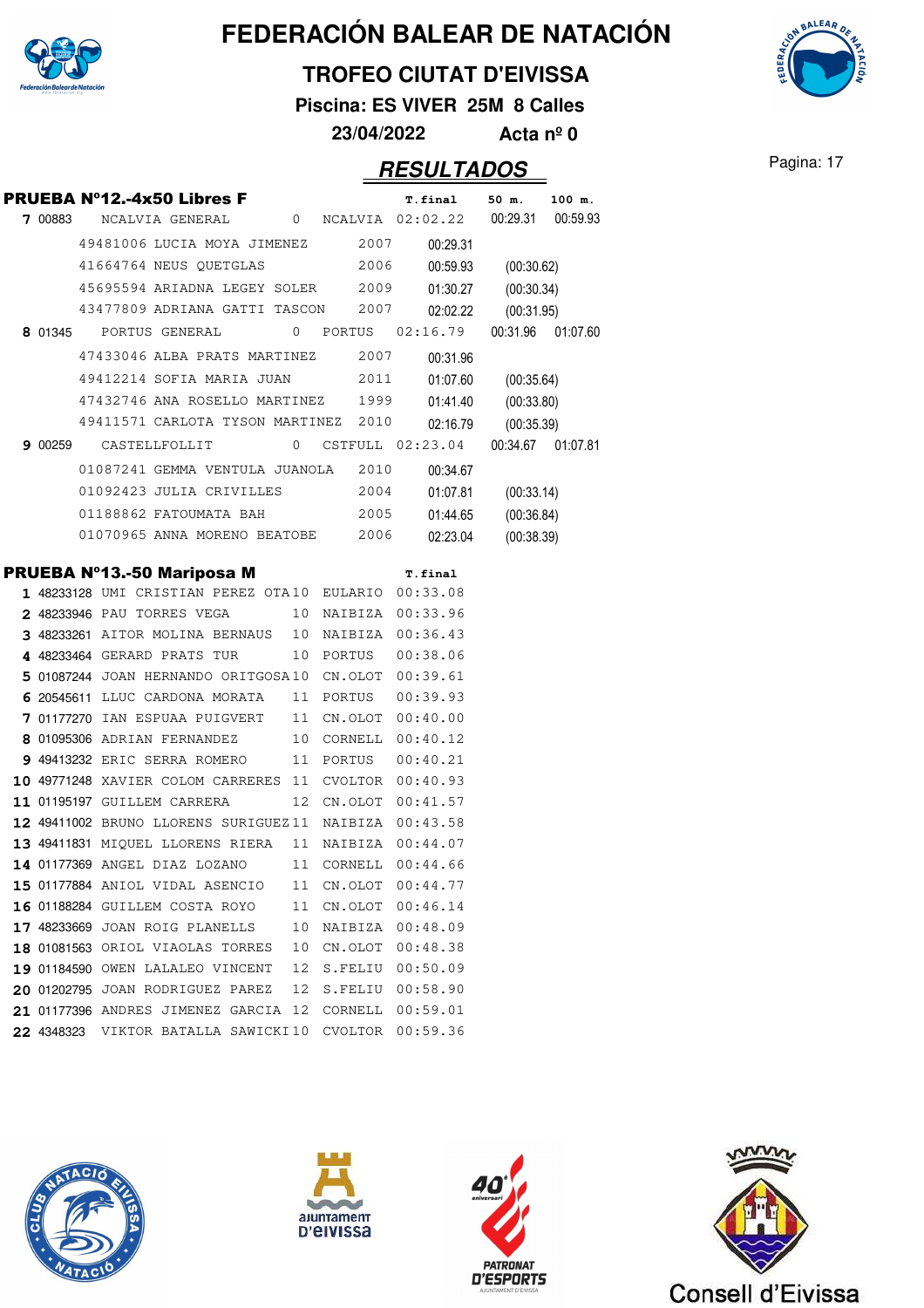

#### **TROFEO CIUTAT D'EIVISSA**

**Piscina: ES VIVER 25M 8 Calles**

**23/04/2022 Acta nº 0**

|         | <b>PRUEBA Nº13.-50 Mariposa M</b>                    |                 |                | T.final             |          |
|---------|------------------------------------------------------|-----------------|----------------|---------------------|----------|
|         | 23 49413832 IVAN RAMOS IKKONEN                       | 13              |                | EULARIO 01:01.83    |          |
|         | 24 20545722 MARTIN BLANCO PRESA                      | 12              | PORTUS         | 01:02.66            |          |
|         | 25 49413267 ZEUS MARTOS MOLINA                       | 12 <sup>°</sup> | NAIBIZA        | 01:05.74            |          |
|         | 49414654 ALEJANDRO RIBAS                             | 13              | NAIBIZA        | Desc                |          |
|         | 49414672 AITOR PASCUAL MORENO                        |                 | 13 EULARIO     | Desc                |          |
|         | 01182507 AKRAM EL LAUCHI EL                          | 12              | S.FELIU        | Desc                |          |
| 4002859 | LUCIO VILA RAPETTI                                   | 12              | <b>EULARIO</b> | N.p.                |          |
|         | <b>PRUEBA Nº14.-50 Mariposa F</b>                    |                 |                | T.final             |          |
|         | 1 20545681 MARIA TORRES PLANELLS                     | 12              | EULARIO        | 00:41.71            |          |
|         | 2 49416196 ARIANNE DE SANTANA                        | 13              | PORTUS         | 00:42.89            |          |
|         | 3 20545707 MARTINA NOGUERA                           | 12              |                | EULARIO 00:43.55    |          |
|         | 4 01177373 CLAUDIA AYZA DE LA                        | 12              |                | CORNELL 00:44.59    |          |
|         | 5 03163070 DOA RESHATOVA                             | 13              | CVOLTOR        | 00:45.71            |          |
|         | 6 49413413 MARIA PRATS TUR                           | 13              | PORTUS         | 00:45.89            |          |
|         | 7 20546010 RENEE ALVAREZ ARGENTO 13 EULARIO 00:47.79 |                 |                |                     |          |
|         | 8 49922386 JULIA ACEITON BUELE                       |                 | 13 CVOLTOR     | 00:48.21            |          |
|         | 9 49416824 NINA PAVÓN RUIZ                           | 12              | PORTUS         | 00:48.30            |          |
|         | 10 01205497 SOFIA CARRERA                            | 12              | CORNELL        | 00:48.46            |          |
|         | 11 49413119 IARA CANALEJO SELAS                      | 12              | PORTUS         | 00:48.95            |          |
|         | 12 02981385 WALAE MEFTAH EL MODEN 12                 |                 | PORTUS         | 00:49.06            |          |
|         | 13 49919005 NOA SILLERO FERNANDEZ                    | 12              |                | CVOLTOR 00:49.40    |          |
|         | 14 01205034 NURIA URIGAEN LEON                       | 12              | CORNELL        | 00:51.45            |          |
|         | 15 04855552 GINEVRA MENOTTI                          |                 |                | 12 NAIBIZA 00:56.71 |          |
|         | 16 01209868 ALBA FERRETE RUIZ                        | 12              | S.FELIU        | 00:58.64            |          |
|         | PRUEBA Nº15.-100 Mariposa M                          |                 |                | <b>T.final</b>      | 50 m.    |
|         | 1 01095154 JUAN MANUEL SANCHEZ                       | 03              |                | CORNELL 00:57.41    | 00:26.81 |
|         | 2 47406107 ANGEL ESTEBAN SEGOVIA 04                  |                 |                | NAIBIZA 00:57.50    | 00:26.51 |
|         | 3 01162797 DAVID FLORES MUAOZ                        | 04              | CORNELL        | 00:59.89            | 00:28.39 |
|         | 4 01095293 MANUEL GARCIA LOPEZ                       | 06              |                | CORNELL 01:01.36    | 00:28.58 |
|         | 5 48199417 IVAN VILLARINO                            | 05              |                | EULARIO 01:01.55    | 00:28.29 |
|         | 6 47409850 MARC TORRES VEGA                          | 04              |                | NAIBIZA 01:01.95    | 00:28.65 |
|         | 7 01095200 ADRIAN AVELLANEDA                         | 02              | CORNELL        | 01:02.28            | 00:28.47 |
|         | 8 43470583 PAU REY GARCIA                            | 07              | NCALVIA        | 01:03.03            | 00:29.20 |
|         | 9 01092663 ROGER TORRES BOSCH                        | 99              | CORNELL        | 01:04.19            | 00:29.57 |
|         | 10 01095183 ADRIAN MARTIN MURILLO 02                 |                 | CORNELL        | 01:04.83            | 00:29.52 |
|         | 11 43466668 JAIME FLORIT CASTILLO 05                 |                 |                | CVOLTOR 01:04.86    | 00:29.85 |
|         | 12 48199434 JOSE MARIA AZNAREZ TUR06                 |                 |                | NAIBIZA 01:05.65    | 00:30.31 |
|         | 13 01095157 PAU XIAO ANDREU GASCON 04                |                 |                | CORNELL 01:06.75    | 00:29.78 |









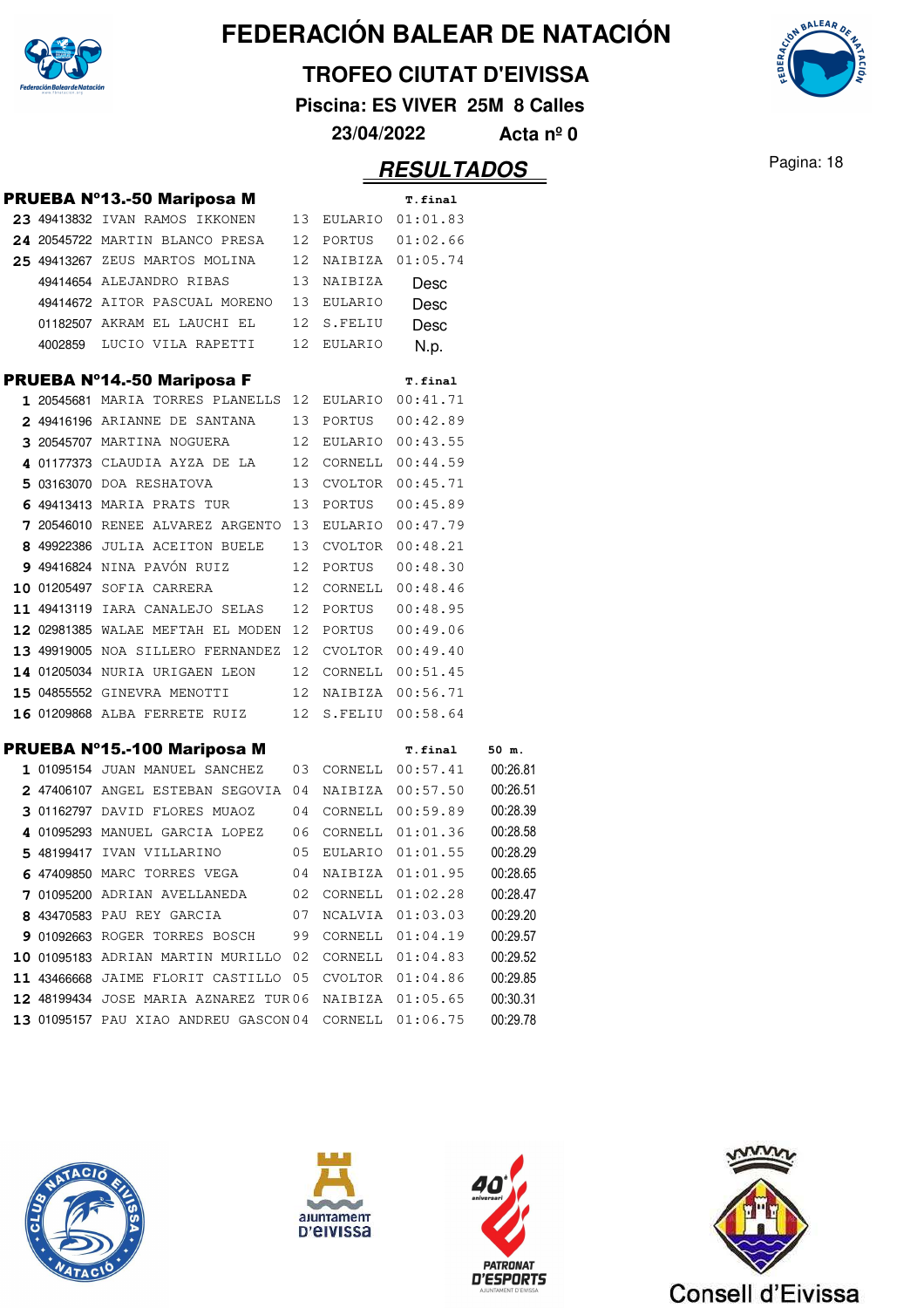

#### **TROFEO CIUTAT D'EIVISSA**

**Piscina: ES VIVER 25M 8 Calles**



**AALEAA** 

|  | <b>PRUEBA Nº15.-100 Mariposa M</b>    |    |         | T.final  | 50 m.    |
|--|---------------------------------------|----|---------|----------|----------|
|  | 14 48199418 VICTOR VILLARINO          | 07 | EULARIO | 01:07.09 | 00:30.58 |
|  | 15 45188997 LLUC ZANIN BARCELO        | 07 | NCALVIA | 01:07.49 | 00:31.11 |
|  | 16 43467664 HUGO MORENO BONET         | 07 | NAIBIZA | 01:07.51 | 00:31.05 |
|  | 17 47433603 IZAN RIBAS RODRIGUEZ      | 07 | PORTUS  | 01:07.56 | 00:30.79 |
|  | 18 01015004 MAX ALEMANY LESMA         | 08 | S.FELIU | 01:08.84 | 00:31.75 |
|  | 19 01094938 MAGI PIJOAN AUMATELL      | 00 | TORELLO | 01:08.90 | 00:30.97 |
|  | 20 47431112 HECTOR ROSELLO            | 05 | NAIBIZA | 01:09.21 | 00:31.24 |
|  | 21 01137819 SERGIO ZVIR               | 05 | CORNELL | 01:09.54 | 00:31.82 |
|  | 22 01095247 RAUL ESTEBAN AGUILERA     | 03 | CORNELL | 01:09.55 | 00:31.75 |
|  | 23 47433258 MARC VALLVE PALERM        | 07 | NAIBIZA | 01:09.65 | 00:31.56 |
|  | 24 00342128 NICOLAS HUTHER            | 08 | CVOLTOR | 01:09.84 | 00:31.91 |
|  | 25 49411944 AARON GOMEZ VALDIVIA      | 08 | EULARIO | 01:10.19 | 00:31.62 |
|  | 26 48233940 MARC CARDONA MARTIN       | 06 | NAIBIZA | 01:10.48 | 00:32.56 |
|  | 27 01202794 BRAYNER FELIX GAMEZ       | 07 | S.FELIU | 01:10.52 | 00:32.79 |
|  | 28 48199742 MARCOS GARCIA             | 06 | NAIBIZA | 01:10.53 | 00:32.15 |
|  | 29 01037632 MARC BLANCO CORONADO      | 98 | CORNELL | 01:11.68 | 00:31.24 |
|  | 30 46388467 SERGIO PIQUERAS           | 09 | CVOLTOR | 01:11.87 | 00:32.99 |
|  | 31 47431915 MATEO TORRES JIMENEZ      | 07 | NAIBIZA | 01:15.14 | 00:34.13 |
|  | 32 01095267 ERIC ALQUEZAR ROMERO      | 09 | CORNELL | 01:15.67 | 00:35.29 |
|  | 33 01017553 HUGO BLAZQUEZ VICENTE     | 09 | S.FELIU | 01:15.82 | 00:35.02 |
|  | 34 45692114 NAOKI MONTORO ORIDE       | 09 | NCALVIA | 01:15.87 | 00:34.40 |
|  | 35 49414378 ALEXIS MIRALLES           | 05 | PORTUS  | 01:16.51 | 00:34.43 |
|  | 36 49411945 AITOR GOMEZ VALDIVIA      | 08 | EULARIO | 01:17.08 | 00:34.61 |
|  | 37 01095236 HUGO SALAZAR PIZARRO      | 06 | CORNELL | 01:17.34 | 00:35.75 |
|  | 38 45189993 MARC TORO GARCIA          | 08 | NCALVIA | 01:18.29 | 00:35.74 |
|  | 39 48199604 PABLO TORRES JIMENEZ      | 08 | NAIBIZA | 01:20.70 | 00:36.09 |
|  | 40 01082350 GUILLEM HERNANDEZ         | 09 | CN.OLOT | 01:22.00 | 00:37.34 |
|  | 41 01087237 ARNAU CARRERA GONZALEZ 09 |    | CN.OLOT | 01:22.55 | 00:38.21 |
|  | 42 48199482 JOAN PRATS TUR            | 08 | PORTUS  | 01:22.79 | 00:38.56 |
|  | 43 01087240 ANGEL DAVID CHUGDEN       | 09 | CSTFULL | 01:24.74 | 00:38.19 |
|  | 44 48199330 NICOLÁS SERRA ROBLES      | 08 | PORTUS  | 01:25.62 | 00:38.81 |
|  | 45 01095173 SERGIO ESPIGARES          | 07 | CORNELL | 01:26.40 | 00:40.30 |
|  | 46 47409290 IGNACIO BISQUERRA         | 06 | PORTUS  | 01:26.86 | 00:38.18 |
|  | 47 01087219 MAHAMADOU DAMBELLEH       | 05 | CSTFULL | 01:27.37 | 00:41.40 |
|  | 48 01102309 ABEL BRAVO GARCIA         | 09 | CORNELL | 01:28.54 | 00:39.76 |
|  | 49 45189527 GUIEM MAS HERNANDEZ       | 08 | CVOLTOR | 01:34.08 |          |
|  | 50 49613168 MANUEL FLORIT CASTILLO09  |    | CVOLTOR | 01:36.65 | 00:42.62 |
|  | 01194823 MIQUEL BOIRA DIAZ            | 07 | S.FELIU | Desc     |          |
|  | 43466210 MARCOS RUIZ MARTIN           | 05 | CVOLTOR | N.p.     |          |
|  | 01080544 PAU PAGES RUIZ               | 09 | CN.OLOT | N.p.     |          |







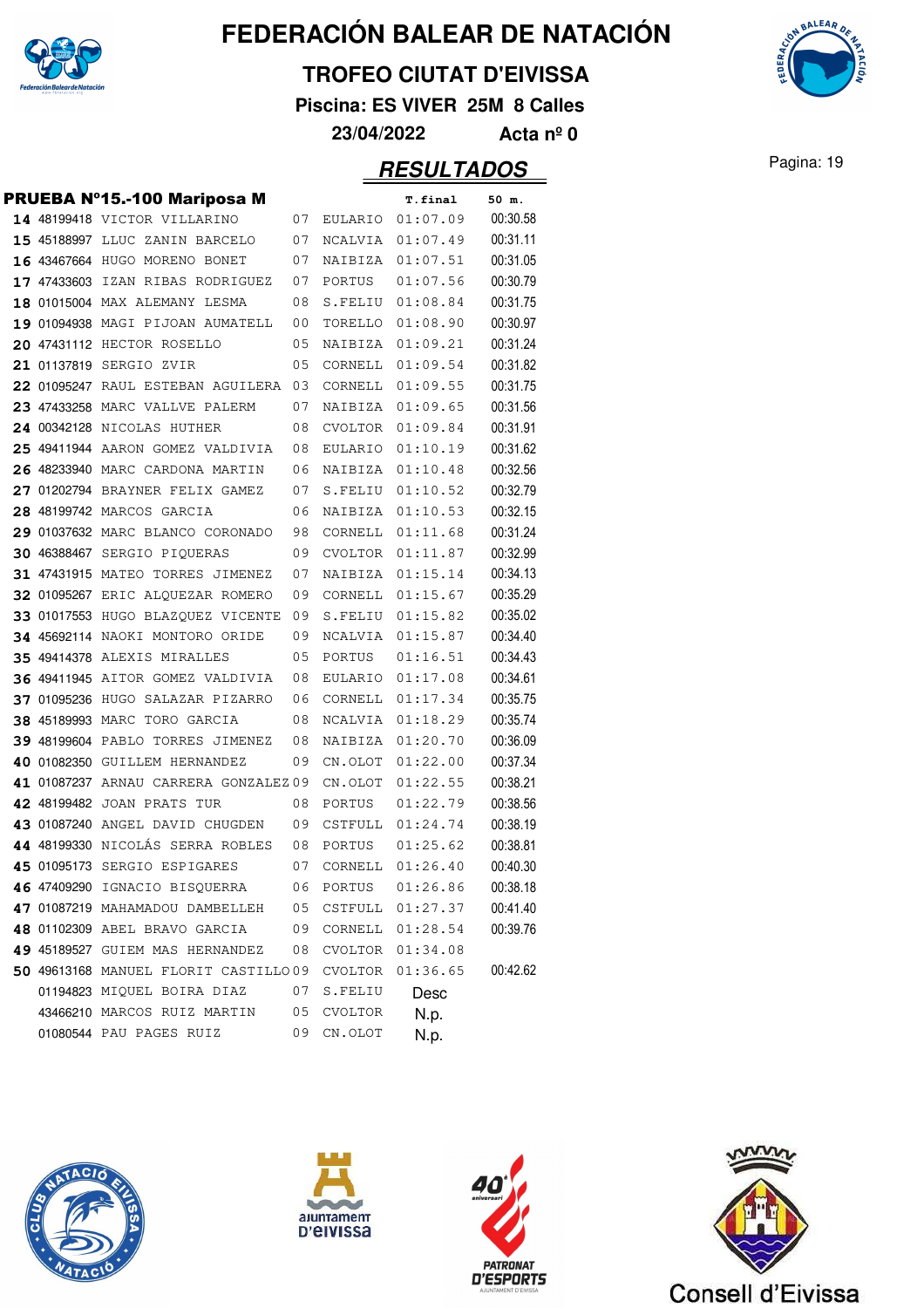

#### **TROFEO CIUTAT D'EIVISSA**

**Piscina: ES VIVER 25M 8 Calles**



|   | PRUEBA Nº16.-100 Mariposa F            |    |                | T.final  | 50 m.    |
|---|----------------------------------------|----|----------------|----------|----------|
|   | 1 54878548 CATALINA FOURCADE           | 03 | EULARIO        | 01:06.37 | 00:30.97 |
|   | 2 48198922 MARIA RIERA PRATS           | 06 | NAIBIZA        | 01:06.47 | 00:31.09 |
|   | 3 78223022 KIARA TORRICO RUIZ          | 05 | CVOLTOR        | 01:07.51 | 00:31.61 |
|   | 4 47409922 IRENE GARCIA DE DIOS        | 05 | <b>EULARIO</b> | 01:08.39 | 00:31.21 |
| 5 | 46394473 NEREA CASTAÑER NOGUERA 03     |    | CVOLTOR        | 01:09.17 | 00:32.54 |
| 6 | 48199024 MARTA BONET PEREZ             | 08 | EULARIO        | 01:09.41 | 00:32.44 |
|   | <b>7</b> 43477108 NATALIA MARTINEZ     | 04 | <b>CVOLTOR</b> | 01:10.46 | 00:33.41 |
|   | 8 45370765 AINA FERNANDEZ BERTH        | 08 | CVOLTOR        | 01:11.48 | 00:31.79 |
|   | 8 48199273 VIOLETA CUBERO SOLER        | 06 | NAIBIZA        | 01:11.48 | 00:32.90 |
|   | 10 48231123 PAULA PEREZ MULAS          | 07 | EULARIO        | 01:11.65 | 00:32.79 |
|   | 11 49410044 PATRICIA QUIROS TUR        | 07 | NAIBIZA        | 01:11.80 | 00:32.74 |
|   | 12 49770993 ERIKA BAYON BUENO          | 08 | <b>CVOLTOR</b> | 01:12.25 | 00:33.55 |
|   | 13 46394475 LAURA CASTANER NOGUERA 09  |    | CVOLTOR        | 01:13.01 | 00:33.50 |
|   | 14 47431743 MARIA JUAN MARI            | 05 | NAIBIZA        | 01:13.94 | 00:33.62 |
|   | 15 01177053 ARIADNA GUINA I GOMEZ      | 97 | CORNELL        | 01:15.66 | 00:33.28 |
|   | 16 48233287 ADRIANA ESTEBAN            | 07 | NAIBIZA        | 01:15.96 | 00:34.13 |
|   | 17 49481006 LUCIA MOYA JIMENEZ         | 07 | NCALVIA        | 01:16.05 | 00:33.64 |
|   | 18 01086853 MIREIA GONZALEZ            | 08 | CORNELL        | 01:16.26 | 00:35.47 |
|   | 19 48232179 AITANA ALCANTARA           | 07 | EULARIO        | 01:16.37 | 00:35.45 |
|   | 20 41664764 NEUS QUETGLAS              | 06 | NCALVIA        | 01:16.66 | 00:34.86 |
|   | 21 01016294 MARIA SUAER SALA           | 09 | S.FELIU        | 01:17.04 | 00:36.90 |
|   | 22 47433423 YARA ROSELLO RODRIGUEZ06   |    | NAIBIZA        | 01:17.61 | 00:34.76 |
|   | 23 41662194 LUCIA ROCA RODADO          | 03 | CVOLTOR        | 01:17.65 | 00:35.97 |
|   | 24 49410436 NEREA PADILLA ORTIZ        | 05 | EULARIO        | 01:17.77 | 00:34.71 |
|   | 25 01015003 MARTA ALEMANY LESMA        | 10 | S.FELIU        | 01:18.38 | 00:35.05 |
|   | 26 01087250 MARIANE AHUMADA            | 07 | CN.OLOT        | 01:18.66 | 00:36.22 |
|   | 27 01067275 EMMA LOBATO RUIZ           | 07 | CN.OLOT        | 01:18.85 | 00:36.84 |
|   | 28 01177071 JULIA JIMANEZ MORILLO      | 08 | S.FELIU        | 01:18.91 | 00:36.11 |
|   | 29 01095265 FLAVIA MORA CACERES        | 08 | CORNELL        | 01:19.50 | 00:36.03 |
|   | 29 01093297 LUCIA DE LA FLOR           | 03 | CORNELL        | 01:19.50 | 00:34.28 |
|   | 31 49411450 ANIA FERRER CARASA         | 10 | <b>EULARIO</b> | 01:20.39 | 00:36.67 |
|   | 32 01023973 MIREIA GONZALEZ VALERA 08  |    | S.FELIU        | 01:20.68 | 00:36.65 |
|   | 33 01016135 MARIA FIGUEROA GARCIA      | 09 | S.FELIU        | 01:20.77 | 00:37.49 |
|   | 34 47433057 EVA PARRA OLIVA            | 04 | NAIBIZA        | 01:21.23 | 00:36.68 |
|   | <b>35 47433046 ALBA PRATS MARTINEZ</b> | 07 | PORTUS         | 01:21.49 | 00:35.65 |
|   | 36 01095204 ARIADNA LOPEZ ALCALA       | 04 | CORNELL        | 01:22.10 | 00:37.46 |
|   | 37 01004675 MARIONA PERAL ANGLADA 08   |    | S.FELIU        | 01:22.17 | 00:37.37 |
|   | 38 01015786 ARIADNA ROVIRA NOVA        | 10 | S.FELIU        | 01:22.58 | 00:35.86 |
|   | 39 01016298 CLAUDIA PALMERO            | 09 | S.FELIU        | 01:22.96 | 00:38.49 |
|   | 40 01095208 SARA ALLENDE CASTILLA 04   |    | CORNELL        | 01:23.31 | 00:37.51 |









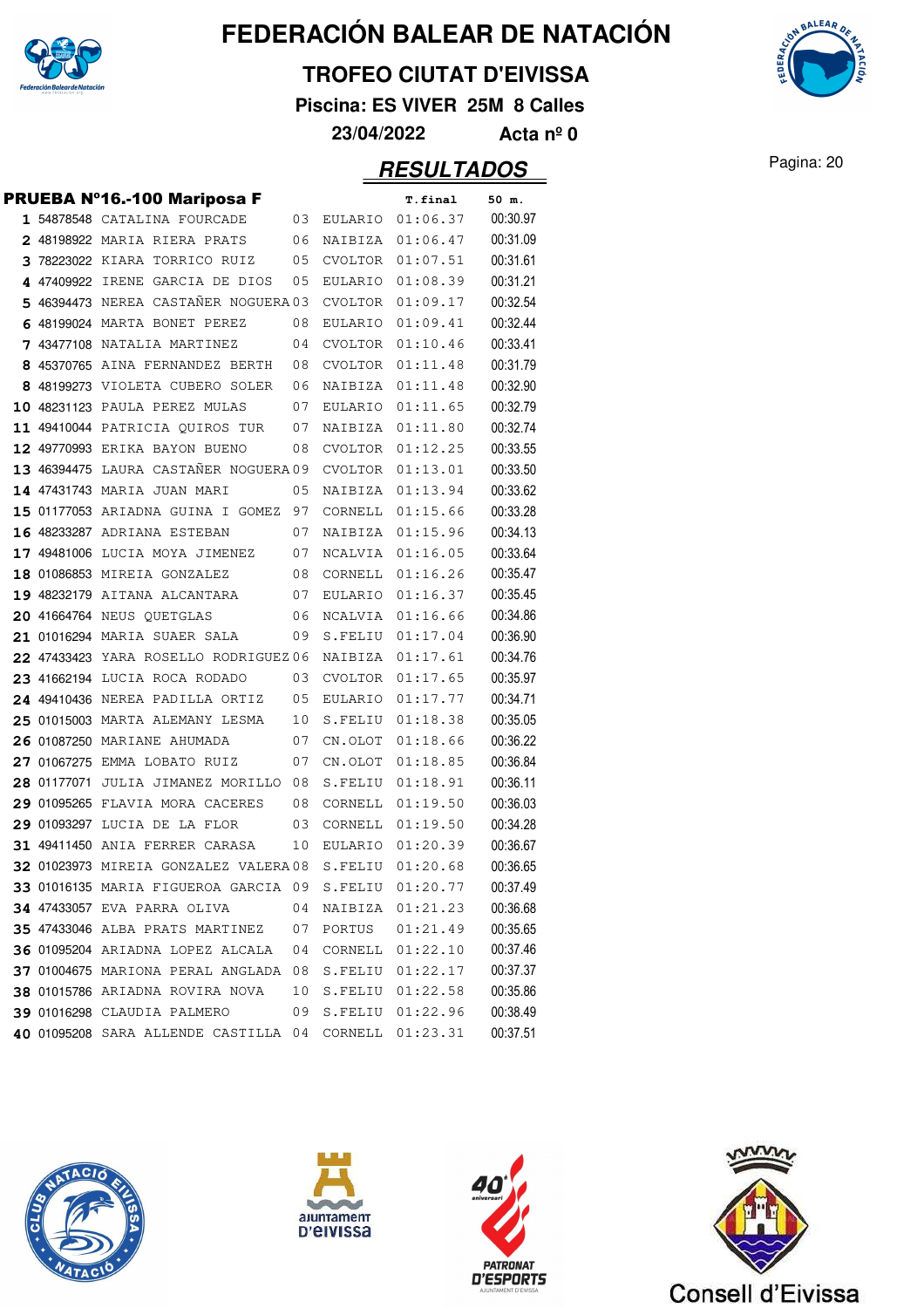

#### **TROFEO CIUTAT D'EIVISSA**

**Piscina: ES VIVER 25M 8 Calles**



**23/04/2022 Acta nº 0**

### Pagina: 21 **RESULTADOS**

|  | PRUEBA Nº16.-100 Mariposa F                          |    |         | <b>T.final</b>      | 50 m.    |
|--|------------------------------------------------------|----|---------|---------------------|----------|
|  | 41 01067285 JASLIA COLL MARTI                        | 07 |         | CN.OLOT 01:23.40    | 00:38.64 |
|  | 42 01081427 NASRIA GIFREU MATILLA 08                 |    | CN.OLOT | 01:23.71            | 00:38.96 |
|  | 43 01095311 MIRIAN GARCIA DE                         | 09 | CORNELL | 01:24.08            | 00:37.78 |
|  | 44 48231699 ALICIA RAMON IGLESIA                     | 09 | EULARIO | 01:24.15            | 00:38.93 |
|  | 45 01179785 MAR BUSQUETS DOMANECH 07                 |    | CN.OLOT | 01:24.77            | 00:38.46 |
|  | 46 01087249 ANNA SIDERA CANO                         | 09 | CN.OLOT | 01:25.18            | 00:38.48 |
|  | 47 46396883 DANIELA BLAS HERNANDEZ 11                |    | CVOLTOR | 01:26.12            | 00:40.61 |
|  | 48 01142576 BERTA SANTOS AYATS                       | 09 | CN.OLOT | 01:26.40            | 00:37.58 |
|  | 49 01102093 AHINA FULQUET                            | 10 | S.FELIU | 01:26.46            | 00:39.96 |
|  | 50 01092423 JULIA CRIVILLES                          | 04 | CSTFULL | 01:26.68            | 00:39.30 |
|  | 51 01095238 CORAL TAUSTE MARQUEZ                     | 08 | CORNELL | 01:27.93            | 00:36.96 |
|  | 52 01089880 BERTA NICOLAU VEGAS                      | 09 | CN.OLOT | 01:29.91            | 00:38.66 |
|  | 53 49411532 MARIA BONET PEREZ                        | 11 | EULARIO | 01:30.06            | 00:40.71 |
|  | 54 01101971 JULIA GARCIA RIVALLO                     | 08 | CORNELL | 01:32.54            | 00:41.15 |
|  | 55 01016367 BERTA RAMOS CAMPOS                       | 09 | S.FELIU | 01:33.66            | 00:42.00 |
|  | 56 01087241 GEMMA VENTULA JUANOLA 10                 |    | CSTFULL | 01:34.15            | 00:42.68 |
|  | 57 01023975 AYLEN PORTILLO                           | 09 | S.FELIU | 01:34.16            | 00:41.48 |
|  | 58 01101972 CANDELA GARCIA RIVALLO10                 |    | CORNELL | 01:34.31            | 00:43.35 |
|  | 59 49611179 CARLA ARTEAGA MOLINA                     | 10 | CVOLTOR | 01:35.33            | 00:42.94 |
|  | 60 49413486 JUDITH PEREZ GARCIA                      | 11 | EULARIO | 01:35.44            | 00:43.04 |
|  | 61 01016286 LLUNA RODRIGUEZ PEREZ 10                 |    |         | S.FELIU 01:35.88    | 00:41.93 |
|  | 62 01005612 ANA JORDI DE LA CRUZ                     | 10 | S.FELIU | 01:35.89            | 00:44.39 |
|  | 63 01139261 KARLETH VICTORIA GAMEZ11                 |    | S.FELIU | 01:36.73            | 00:43.02 |
|  | 64 01015784 MARTINA BLANCH                           | 09 | S.FELIU | 01:40.26            | 00:44.12 |
|  | 65 01103100 CHLOE SIMON HARO                         | 11 | CORNELL | 01:40.78            | 00:43.18 |
|  | 66 01188862 FATOUMATA BAH                            | 05 | CSTFULL | 01:42.46            | 00:45.69 |
|  | 67 01206751 Mia Isabella Quintero 11                 |    | CSTFULL | 02:01.00            | 00:56.77 |
|  | 49412214 SOFIA MARIA JUAN                            | 11 | PORTUS  | Desc                |          |
|  | PRUEBA Nº17.-50 Espalda M                            |    |         | T.final             |          |
|  | 1 48233261 AITOR MOLINA BERNAUS                      |    |         | 10 NAIBIZA 00:36.09 |          |
|  | 2 48233464 GERARD PRATS TUR                          | 10 | PORTUS  | 00:37.56            |          |
|  | 3 01087244 JOAN HERNANDO ORITGOSA10                  |    | CN.OLOT | 00:39.08            |          |
|  | 4 48232467 MATIAS ADDA FERRER                        | 10 |         | EULARIO 00:39.43    |          |
|  | 5 49480144 ALEJANDRO LOPEZ SERRA 10 CVOLTOR 00:39.78 |    |         |                     |          |
|  | 6 01177270 IAN ESPUAA PUIGVERT 11 CN.OLOT 00:39.89   |    |         |                     |          |
|  | 7 49413232 ERIC SERRA ROMERO 11 PORTUS 00:40.68      |    |         |                     |          |
|  | 8 01095306 ADRIAN FERNANDEZ 10 CORNELL 00:41.78      |    |         |                     |          |
|  | 9 01201574 MAXIM VOROBYOV 10                         |    |         | CORNELL 00:42.18    |          |
|  | 10 49771248 XAVIER COLOM CARRERES 11                 |    |         | CVOLTOR 00:42.46    |          |
|  |                                                      |    |         |                     |          |







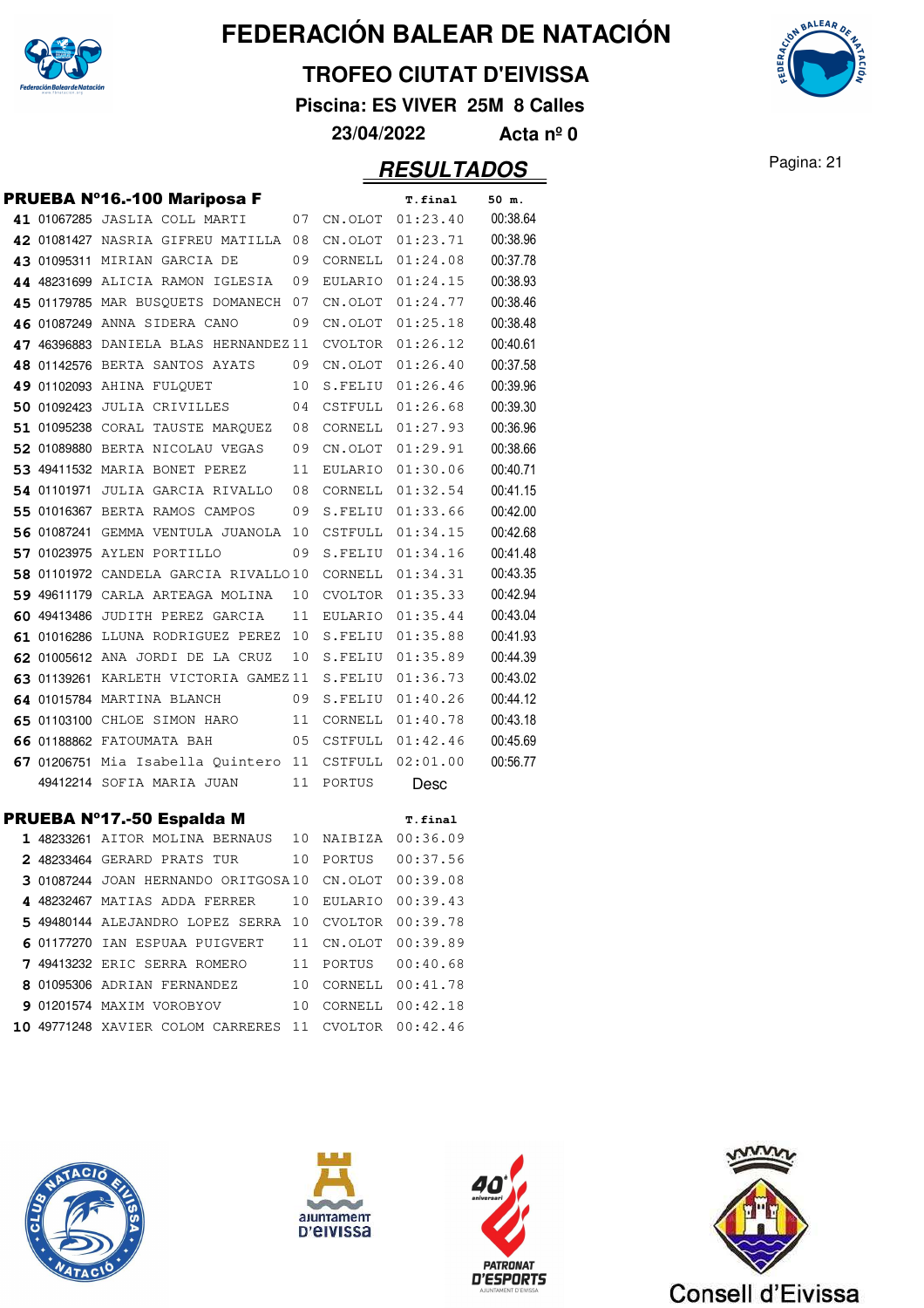

#### **TROFEO CIUTAT D'EIVISSA**

**Piscina: ES VIVER 25M 8 Calles**



### Pagina: 22 **RESULTADOS**

|            | PRUEBA Nº17.-50 Espalda M              |    |                | T.final          |
|------------|----------------------------------------|----|----------------|------------------|
|            | 11 01195197 GUILLEM CARRERA            | 12 | CN.OLOT        | 00:42.72         |
|            | 12 54877873 MARC ROIG MORENO           | 11 | EULARIO        | 00:42.93         |
|            | 13 01177884 ANIOL VIDAL ASENCIO        | 11 | CN.OLOT        | 00:44.08         |
|            | 14 49411831 MIOUEL LLORENS RIERA       | 11 | NAIBIZA        | 00:44.10         |
|            | 15 20546732 ABRAHAM BARRON CARDONA12   |    | PORTUS         | 00:45.59         |
|            | 16 48233661 NICOLAS ALBA ESCOBAR       | 10 | NAIBIZA        | 00:45.91         |
| 17 4348323 | VIKTOR BATALLA SAWICKI10               |    | CVOLTOR        | 00:46.54         |
|            | 18 49414654 ALEJANDRO RIBAS            | 13 | NAIBIZA        | 00:47.68         |
|            | 19 04340624 LORENSO LUISS MOROZOVS 11  |    | LLUCMA         | 00:47.78         |
|            | 20 01182507 AKRAM EL LAUCHI EL         | 12 | S.FELIU        | 00:48.05         |
|            | 21 01177408 POL HERNANDEZ NOGUA        | 11 | CN.OLOT        | 00:48.06         |
|            | 22 01081563 ORIOL VIAOLAS TORRES       | 10 | CN.OLOT        | 00:48.15         |
|            | 23 48232779 JAEL AYLLON GAZQUEZ        | 10 |                | NAIBIZA 00:50.55 |
|            | 24 01081544 JOEL CASADO PLA            | 10 | CSTFULL        | 00:51.64         |
|            | 25 01194945 ELIAS MORENO BARBERO       | 12 | CORNELL        | 00:52.02         |
|            | 26 49416229 AUSTIN MARI LOUND          | 13 | EULARIO        | 00:52.43         |
|            | 27 01194720 ALAN BRAVO GARCIA          | 12 | CORNELL        | 00:53.65         |
|            | 28 01211292 JAN TRIADAS GARCIA         | 11 | CN.OLOT        | 00:53.66         |
|            | 29 49413267 ZEUS MARTOS MOLINA         | 12 | NAIBIZA        | 00:55.13         |
|            | <b>30 01195242 TONY FERNANDEZ</b>      | 12 | CORNELL        | 00:57.19         |
|            | 31 46396780 JORGE REINA MATA           | 10 | CVOLTOR        | 00:59.12         |
|            | 32 54879496 MARC RIBAS ROSELLO         | 12 | NAIBIZA        | 01:02.45         |
|            | <b>33 49416993</b> ENZO AYLLON GAZQUEZ | 12 | NAIBIZA        | 01:10.14         |
|            | 54880202 JOEL GUASCH DELGADO           | 13 | NAIBIZA        | Desc             |
|            | 20545722 MARTIN BLANCO PRESA           | 12 | PORTUS         | Desc             |
|            | 01384599 MOHAMED MESOUAB               | 10 | PORTUS         | Desc             |
|            | 49414672 AITOR PASCUAL MORENO          | 13 | <b>EULARIO</b> | Desc             |
|            | 01177671 AMAT DANES COLOMER            | 11 | CN.OLOT        | Desc             |
|            | 49414277 IAGO LOSADA FERNANDEZ         | 13 | NAIBIZA        | N.p.             |
|            | 49410519 MARC BALBURE CARDONA          | 11 | NAIBIZA        | N.p.             |
|            | 49410450 ALEJANDRO MONTERO             | 10 | NAIBIZA        | N.p.             |
|            | PRUEBA Nº18.-50 Espalda F              |    |                | T.final          |
|            | 1 20545681 MARIA TORRES PLANELLS 12    |    | EULARIO        | 00:43.22         |
|            | 2 01177373 CLAUDIA AYZA DE LA          | 12 | CORNELL        | 00:44.53         |
|            | 3 49413119 IARA CANALEJO SELAS         | 12 | PORTUS         | 00:45.78         |
|            | 4 49413413 MARIA PRATS TUR             | 13 | PORTUS         | 00:46.56         |
|            | 5 03163070 DOA RESHATOVA               | 13 | CVOLTOR        | 00:46.57         |
|            | 6 02981385 WALAE MEFTAH EL MODEN       | 12 | PORTUS         | 00:47.08         |
|            | 7 49922386 JULIA ACEITON BUELE         | 13 | CVOLTOR        | 00:49.45         |
|            |                                        |    |                |                  |









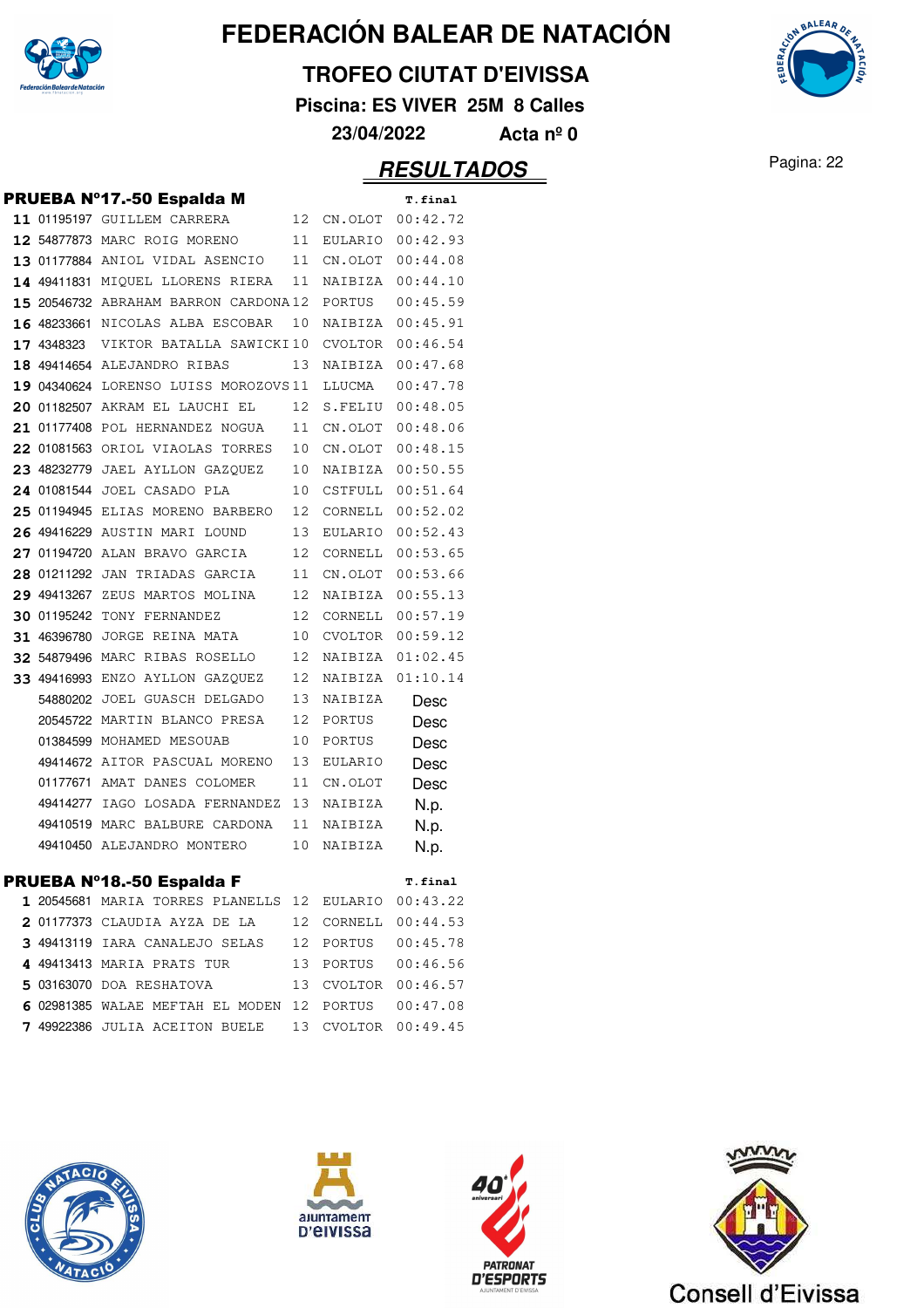

#### **TROFEO CIUTAT D'EIVISSA**

**Piscina: ES VIVER 25M 8 Calles**



### **RESULTADOS** Pagina: 23

**AALEAA** 

|  | PRUEBA Nº18.-50 Espalda F                             |    |                     | T.final             |          |
|--|-------------------------------------------------------|----|---------------------|---------------------|----------|
|  | 8 01196284 ARLET LOPEZ LARA                           |    |                     | 12 CORNELL 00:50.12 |          |
|  | 9 20546265 MAR MARTÍNEZ VARGAS 12 PORTUS 00:50.37     |    |                     |                     |          |
|  | 10 01205497 SOFIA CARRERA                             |    | 12 CORNELL 00:51.19 |                     |          |
|  | 11 49919006 MARTA SAMPOL PEREZ                        | 13 |                     | CVOLTOR 00:51.20    |          |
|  | 12 49416591 MARÍA HERNÁNDEZ MARÍN 13                  |    | PORTUS              | 00:51.93            |          |
|  | 13 49776594 ALEXIA BLAS HERNANDEZ 13                  |    |                     | CVOLTOR 00:52.12    |          |
|  | <b>14</b> 01209868 ALBA FERRETE RUIZ                  | 12 |                     | S.FELIU 00:53.38    |          |
|  | 15 49416370 ADRIANA TORRES DEL                        | 12 |                     | NAIBIZA 00:53.39    |          |
|  | 16 54879495 MARIA RIBAS ROSELLO                       |    |                     | 12 NAIBIZA 00:55.49 |          |
|  | <b>17 49416088</b> CLAUDIA RIBAS ROIG                 |    |                     | 12 NAIBIZA 00:55.81 |          |
|  | 18 49416594 VALERIA TUR DEMCHEUK                      |    | 14 PORTUS           | 01:02.91            |          |
|  | 19 01181848 JUDIT CANTELI ABAD                        | 12 |                     | CSTFULL 01:03.07    |          |
|  | 20 49415714 SOFIA RIQUELME                            | 14 | NAIBIZA             | 01:08.19            |          |
|  | 49417225 LUCIA ALVAREZ MARTIN                         | 15 | NAIBIZA             | Desc                |          |
|  | 49413640 ABRIL CURBELO CASADO                         |    | 12 NAIBIZA          | N.p.                |          |
|  | 49416244 ELENA VAZ PARRILLA                           |    | 14 NAIBIZA          | N.p.                |          |
|  | 49413708 LUZ ELIAS ARANDIA                            | 13 | EULARIO             | N.p.                |          |
|  | PRUEBA Nº19.-100 Espalda M                            |    |                     | <b>T.final</b>      | 50 m.    |
|  | 1 01162797 DAVID FLORES MUAOZ                         | 04 |                     | CORNELL 00:59.96    | 00:28.99 |
|  | 2 01095154 JUAN MANUEL SANCHEZ 03 CORNELL 01:00.03    |    |                     |                     | 00:28.89 |
|  | 3 01095428 MARC ZARAGOZA                              | 00 |                     | CORNELL $01:03.39$  | 00:30.64 |
|  | 4 43467664 hugo moreno bonet                          | 07 |                     | NAIBIZA 01:03.40    | 00:31.19 |
|  | 5 47409903 DAVID MEDINA CARDENAS 04                   |    |                     | NAIBIZA 01:03.91    | 00:31.36 |
|  | 6 01094938 MAGI PIJOAN AUMATELL                       | 00 |                     | TORELLO 01:03.97    | 00:31.34 |
|  | 7 01094225 GUILLEM COLL GARCIA                        | 06 |                     | CORNELL 01:05.25    | 00:32.15 |
|  | 8 48199434 JOSE MARIA AZNAREZ TUR06                   |    |                     | NAIBIZA 01:05.72    | 00:31.96 |
|  | 9 01162757 MARTI COMAS TARRES                         | 01 |                     | TORELLO 01:06.28    | 00:31.72 |
|  | 10 47433490 ALVARO BENITEZ                            | 04 |                     | EULARIO 01:06.56    | 00:31.82 |
|  | 11 01095157 PAU XIAO ANDREU GASCON04 CORNELL 01:06.85 |    |                     |                     | 00:31.84 |
|  | 12 01162808 OSCAR BLANCO CORONADO 06 CORNELL 01:07.90 |    |                     |                     | 00:32.36 |
|  | 13 46388467 SERGIO PIQUERAS                           |    |                     | 09 CVOLTOR 01:08.76 | 00:33.24 |
|  | 14 45187628 XAVIER PUIG BLANCO 07 NCALVIA 01:09.35    |    |                     |                     | 00:34.00 |
|  | 15 01095293 MANUEL GARCIA LOPEZ                       |    |                     | 06 CORNELL 01:09.40 | 00:32.81 |
|  | 16 45188997 LLUC ZANIN BARCELO                        | 07 | NCALVIA             | 01:09.93            | 00:33.93 |
|  | 17 48199742 MARCOS GARCIA                             | 06 | NAIBIZA             | 01:10.57            | 00:34.48 |
|  | 18 47433818 VICTOR ADDA FERRER                        | 08 | EULARIO             | 01:10.86            | 00:34.47 |
|  | 19 43466668 JAIME FLORIT CASTILLO 05                  |    | CVOLTOR             | 01:11.18            | 00:34.92 |
|  | 20 01194823 MIQUEL BOIRA DIAZ                         | 07 | S.FELIU             | 01:11.39            | 00:34.76 |
|  | 21 48231044 RICARDO FERRER AGUILAR 08                 |    | EULARIO             | 01:11.40            | 00:34.71 |







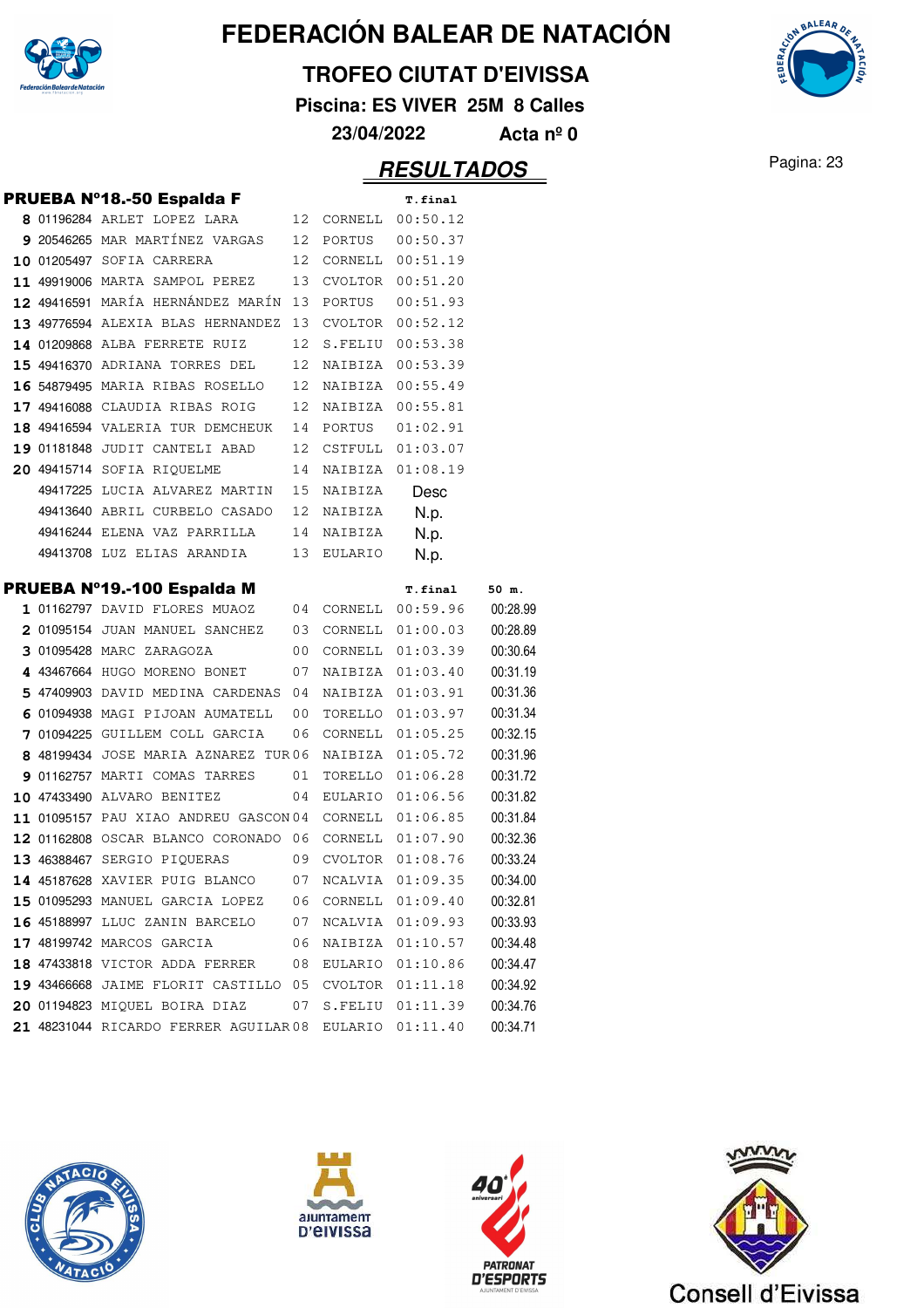

#### **TROFEO CIUTAT D'EIVISSA**

**Piscina: ES VIVER 25M 8 Calles**

**23/04/2022 Acta nº 0**

|             | PRUEBA Nº19.-100 Espalda M              |    |                | T.final  | 50 m.    |
|-------------|-----------------------------------------|----|----------------|----------|----------|
|             | 22 47431915 MATEO TORRES JIMENEZ        | 07 | NAIBIZA        | 01:11.45 | 00:34.76 |
|             | 23 01015004 MAX ALEMANY LESMA           | 08 | S.FELIU        | 01:11.59 | 00:34.87 |
|             | 24 78223023 NOAH TORRICO RUIZ           | 08 | CVOLTOR        | 01:11.63 | 00:35.12 |
|             | 25 01037634 GUILLEM ESCOFET             | 95 | CORNELL        | 01:12.03 | 00:34.98 |
| 26 01016292 | IAGO MARSO LAMONJA                      | 08 | S.FELIU        | 01:12.40 | 00:35.47 |
|             | 27 45613692 JOAN BORDOY TASCON          | 07 | NCALVIA        | 01:12.78 | 00:34.72 |
|             | 28 01017553 HUGO BLAZOUEZ VICENTE       | 09 | S.FELIU        | 01:13.67 | 00:34.95 |
|             | 29 01135765 JOEL RUSTULLET PUJOL        | 05 | CSTFULL        | 01:13.97 | 00:36.05 |
|             | <b>30 01162812 ALEX AYZA DE LA CRUZ</b> | 07 | CORNELL        | 01:14.19 | 00:36.46 |
|             | 31 01095205 MARTA LOPEZ ALCALA          | 07 | CORNELL        | 01:14.94 | 00:36.12 |
|             | 32 48199604 PABLO TORRES JIMENEZ        | 08 | NAIBIZA        | 01:15.37 | 00:36.36 |
|             | 33 01083655 ERIC VENTULA JUANOLA        | 07 | CSTFULL        | 01:15.87 | 00:36.73 |
|             | 34 01087237 ARNAU CARRERA GONZALEZ 09   |    | CN.OLOT        | 01:16.34 | 00:36.77 |
|             | 35 41664334 MARC TOMAS MORCILLO         | 06 | CVOLTOR        | 01:17.18 | 00:37.76 |
|             | <b>36 48230105 ALBERT ROMERO</b>        | 09 | NAIBIZA        | 01:17.21 | 00:37.02 |
|             | 37 01102215 POL ORTIGOSA GORDILLO       | 09 | CORNELL        | 01:17.31 | 00:36.26 |
|             | 38 45692114 NAOKI MONTORO ORIDE         | 09 | NCALVIA        | 01:18.81 | 00:38.05 |
|             | 39 01194990 AITOR CASTRO OYA            | 08 | CORNELL        | 01:19.42 | 00:37.92 |
|             | 40 01095267 ERIC ALOUEZAR ROMERO        | 09 | CORNELL        | 01:21.64 | 00:39.01 |
|             | 41 48199482 JOAN PRATS TUR              | 08 | PORTUS         | 01:22.21 | 00:41.12 |
|             | 42 01087242 ORIOL MARTIN GAYOLA         | 09 | CN.OLOT        | 01:23.70 | 00:39.90 |
|             | 43 45189527 GUIEM MAS HERNANDEZ         | 08 | CVOLTOR        | 01:26.36 | 00:43.06 |
|             | 44 01087240 ANGEL DAVID CHUGDEN         | 09 | CSTFULL        | 01:27.78 | 00:42.64 |
|             | 45 01087219 MAHAMADOU DAMBELLEH         | 05 | CSTFULL        | 01:27.94 | 00:41.81 |
|             | 46 01095248 POL-MICHEL GUERRERO         | 09 | CORNELL        | 01:28.01 | 00:42.78 |
|             | 47 48199638 ARNAU VALLVE PALERM         | 09 | NAIBIZA        | 01:29.88 | 00:42.74 |
|             | 48 01093292 HUGO SEGURA CAMPOS          | 09 | CORNELL        | 01:30.61 | 00:42.89 |
|             | 49 49613168 MANUEL FLORIT CASTILLO09    |    | CVOLTOR        | 01:30.76 | 00:43.37 |
|             | 50 48199918 SIMON HORMIGO ROSELLO       | 08 | NAIBIZA        | 01:30.77 | 00:43.55 |
|             | 51 01102309 ABEL BRAVO GARCIA           | 09 | CORNELL        | 01:31.49 | 00:44.78 |
|             | 52 01094471 NIL SIMAN HARO              | 09 | CORNELL        | 01:33.35 | 00:44.31 |
|             | 53 01205496 LEONEL CARRERA              | 09 | CORNELL        | 01:33.78 | 00:45.08 |
|             | 54 48230103 NESTOR GALVEZ               | 09 | NAIBIZA        | 01:35.54 | 00:46.96 |
|             | 55 01205063 VICTOR URIGAEN LEON         | 09 | CORNELL        | 01:52.00 | 00:54.57 |
|             | 56 01087313 DIEGO JIMENEZ GARCIA        | 09 | CORNELL        | 01:54.42 | 00:55.12 |
|             | 43461584 PAU SOCIAS ROIG                | 06 | CVOLTOR        | Desc     |          |
|             | 49411944 AARON GOMEZ VALDIVIA           | 08 | <b>EULARIO</b> | Desc     |          |
|             | 43466210 MARCOS RUIZ MARTIN             | 05 | CVOLTOR        | N.p.     |          |
|             | 20545313 GABRIEL TORRES DE              | 09 | <b>EULARIO</b> | N.p.     |          |
|             | 49416424 ASIER ROIG SOLER               | 09 | EULARIO        | N.p.     |          |









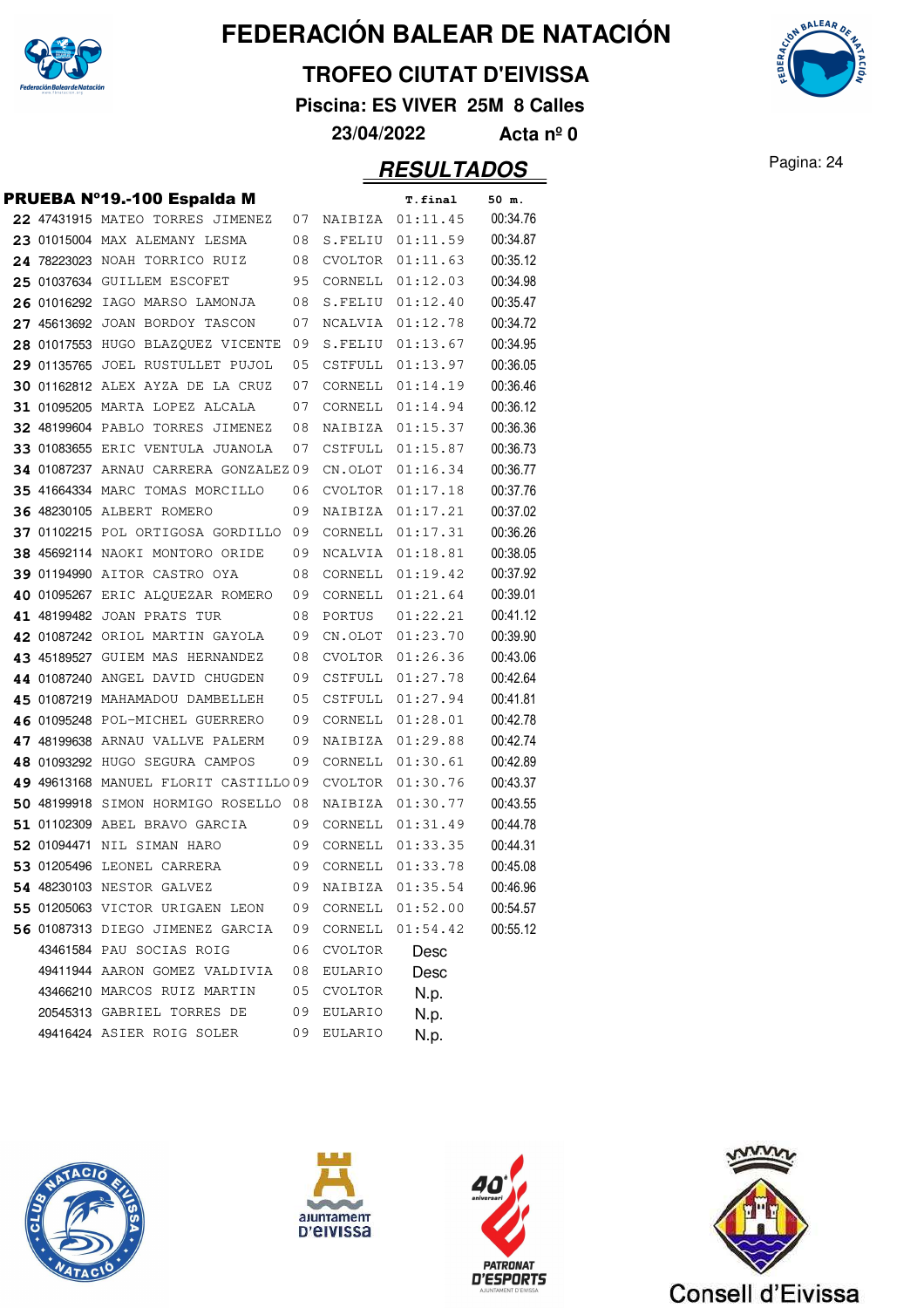

#### **TROFEO CIUTAT D'EIVISSA**

**Piscina: ES VIVER 25M 8 Calles**

**23/04/2022 Acta nº 0**

### Pagina: 25 **RESULTADOS**

|  | PRUEBA Nº19.-100 Espalda M            |      |                | T.final  | 50 m.    |
|--|---------------------------------------|------|----------------|----------|----------|
|  | 01090439 ALAN SEGURA CAMPOS           | 06   | CORNELL        | N.p.     |          |
|  |                                       |      |                |          |          |
|  | PRUEBA Nº20.-100 Espalda F            |      |                | T.final  | 50 m.    |
|  | 1 48198922 MARIA RIERA PRATS          | 06   | NAIBIZA        | 01:06.96 | 00:32.00 |
|  | 2 54878548 CATALINA FOURCADE          | 03   | EULARIO        | 01:07.40 | 00:32.85 |
|  | 3 48199273 VIOLETA CUBERO SOLER       | 06   | NAIBIZA        | 01:08.74 | 00:33.24 |
|  | 4 48233287 ADRIANA ESTEBAN            | 07   | NAIBIZA        | 01:10.15 | 00:33.59 |
|  | 5 01175486 TERESA HERNANDEZ MARI      | 06   | SABADEL        | 01:10.29 | 00:34.01 |
|  | 6 01206237 ALEXANDRA BARRAGAN         | 06   | S.FELIU        | 01:10.49 | 00:33.04 |
|  | 7 46394475 LAURA CASTAÑER NOGUERA 09  |      | CVOLTOR        | 01:10.74 | 00:34.62 |
|  | 8 47409922 IRENE GARCIA DE DIOS       | 05   | EULARIO        | 01:11.09 | 00:34.33 |
|  | 9 48231123 PAULA PEREZ MULAS          | 07   | EULARIO        | 01:11.47 | 00:33.92 |
|  | 10 48199024 MARTA BONET PEREZ         | 08   | EULARIO        | 01:12.82 | 00:35.54 |
|  | 11 49410044 PATRICIA OUIROS TUR       | 07   | NAIBIZA        | 01:13.30 | 00:35.41 |
|  | 12 49481006 LUCIA MOYA JIMENEZ        | 07   | <b>NCALVIA</b> | 01:13.31 | 00:35.09 |
|  | 13 49410260 CLAUDIA BASILIO           | 05   | EULARIO        | 01:13.57 | 00:35.04 |
|  | 14 01099964 RITA SADURNI FABREGAS     | 08   | S.FELIU        | 01:14.21 | 00:35.80 |
|  | 15 01087250 MARIANE AHUMADA           | 07   | CN.OLOT        | 01:14.42 | 00:36.20 |
|  | 16 01037631 ALBA CERRILLO MARTINEZ 96 |      | CORNELL        | 01:14.76 | 00:35.29 |
|  | 17 01016294 MARIA SUAER SALA          | 09   | S.FELIU        | 01:14.86 | 00:36.71 |
|  | 18 01067275 EMMA LOBATO RUIZ          | 07   | CN.OLOT        | 01:15.34 | 00:36.09 |
|  | 19 43474950 NOA MARTINEZ COUSELO      | 06   | CVOLTOR        | 01:15.60 | 00:36.55 |
|  | 20 01086853 MIREIA GONZALEZ           | 08   | CORNELL        | 01:15.71 | 00:37.16 |
|  | 21 01095204 ARIADNA LOPEZ ALCALA      | 04   | CORNELL        | 01:16.28 | 00:37.31 |
|  | 22 49770993 ERIKA BAYON BUENO         | 08   | CVOLTOR        | 01:16.41 | 00:35.86 |
|  | 23 48230531 JIMENA GARCIA DE DIOS     | 08   | EULARIO        | 01:16.49 | 00:36.90 |
|  | 24 01095208 SARA ALLENDE CASTILLA     | - 04 | CORNELL        | 01:16.59 | 00:36.99 |
|  | 25 01087249 ANNA SIDERA CANO          | 09   | CN.OLOT        | 01:16.75 | 00:37.28 |
|  | 26 01081427 NASRIA GIFREU MATILLA 08  |      | CN.OLOT        | 01:16.90 | 00:38.35 |
|  | 27 46394473 NEREA CASTAÑER NOGUERA 03 |      | CVOLTOR        | 01:17.11 | 00:37.56 |
|  | 28 47433046 ALBA PRATS MARTINEZ       | 07   | PORTUS         | 01:17.26 | 00:36.91 |
|  | 29 01004675 MARIONA PERAL ANGLADA 08  |      | S.FELIU        | 01:17.58 | 00:38.03 |
|  | 30 01015786 ARIADNA ROVIRA NOVA       | 10   | S.FELIU        | 01:17.95 | 00:37.31 |
|  | 31 01089871 NASRIA PONS ESQUENA       | 10   | CN.OLOT        | 01:18.24 | 00:37.32 |
|  | 32 01080987 ANNA VEGAS COROMINAS      | 08   | CN.OLOT        | 01:18.33 | 00:38.20 |
|  | 33 01095290 IRIA LEDESMA TAULATS      | 07   | CORNELL        | 01:18.56 | 00:37.34 |
|  | 34 01016135 MARIA FIGUEROA GARCIA 09  |      | S.FELIU        | 01:18.93 | 00:38.86 |
|  | 35 01095322 JUDIT LUNA ROJAS          | 07   | CORNELL        | 01:19.68 | 00:38.63 |
|  | 36 47433423 YARA ROSELLO RODRIGUEZ 06 |      | NAIBIZA        | 01:19.84 | 00:38.62 |
|  | 37 48231699 ALICIA RAMON IGLESIA      | 09   | EULARIO        | 01:20.10 | 00:39.20 |
|  |                                       |      |                |          |          |









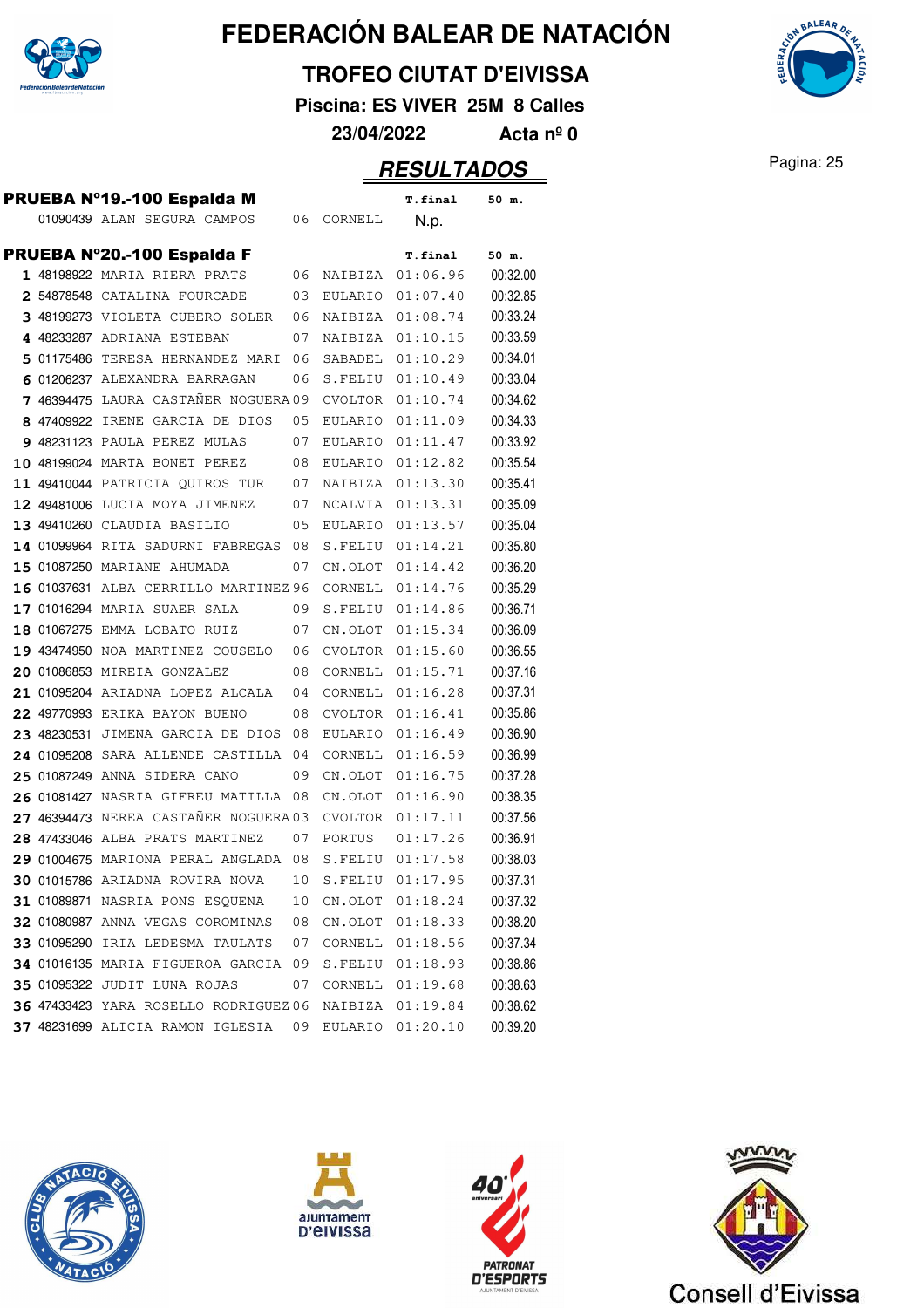

#### **TROFEO CIUTAT D'EIVISSA**

**Piscina: ES VIVER 25M 8 Calles**



|  | PRUEBA Nº20.-100 Espalda F                           |    |         | <b>T.final</b>     | 50 m.    |
|--|------------------------------------------------------|----|---------|--------------------|----------|
|  | 38 49920386 JULIA ARROM VILLALONGA09                 |    |         | CVOLTOR 01:20.17   | 00:38.83 |
|  | 39 01179785 MAR BUSQUETS DOMANECH 07                 |    |         | CN.OLOT 01:20.40   | 00:39.47 |
|  | 40 01142576 BERTA SANTOS AYATS                       | 09 |         | CN.OLOT 01:20.47   | 00:38.67 |
|  | 41 47433057 EVA PARRA OLIVA                          | 04 |         | NAIBIZA 01:20.96   | 00:38.55 |
|  | 42 48231700 VICTORIA RAMON IGLESIA09                 |    |         | EULARIO 01:21.15   | 00:39.31 |
|  | 43 01101971 JULIA GARCIA RIVALLO                     | 08 | CORNELL | 01:21.17           | 00:39.19 |
|  | 44 01092423 JULIA CRIVILLES                          | 04 | CSTFULL | 01:21.54           | 00:39.24 |
|  | 45 45613777 NEUS GREGORIO RIERA                      | 09 |         | CVOLTOR 01:21.82   | 00:39.92 |
|  | 46 01089880 BERTA NICOLAU VEGAS                      | 09 |         | CN.OLOT 01:22.05   | 00:40.33 |
|  | 47 01095243 ZAIRA DURAN DANOZ                        | 08 |         | CORNELL 01:22.37   | 00:40.10 |
|  | 48 43474335 MARTA NADAL CANET                        | 06 |         | NCALVIA 01:23.40   | 00:39.52 |
|  | 49 41664764 NEUS QUETGLAS                            | 06 |         | NCALVIA 01:24.40   | 00:40.58 |
|  | 49 43477809 ADRIANA GATTI TASCON                     | 07 |         | NCALVIA 01:24.40   | 00:39.68 |
|  | 51 47433047 ALBA PARRA OLIVA                         | 04 |         | NAIBIZA 01:24.48   | 00:40.92 |
|  | 52 01095304 MARTA LUQUE PATRICIO                     | 09 |         | CORNELL 01:24.63   | 00:41.00 |
|  | 53 46396883 DANIELA BLAS HERNANDEZ 11                |    |         | CVOLTOR 01:24.70   | 00:41.47 |
|  | 54 01005612 ANA JORDI DE LA CRUZ                     | 10 |         | S.FELIU 01:25.11   | 00:42.47 |
|  | 55 49922387 CARLA ACEITON BUELE                      | 10 |         | CVOLTOR 01:25.19   | 00:41.64 |
|  | 56 48233492 NOEMI CARDONA CASTILLO10                 |    |         | EULARIO 01:25.68   | 00:41.92 |
|  | 57 01016130 RITA MARCOS RIVERO                       | 11 |         | S.FELIU 01:25.73   | 00:42.43 |
|  | 58 45695594 ARIADNA LEGEY SOLER                      | 09 |         | NCALVIA 01:26.03   | 00:39.67 |
|  | 59 01139261 KARLETH VICTORIA GAMEZ11                 |    |         | S.FELIU 01:26.37   | 00:42.43 |
|  | 60 01195190 Queralt Jorquera Serra10                 |    |         | CN.OLOT 01:27.19   | 00:41.81 |
|  | 61 01016298 CLAUDIA PALMERO                          | 09 |         | S.FELIU 01:27.41   | 00:43.07 |
|  | 62 54877872 LAIA ROIG MORENO                         | 11 |         | EULARIO 01:27.53   | 00:42.52 |
|  | 63 49480154 PILAR BARRIENTOS DURAN10                 |    |         | CVOLTOR 01:27.87   | 00:43.28 |
|  | 64 01176888 georgina MORENO CARLES 07                |    |         | CN.OLOT 01:27.96   | 00:43.54 |
|  | 65 49413486 JUDITH PEREZ GARCIA                      | 11 |         | EULARIO 01:28.70   | 00:44.69 |
|  | 66 01171646 NAWAR EL LAUCHI EL                       | 10 |         | S.FELIU 01:29.08   | 00:42.30 |
|  | 67 01087239 BERTA COLOMER ROURA                      | 08 |         | CN.OLOT 01:29.13   | 00:42.95 |
|  | 68 01177376 DIANA MARIA CHELARIU                     | 08 |         | CORNELL $01:29.27$ | 00:43.46 |
|  | 69 48233975 PAULA ARTEAGA                            | 10 |         | NAIBIZA 01:29.83   | 00:43.34 |
|  | 70 49411532 MARIA BONET PEREZ 11 EULARIO 01:29.85    |    |         |                    | 00:43.16 |
|  | <b>71 47433422 ENOLA ROSELLO</b>                     | 02 |         | NAIBIZA 01:29.99   | 00:42.23 |
|  | 72 01101975 AINARA HERNANDEZ MOTA 08                 |    |         | CORNELL 01:30.59   | 00:44.00 |
|  | <b>73 01095232 ELIA SANCHEZ NUAEZ</b>                | 07 |         | CORNELL 01:31.32   | 00:42.93 |
|  | 74 01101972 CANDELA GARCIA RIVALLO10                 |    |         | CORNELL 01:31.53   | 00:44.18 |
|  | <b>75 49410356</b> ONA TUR FERRER                    | 10 |         | EULARIO 01:32.39   | 00:44.46 |
|  |                                                      |    |         |                    | 00:44.78 |
|  | 77 49410573 MIRIAM RIERA ROSELLO 10 NAIBIZA 01:33.91 |    |         |                    | 00:45.61 |









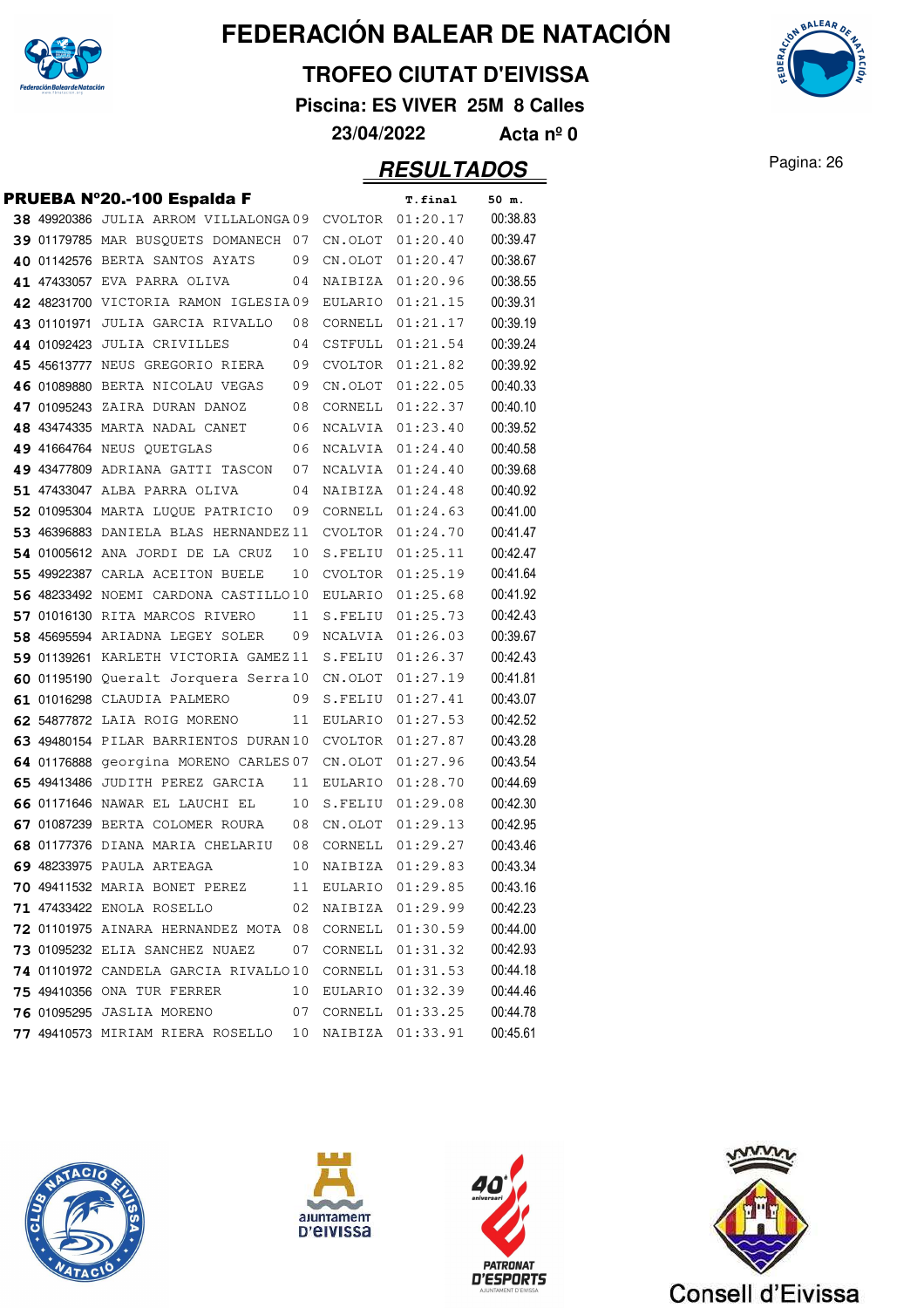

### **TROFEO CIUTAT D'EIVISSA**

**Piscina: ES VIVER 25M 8 Calles**

**23/04/2022 Acta nº 0**

### **RESULTADOS** Pagina: 27

**AALEAA** 

|         | PRUEBA Nº20.-100 Espalda F                           |             |            | T.final              | 50 m.                              |  |
|---------|------------------------------------------------------|-------------|------------|----------------------|------------------------------------|--|
|         | 78 49419563 MALENA BEDIANG SANAM 10 NAIBIZA 01:34.74 |             |            |                      | 00:45.65                           |  |
|         | 79 01103100 CHLOE SIMON HARO                         | 11          | CORNELL    | 01:35.27             | 00:45.44                           |  |
|         | 80 01187570 CLAUDIA VELASCO BADOSA11                 |             | CN.OLOT    | 01:35.43             | 00:45.85                           |  |
|         | 81 49411434 TANIT ALVAREZ ARGENTO 11 EULARIO         |             |            | 01:37.00             | 00:46.66                           |  |
|         | 82 48199923 MAR TUR FERRER                           | 09          | EULARIO    | 01:37.38             | 00:47.94                           |  |
|         | 83 49411571 CARLOTA TYSON MARTINEZ10 PORTUS          |             |            | 01:38.15             | 00:47.45                           |  |
|         | 84 01070965 ANNA MORENO BEATOBE                      |             | 06 CSTFULL | 01:39.34             | 00:48.37                           |  |
|         | 85 01188673 AMINATA BAH                              | 02          | CSTFULL    | 01:39.47             | 00:47.96                           |  |
|         | 86 48233375 MARTINA JIMENEZ                          |             | 09 EULARIO | 01:39.60             | 00:48.11                           |  |
|         | 87 01102312 LAIA ORTEGA GARRIGA                      | 11          | CORNELL    | 01:40.58             | 00:49.16                           |  |
|         | 88 01086854 MARIA GONZALEZ CARMONA11 CORNELL         |             |            | 01:43.12             | 00:48.78                           |  |
|         | 89 01100260 MARTINA BOU ARROYO                       |             | 09 S.FELIU | 01:43.68             | 00:49.06                           |  |
|         | <b>90 49413187 SIRA BOFILL VIZOSO</b>                |             |            | 11 NAIBIZA 01:54.23  | 00:56.31                           |  |
|         | <b>91 01103103 SOFIA FERNANDEZ</b>                   | 11          | CORNELL    | 01:56.93             | 00:55.65                           |  |
|         | 45370765 AINA FERNANDEZ BERTH 08                     |             | CVOLTOR    | Desc                 |                                    |  |
|         | 49605845 PAULA SILLERO                               | 10          | CVOLTOR    | Desc                 |                                    |  |
|         | 49413375 AROA WONG PADILLA                           | 11          | EULARIO    | Desc                 |                                    |  |
|         | 01194818 BERTA NEVES MARTIN                          |             | 07 S.FELIU | Desc                 |                                    |  |
|         | 01016367 BERTA RAMOS CAMPOS                          |             | 09 S.FELIU | Desc                 |                                    |  |
|         | 01016125 NOA PEREDA AMILLS                           |             | 09 S.FELIU | Desc                 |                                    |  |
|         | 01093297 LUCIA DE LA FLOR                            |             | 03 CORNELL | Desc                 |                                    |  |
|         | 49412274 ELSA BUFI RIERA                             |             | 10 EULARIO | N.p.                 |                                    |  |
|         | 49412273 TANIA BUFI RIERA<br>$\overline{08}$         |             | EULARIO    | N.p.                 |                                    |  |
|         |                                                      |             |            |                      |                                    |  |
|         | 01177061 CLARA MORERA PUJOLAR 11                     |             | CN.OLOT    | N.p.                 |                                    |  |
|         | <b>PRUEBA Nº21.-4x50 Estilos M</b>                   |             |            | <b>T.final</b>       | 50 m.<br>100 m.                    |  |
| 1 00499 | NAIBIZA GENERAL                                      | 0           |            | NAIBIZA 02:31.93     | 00:37.07<br>01:23.11               |  |
|         | 48233261 AITOR MOLINA BERNAUS                        |             | 2010       | 00:37.07             |                                    |  |
|         | 48233669 JOAN ROIG PLANELLS                          |             | 2010       | 01:23.11             | (00:46.04)                         |  |
|         | 48233946 PAU TORRES VEGA                             |             | 2010       | 01:57.04             | (00:33.93)                         |  |
|         | 49411002 BRUNO LLORENS SURIGUEZ 2011                 |             |            | 02:31.93             |                                    |  |
| 2 01345 | PORTUS GENERAL                                       | 0           | PORTUS     | 02:39.59             | (00:34.89)<br>00:37.59<br>01:21.85 |  |
|         | 48233464 GERARD PRATS TUR                            |             | 2010       | 00:37.59             |                                    |  |
|         | 20545611 LLUC CARDONA MORATA                         |             | 2011       | 01:21.85             | (00:44.26)                         |  |
|         | 49413232 ERIC SERRA ROMERO                           |             | 2011       | 02:01.43             | (00:39.58)                         |  |
|         | 20546732 ABRAHAM BARRON CARDONA 2012                 |             |            | 02:39.59             | (00:38.16)                         |  |
| 3 00075 | OLOT                                                 | $\mathbf 0$ |            | CN.OLOT 02:44.14     | 00:43.32<br>01:27.37               |  |
|         | 01195197 GUILLEM CARRERA                             |             | 2012       | 00:43.32             |                                    |  |
|         | 01177270 IAN ESPUAA PUIGVERT                         |             | 2011       | 01:27.37             |                                    |  |
|         | 01087244 JOAN HERNANDO ORITGOSA                      |             | 2010       |                      | (00:44.05)                         |  |
|         | 01177671 AMAT DANES COLOMER                          |             | 2011       | 02:07.96<br>02:44.14 | (00:40.59)<br>(00:36.18)           |  |







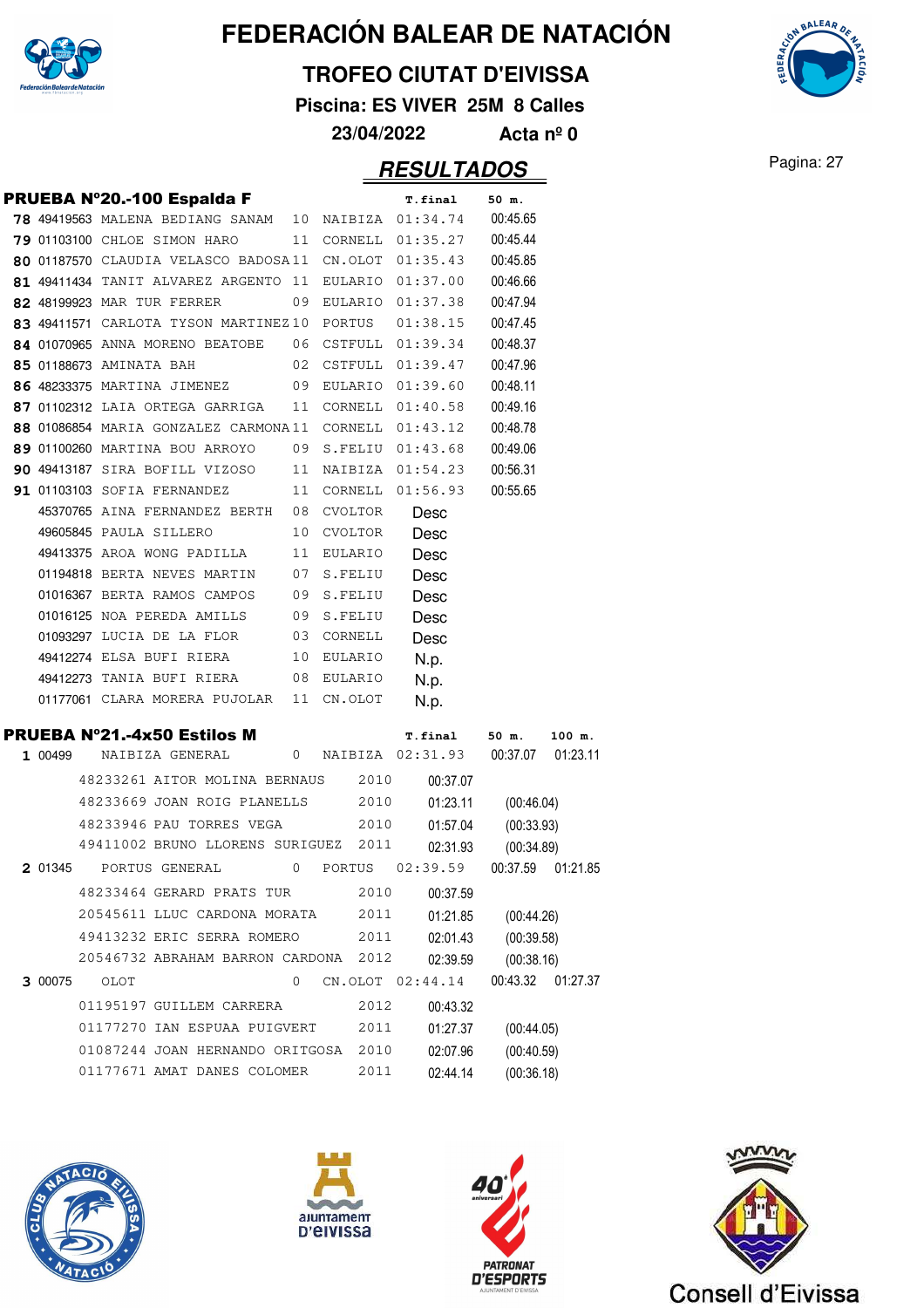

### **TROFEO CIUTAT D'EIVISSA**

**Piscina: ES VIVER 25M 8 Calles**

**23/04/2022 Acta nº 0**

### **RESULTADOS** Pagina: 28

|         | <b>PRUEBA Nº21.-4x50 Estilos M</b>   |                 |                |         | <b>T.final</b>       | 50 m.      | 100 m.            |
|---------|--------------------------------------|-----------------|----------------|---------|----------------------|------------|-------------------|
| 4 00877 |                                      | CVOLTOR GENERAL |                |         | 0 CVOLTOR 03:00.53   | 00:46.20   | 01:32.67          |
|         | 4348323 VIKTOR BATALLA SAWICKI 2010  |                 |                |         | 00:46.20             |            |                   |
|         | 49480144 ALEJANDRO LOPEZ SERRA 2010  |                 |                |         | 01:32.67             | (00:46.47) |                   |
|         | 49771248 XAVIER COLOM CARRERES       |                 |                | 2011    | 02:16.93             | (00:44.26) |                   |
|         | 04340624 LORENSO LUISS MOROZOVS 2011 |                 |                |         | 03:00.53             | (00:43.60) |                   |
| 00456   | CORNELLA                             |                 | $\Omega$       | CORNELL | Desc                 |            |                   |
| 00259   | CASTELLFOLLIT                        |                 | $\mathbf{0}$   | CSTFULL | N.p.                 |            |                   |
|         | <b>PRUEBA Nº22.-4x50 Estilos F</b>   |                 |                |         | T.final              | 50 m.      | 100 m.            |
|         | 1 01345 PORTUS GENERAL               |                 |                |         | 0 PORTUS 03:00.53    | 00:45.04   | 01:31.38          |
|         | 49413413 MARIA PRATS TUR             |                 |                | 2013    | 00:45.04             |            |                   |
|         | 49416196 ARIANNE DE SANTANA          |                 |                | 2013    | 01:31.38             | (00:46.34) |                   |
|         | 49413119 IARA CANALEJO SELAS         |                 |                | 2012    | 02:20.06             | (00:48.68) |                   |
|         | 49416824 NINA PAVÓN RUIZ             |                 |                | 2012    | 03:00.53             | (00:40.47) |                   |
|         | 2 00456 CORNELLA                     |                 |                |         | 0 CORNELL 03:09.20   |            | 00:50.99 01:40.93 |
|         | 01205497 SOFIA CARRERA               |                 |                | 2012    | 00:50.99             |            |                   |
|         | 01196284 ARLET LOPEZ LARA            |                 |                | 2012    | 01:40.93             | (00:49.94) |                   |
|         | 01205034 NURIA URIGAEN LEON          |                 |                | 2012    | 02:31.40             | (00:50.47) |                   |
|         | 01177373 CLAUDIA AYZA DE LA          |                 |                | 2012    | 03:09.20             | (00:37.80) |                   |
|         | 3 00877 CVOLTOR GENERAL              |                 | 0              |         | $CVOLTOR$ $03:09.21$ |            | 00:50.67 01:43.97 |
|         | 49919005 NOA SILLERO FERNANDEZ 2012  |                 |                |         | 00:50.67             |            |                   |
|         | 49919006 MARTA SAMPOL PEREZ          |                 |                | 2013    | 01:43.97             | (00:53.30) |                   |
|         | 03163070 DOA RESHATOVA               |                 |                | 2013    | 02:30.02             | (00:46.05) |                   |
|         | 49922386 JULIA ACEITON BUELE         |                 |                | 2013    | 03:09.21             | (00:39.19) |                   |
|         | 00499 NAIBIZA GENERAL                |                 | $\overline{0}$ | NAIBIZA | Desc                 |            |                   |
|         | 54879495 MARIA RIBAS ROSELLO         |                 |                | 2012    | 00:56.28             |            |                   |
| 00895   |                                      | EULARIO GENERAL | 0              | EULARIO | N.p.                 |            |                   |
| 00259   |                                      | CASTELLFOLLIT   | 0              | CSTFULL | N.p.                 |            |                   |
|         | <b>PRUEBA Nº23.-4x50 Estilos M</b>   |                 |                |         | T.final              | $50$ m.    | 100 m.            |
| 1 00499 |                                      | NAIBIZA GENERAL |                |         | 0 NAIBIZA 01:51.18   | 00:29.78   | 01:00.54          |
|         | 43467664 HUGO MORENO BONET           |                 |                | 2007    | 00:29.78             |            |                   |
|         | 47409850 MARC TORRES VEGA            |                 |                | 2004    | 01:00.54             | (00:30.76) |                   |
|         | 47406107 ANGEL ESTEBAN SEGOVIA       |                 |                | 2004    | 01:26.55             | (00:26.01) |                   |
|         | 47409903 DAVID MEDINA CARDENAS       |                 |                | 2004    | 01:51.18             | (00:24.63) |                   |
| 2 00456 | CORNELLA                             |                 | 0              | CORNELL | 01:51.34             | 00:27.92   | 01:00.46          |
|         | 01162797 DAVID FLORES MUAOZ          |                 |                | 2004    | 00:27.92             |            |                   |
|         | 01095200 ADRIAN AVELLANEDA           |                 |                | 2002    | 01:00.46             | (00:32.54) |                   |
|         | 01095154 JUAN MANUEL SANCHEZ         |                 |                | 2003    | 01:26.24             | (00:25.78) |                   |
|         | 01095183 ADRIAN MARTIN MURILLO       |                 |                | 2002    | 01:51.34             | (00:25.10) |                   |









Consell d'Eivissa

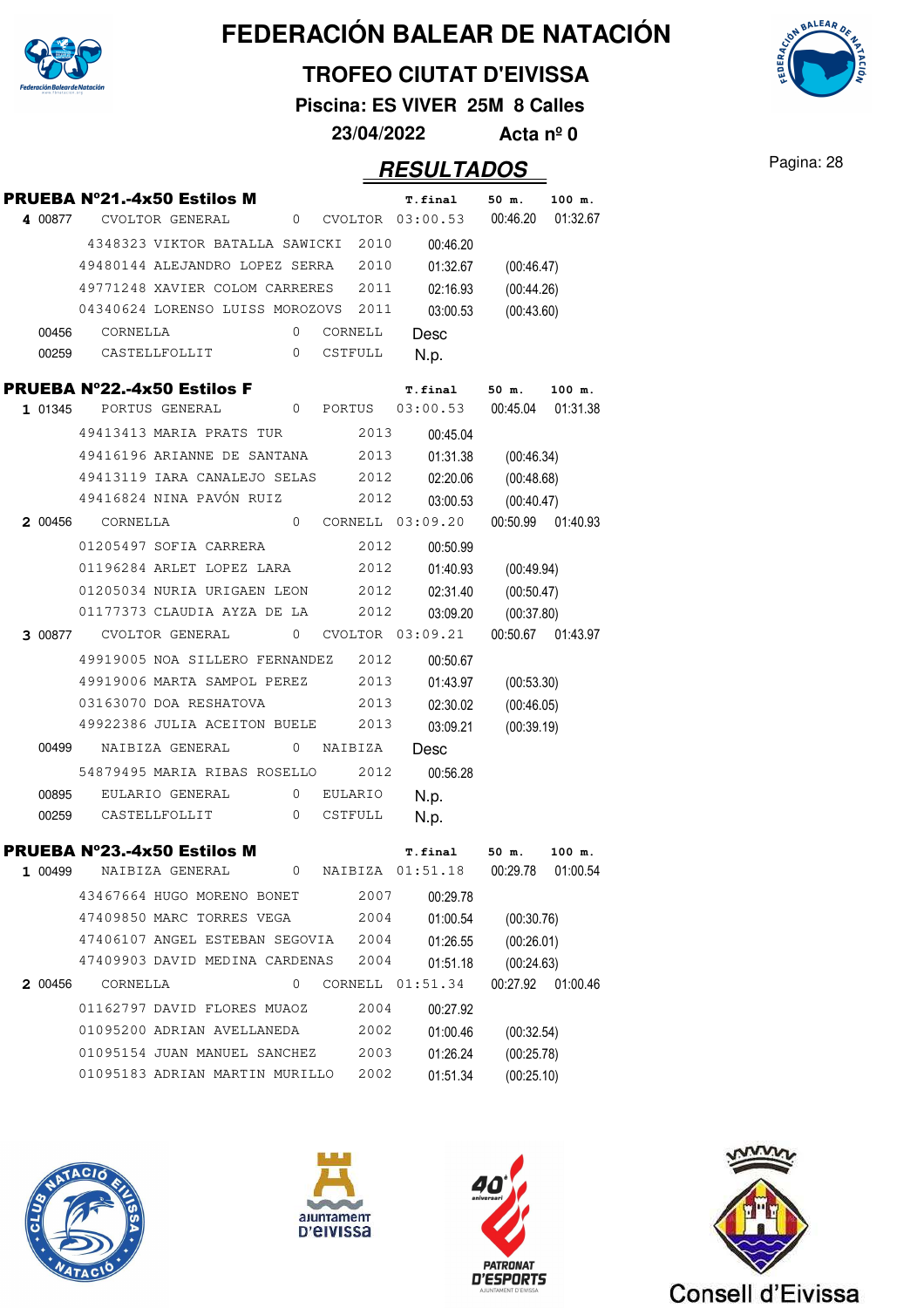

### **TROFEO CIUTAT D'EIVISSA**

**Piscina: ES VIVER 25M 8 Calles**

**23/04/2022 Acta nº 0**

|         |                       | PRUEBA Nº23.-4x50 Estilos M                    |                |          | <b>T.final</b>         | 50 m.             | 100 m.            |
|---------|-----------------------|------------------------------------------------|----------------|----------|------------------------|-------------------|-------------------|
|         |                       | 3 00895 EULARIO GENERAL                        |                |          | 0 EULARIO 01:58.60     | 00:30.29          | 01:02.06          |
|         |                       | 47433490 ALVARO BENITEZ                        |                | 2004     | 00:30.29               |                   |                   |
|         |                       | 48199417 IVAN VILLARINO                        |                | 2005     | 01:02.06               | (00:31.77)        |                   |
|         |                       | 48199418 VICTOR VILLARINO                      |                | 2007     | 01:31.21               | (00:29.15)        |                   |
|         |                       | 47433818 VICTOR ADDA FERRER                    |                | 2008     | 01:58.60               | (00:27.39)        |                   |
|         |                       | 4 00883  NCALVIA GENERAL  0  NCALVIA  02:00.25 |                |          |                        | 00:30.60 01:03.93 |                   |
|         |                       | 43470583 PAU REY GARCIA                        |                | 2007     | 00:30.60               |                   |                   |
|         |                       | 45189993 MARC TORO GARCIA                      |                | 2008     | 01:03.93               | (00:33.33)        |                   |
|         |                       | 45188997 LLUC ZANIN BARCELO 2007               |                |          | 01:33.50               | (00:29.57)        |                   |
|         |                       | 45187628 XAVIER PUIG BLANCO                    |                | 2007     | 02:00.25               | (00:26.75)        |                   |
|         |                       | 5 00877 CVOLTOR GENERAL 0 CVOLTOR 02:02.86     |                |          |                        | 00:32.19 01:06.01 |                   |
|         |                       | 46388467 SERGIO PIQUERAS                       |                | 2009     | 00:32.19               |                   |                   |
|         |                       | 41664334 MARC TOMAS MORCILLO                   |                | 2006     | 01:06.01               | (00:33.82)        |                   |
|         |                       | 49613168 MANUEL FLORIT CASTILLO 2009           |                |          | 01:34.77               | (00:28.76)        |                   |
|         |                       | 78223023 NOAH TORRICO RUIZ                     |                | 2008     | 02:02.86               | (00:28.09)        |                   |
|         | 6 00144 S.FELIU       |                                                | $\overline{0}$ |          | S.FELIU 02:05.67       | 00:33.29 01:08.74 |                   |
|         |                       | 01017553 HUGO BLAZQUEZ VICENTE                 |                | 2009     | 00:33.29               |                   |                   |
|         |                       | 01015004 MAX ALEMANY LESMA                     |                | 2008     | 01:08.74               | (00:35.45)        |                   |
|         |                       | 01202794 BRAYNER FELIX GAMEZ 2007              |                |          | 01:39.13               | (00:30.39)        |                   |
|         |                       | 01194823 MIQUEL BOIRA DIAZ                     |                | 2007     | 02:05.67               | (00:26.54)        |                   |
|         |                       | 7 01345 PORTUS GENERAL                         |                | 0 PORTUS | 02:13.34               |                   | 00:37.64 01:11.28 |
|         |                       | 48199482 JOAN PRATS TUR                        |                | 2008     | 00:37.64               |                   |                   |
|         |                       | 49414378 ALEXIS MIRALLES                       |                | 2005     | 01:11.28               | (00:33.64)        |                   |
|         |                       | 47433603 IZAN RIBAS RODRIGUEZ 2007             |                |          | 01:40.87               | (00:29.59)        |                   |
|         |                       | 48199330 NICOLÁS SERRA ROBLES                  |                | 2008     | 02:13.34               | (00:32.47)        |                   |
|         | 8 00259 CASTELLFOLLIT |                                                |                |          | $0$ CSTFULL $02:18.00$ |                   | 00:34.65 01:09.06 |
|         |                       | 01135765 JOEL RUSTULLET PUJOL                  |                | 2005     | 00:34.65               |                   |                   |
|         |                       | 01083655 ERIC VENTULA JUANOLA                  |                | 2007     | 01:09.06               | (00:34.41)        |                   |
|         |                       | 01087219 MAHAMADOU DAMBELLEH                   |                | 2005     | 01:45.45               | (00:36.39)        |                   |
|         |                       | 01087240 ANGEL DAVID CHUGDEN                   |                | 2009     | 02:18.00               | (00:32.55)        |                   |
| 9 00075 | OLOT                  |                                                | 0              |          | CN.OLOT 02:32.80       | 00:40.56          | 01:20.40          |
|         |                       | 01087242 ORIOL MARTIN GAYOLA                   |                | 2009     | 00:40.56               |                   |                   |
|         |                       | 01082350 GUILLEM HERNANDEZ                     |                | 2009     | 01:20.40               | (00:39.84)        |                   |
|         |                       | 01087237 ARNAU CARRERA GONZALEZ                |                | 2009     | 01:56.49               | (00:36.09)        |                   |
|         |                       | 01188284 GUILLEM COSTA ROYO                    |                | 2011     | 02:32.80               | (00:36.31)        |                   |
|         |                       |                                                |                |          |                        |                   |                   |









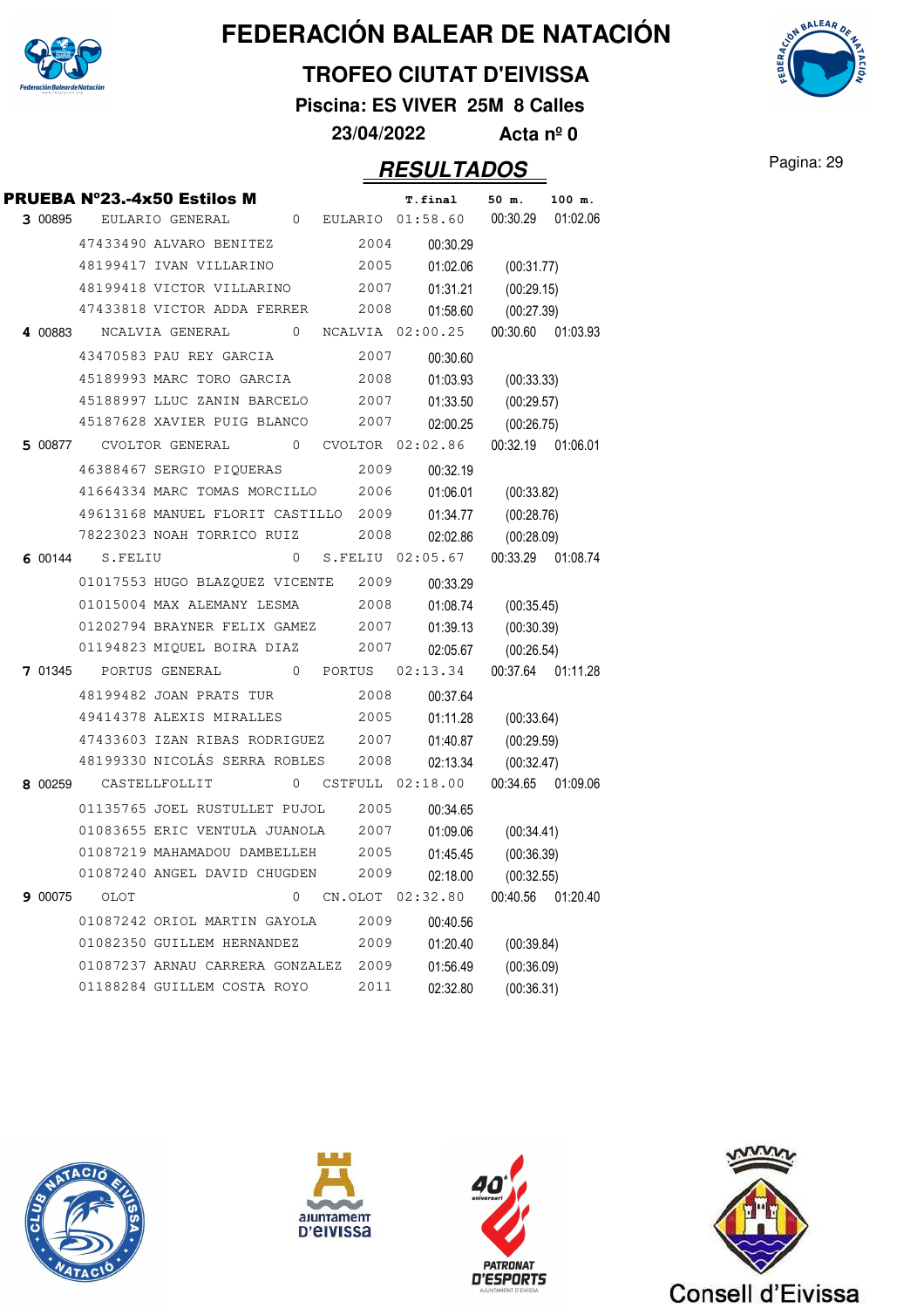

### **TROFEO CIUTAT D'EIVISSA**

**Piscina: ES VIVER 25M 8 Calles**

**23/04/2022 Acta nº 0**

### **RESULTADOS** Pagina: 30

|                | <b>PRUEBA N°24.-4x50 Estilos F</b> |                 |              |         |         | T.final            | 50 m.      | 100 m.            |
|----------------|------------------------------------|-----------------|--------------|---------|---------|--------------------|------------|-------------------|
| 1 00499        |                                    | NAIBIZA GENERAL | 0            | NAIBIZA |         | 02:05.86           | 00:31.70   | 01:08.11          |
|                | 48199273 VIOLETA CUBERO SOLER      |                 |              |         | 2006    | 00:31.70           |            |                   |
|                | 47431743 MARIA JUAN MARI           |                 |              |         | 2005    | 01:08.11           | (00:36.41) |                   |
|                | 48198922 MARIA RIERA PRATS         |                 |              |         | 2006    | 01:38.15           | (00:30.04) |                   |
|                | 48233287 ADRIANA ESTEBAN           |                 |              |         | 2007    | 02:05.86           | (00:27.71) |                   |
| 2 00895        |                                    | EULARIO GENERAL | 0            |         |         | EULARIO 02:06.09   |            | 00:31.56 01:06.19 |
|                | 54878548 CATALINA FOURCADE         |                 |              |         | 2003    | 00:31.56           |            |                   |
|                | 47409922 IRENE GARCIA DE DIOS      |                 |              |         | 2005    | 01:06.19           | (00:34.63) |                   |
|                | 48199024 MARTA BONET PEREZ         |                 |              |         | 2008    | 01:37.74           | (00:31.55) |                   |
|                | 48230531 JIMENA GARCIA DE DIOS     |                 |              |         | 2008    | 02:06.09           | (00:28.35) |                   |
| <b>3</b> 00877 |                                    | CVOLTOR GENERAL | 0            |         |         | CVOLTOR 02:10.13   |            | 00:33.43 01:10.61 |
|                | 46394475 LAURA CASTAÑER NOGUERA    |                 |              |         | 2009    | 00:33.43           |            |                   |
|                | 49770993 ERIKA BAYON BUENO         |                 |              |         | 2008    | 01:10.61           | (00:37.18) |                   |
|                | 78223022 KIARA TORRICO RUIZ        |                 |              |         | 2005    | 01:41.20           | (00:30.59) |                   |
|                | 41662194 LUCIA ROCA RODADO         |                 |              |         | 2003    | 02:10.13           | (00:28.93) |                   |
| 4 00144        | S.FELIU                            |                 | 0            |         |         | S.FELIU 02:14.70   |            | 00:32.09 01:11.06 |
|                | 01206237 ALEXANDRA BARRAGAN        |                 |              |         | 2006    | 00:32.09           |            |                   |
|                | 01015003 MARTA ALEMANY LESMA       |                 |              |         | 2010    | 01:11.06           | (00:38.97) |                   |
|                | 01016135 MARIA FIGUEROA GARCIA     |                 |              |         | 2009    | 01:44.53           | (00:33.47) |                   |
|                | 01015786 ARIADNA ROVIRA NOVA       |                 |              |         | 2010    | 02:14.70           | (00:30.17) |                   |
| 5 00456        | CORNELLA                           |                 | $\mathbf{0}$ |         |         | CORNELL $02:14.78$ |            | 00:35.10 01:13.08 |
|                | 01095204 ARIADNA LOPEZ ALCALA      |                 |              |         | 2004    | 00:35.10           |            |                   |
|                | 01177053 ARIADNA GUINA I GOMEZ     |                 |              |         | 1997    | 01:13.08           | (00:37.98) |                   |
|                | 01093297 LUCIA DE LA FLOR          |                 |              |         | 2003    | 01:46.11           | (00:33.03) |                   |
|                | 01037631 ALBA CERRILLO MARTINEZ    |                 |              |         | 1996    | 02:14.78           | (00:28.67) |                   |
| 6 00883        |                                    | NCALVIA GENERAL |              |         |         | 0 NCALVIA 02:17.52 |            | 00:33.69 01:13.91 |
|                | 49481006 LUCIA MOYA JIMENEZ        |                 |              |         | 2007    | 00:33.69           |            |                   |
|                | 43474335 MARTA NADAL CANET         |                 |              |         | 2006    | 01:13.91           | (00:40.22) |                   |
|                | 41664764 NEUS QUETGLAS             |                 |              |         | 2006    | 01:46.92           | (00:33.01) |                   |
|                | 45695594 ARIADNA LEGEY SOLER       |                 |              |         | 2009    | 02:17.52           | (00:30.60) |                   |
| 7 00075        | OLOT                               |                 | 0            |         | CN.OLOT | 02:21.10           | 00:34.96   | 01:14.67          |
|                | 01067275 EMMA LOBATO RUIZ          |                 |              |         | 2007    | 00:34.96           |            |                   |
|                | 01067285 JASLIA COLL MARTI         |                 |              |         | 2007    | 01:14.67           | (00:39.71) |                   |
|                | 01081427 NASRIA GIFREU MATILLA     |                 |              |         | 2008    | 01:51.62           | (00:36.95) |                   |
|                | 01087250 MARIANE AHUMADA           |                 |              |         | 2007    | 02:21.10           | (00:29.48) |                   |
| 8 00259        |                                    | CASTELLFOLLIT   | 0            |         | CSTFULL | 02:39.47           | 00:37.87   | 01:18.72          |
|                |                                    |                 |              |         |         |                    |            |                   |
|                | 01092423 JULIA CRIVILLES           |                 |              |         | 2004    | 00:37.87           |            |                   |
|                | 01188673 AMINATA BAH               |                 |              |         | 2002    | 01:18.72           | (00:40.85) |                   |
|                | 01087241 GEMMA VENTULA JUANOLA     |                 |              |         | 2010    | 01:59.49           | (00:40.77) |                   |









Consell d'Eivissa